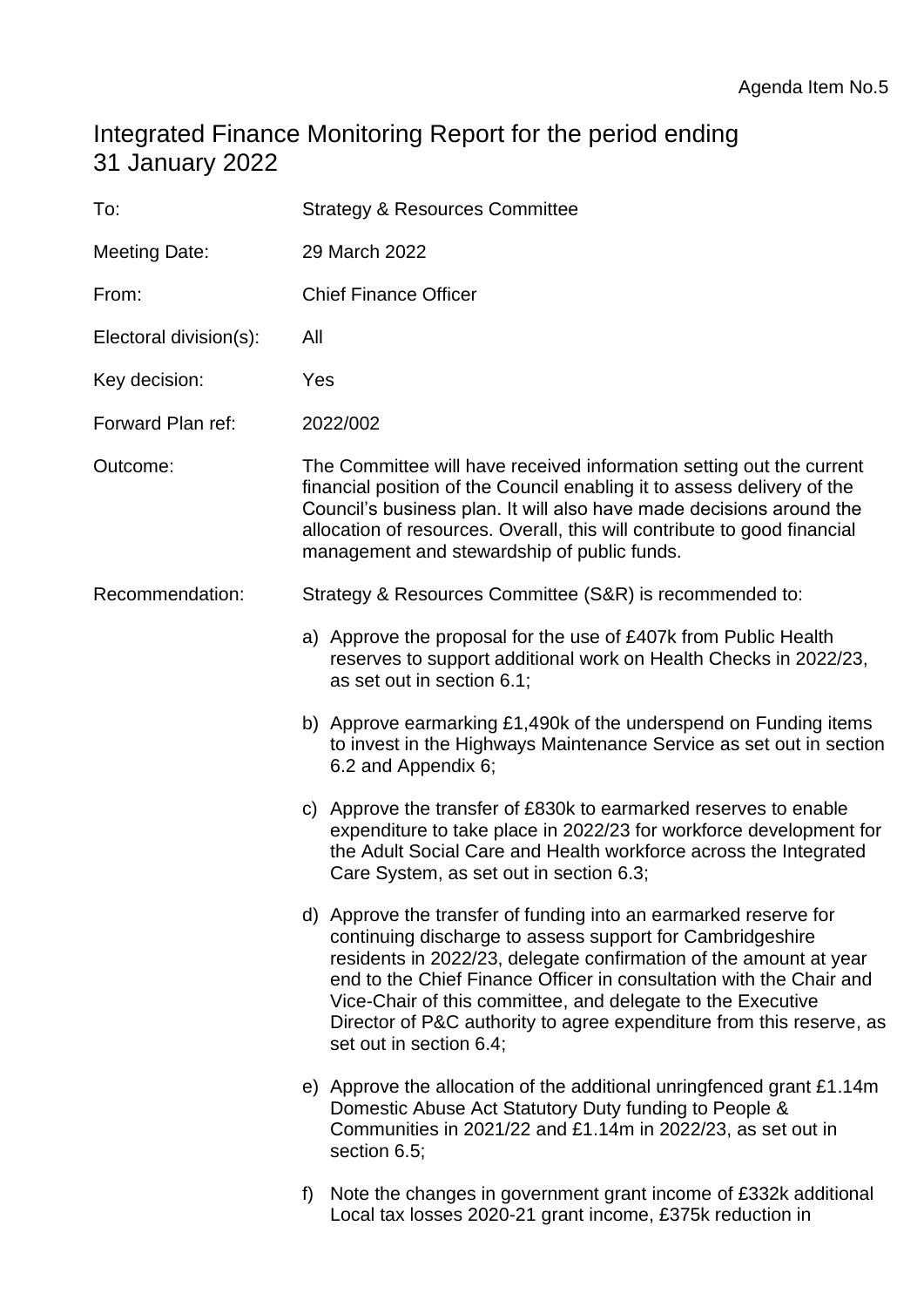anticipated sales, fees and charges loss of income compensation 2020-21 and £1.4m of Contain Outbreak Management Fund grant income applied centrally as set out in section 6.6;

- g) Note the changes in forecast income in relation to business rates of an estimated £1.43m Business Rates Retention 2021-22 pool dividend and forecast £202k Alconbury Enterprise Zone Business Rates payment in respect of rates collected for 2021-22 as set out in section 6.7;
- h) Approve the debt write-offs of £29,108 and £27,784 relating to the estates of service users where there is now no prospect of debts being recovered, as set out in section 7.2;
- i) Approve additional prudential borrowing of £389k for 2022/23 for the Swaffham Prior Community Heat Project and £1,099k for 2022/23 for the North Angle Solar Farm scheme, as set out in section 8.6;
- j) Note the update provided on the Council's treasury management activity set out in section 9.10;
- k) Note and comment on the Finance Monitoring Report for Corporate Services (Appendix 4).
- l) Approve the criteria for accessing the Just Transition Fund (Appendix 5).
- m) Note the updated pricing and business case for the Babraham Road Smart Energy Grid, including the increase in capital cost of £630k, and authorise the Chief Finance Officer to make resulting budget changes in consultation with the Chair and Vice Chair and in accordance with the Addendum.

#### Officer contact:

| Name:  | <b>Stephen Howarth</b>                |
|--------|---------------------------------------|
| Post:  | <b>Assistant Director of Finance</b>  |
| Email: | stephen.howarth@cambridgeshire.gov.uk |
| Tel:   | 01223 507126                          |

Member contacts:

| Names: | Councillors Nethsingha & Meschini |
|--------|-----------------------------------|
|        |                                   |

Post: Chair/Vice-Chair

Email: [Lucy.Nethsingha@cambridgeshire.gov.uk](mailto:Lucy.Nethsingha@cambridgeshire.gov.uk) [Elisa.Meschini@cambridgeshire.gov.uk](mailto:elisa.meschini@cambridgeshire.gov.uk) Tel: 01223 706398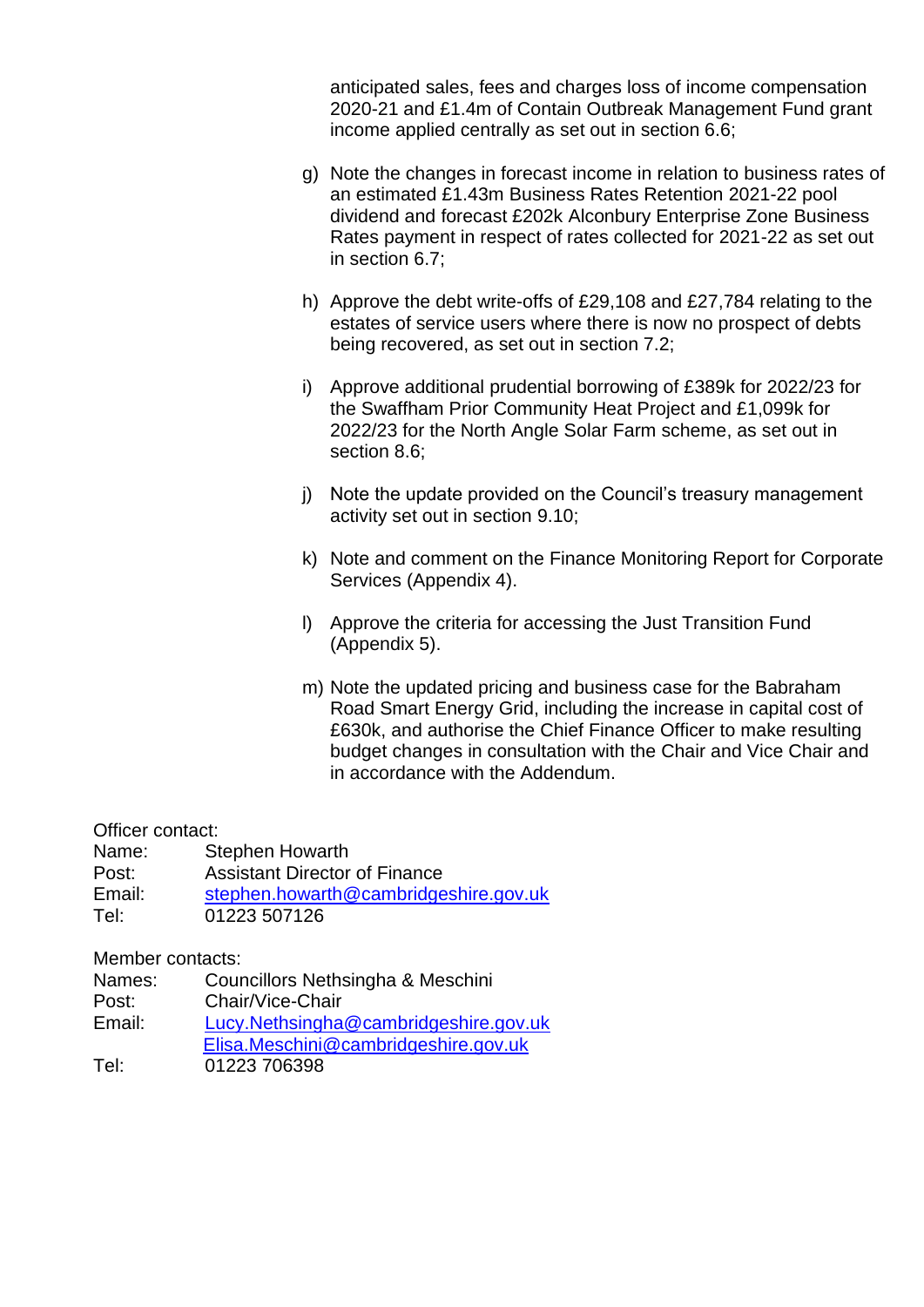# 1. Purpose

1.1 To present financial and performance information to assess progress in delivering the Council's Business Plan.

# 2. Overview

2.1 The following summary provides the Authority's forecast financial position at year-end and its key activity data for care budgets.

# Finance and Key Activity

| Revenue budget forecast       | This is a £2.954m increase in  |                                |
|-------------------------------|--------------------------------|--------------------------------|
| outturn                       | the forecast revenue           | Capital programme              |
|                               | underspend compared to last    |                                |
|                               | month.                         | forecast outturn               |
| -£14.225m (-3.3%) forecast    |                                |                                |
| year end variance, however,   |                                | -£23.5m (-13.5%) forecast year |
| there continues to be         |                                | end variance                   |
| uncertainty about the         |                                |                                |
| pandemic impact in the coming | There is a £7.697m increase in |                                |
|                               | the forecast capital year-end  | Green                          |
| months                        | underspend compared to last    |                                |
|                               | month.                         |                                |
|                               |                                |                                |
| Green                         |                                |                                |

# Number of service users supported by key care budgets

| Older people aged 65+<br>receiving long term services | <b>Budgeted</b><br>no. of care<br>packages<br>2021/22 | Actual<br><b>Jan 22</b> | Actual<br><b>May 21</b> | Trend in service user<br>numbers since May 21 | <b>Trend in average</b><br>weekly unit cost since<br>May 21 (budget<br>expects an increase) |
|-------------------------------------------------------|-------------------------------------------------------|-------------------------|-------------------------|-----------------------------------------------|---------------------------------------------------------------------------------------------|
| <b>Nursing</b>                                        | 585                                                   | 520                     | 492                     | Increasing                                    | Stayed the same                                                                             |
| Residential                                           | 987                                                   | 866                     | 864                     | Stayed the same                               | Stayed the same                                                                             |
| Community                                             | 2,387                                                 | 1,936                   | 1,932                   | Stayed the same                               | Stayed the same                                                                             |

| <b>Working Age Adults</b><br>receiving long term services | <b>Budgeted</b><br>no. of care<br>packages<br>2021/22 | Actual<br><b>Jan 22</b> | Actual<br><b>May 21</b> | <b>Trend in service user</b><br>numbers since May 21 | <b>Trend in average</b><br>weekly unit cost since<br>May 21 (budget<br>expects an increase) |
|-----------------------------------------------------------|-------------------------------------------------------|-------------------------|-------------------------|------------------------------------------------------|---------------------------------------------------------------------------------------------|
| <b>Nursing</b>                                            | 60                                                    | 66                      | 69                      | Stayed the same                                      | Increasing                                                                                  |
| Residential                                               | 346                                                   | 355                     | 358                     | Stayed the same                                      | Increasing                                                                                  |
| Community                                                 | 2,836                                                 | 2,945                   | 2,868                   | Increasing                                           | Increasing                                                                                  |

| <b>Children in Care</b>     | <b>Budgeted</b><br>no. of<br>placements<br>2021/22 | Actual<br><b>Jan 22</b> | Actual<br><b>May 21</b> | Trend in service user<br>numbers since May 21 | <b>Trend in average</b><br>weekly unit cost since<br>May 21 (budget<br>expects an increase) |
|-----------------------------|----------------------------------------------------|-------------------------|-------------------------|-----------------------------------------------|---------------------------------------------------------------------------------------------|
| Children in Care placements | 314                                                | 284                     | 308                     | Decreasing                                    | Increasing                                                                                  |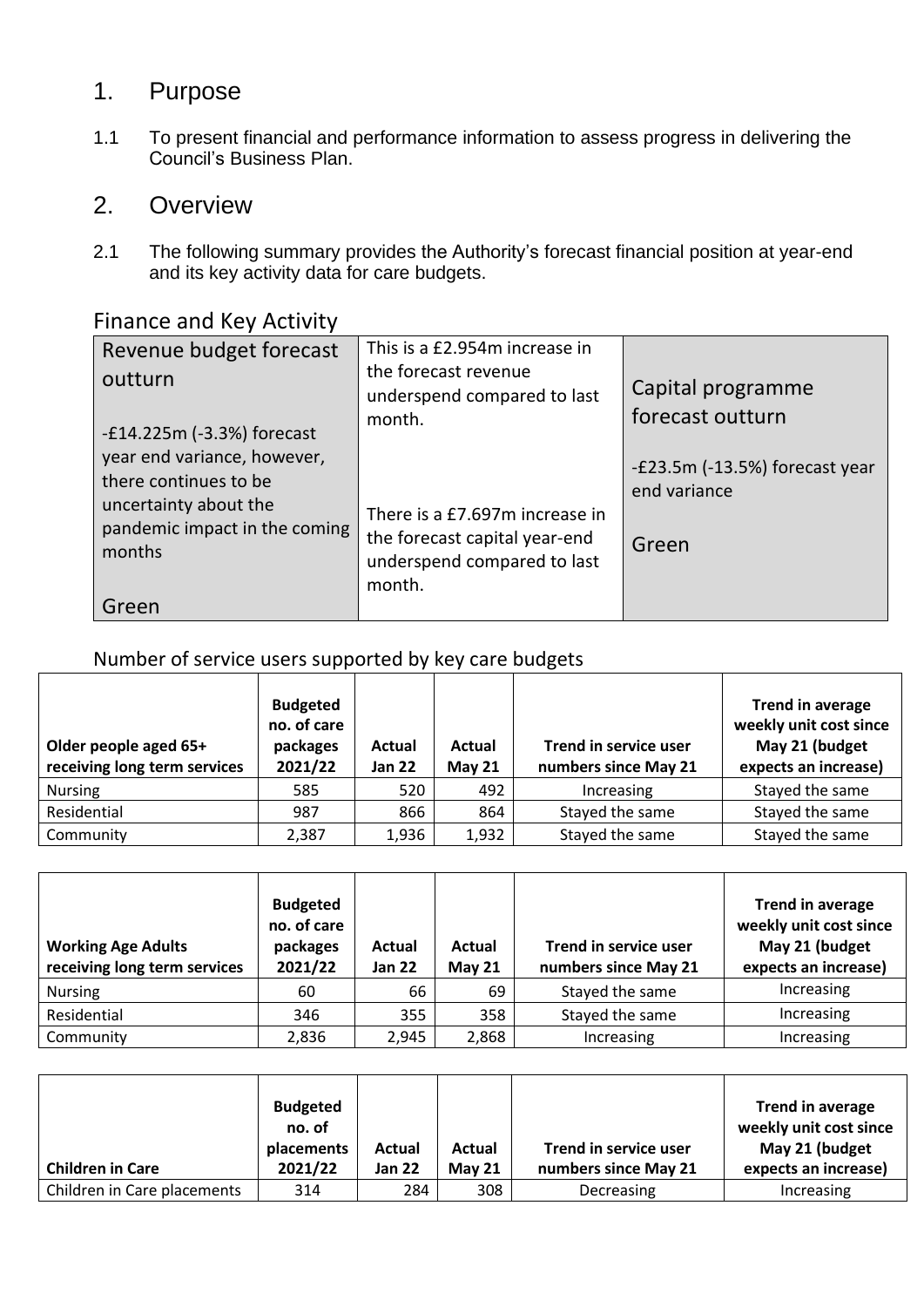| <b>Children in Care</b>         | <b>Budgeted</b><br>no. of<br>placements<br>2021/22 | Actual<br><b>Jan 22</b> | Actual<br><b>May 21</b> | Trend in service user<br>numbers since May 21 | <b>Trend in average</b><br>weekly unit cost since<br>May 21 (budget<br>expects an increase) |
|---------------------------------|----------------------------------------------------|-------------------------|-------------------------|-----------------------------------------------|---------------------------------------------------------------------------------------------|
| <b>Fostering and Supervised</b> |                                                    |                         |                         |                                               |                                                                                             |
| Contact                         | 297                                                | 260                     | 226                     | Increasing                                    | Decreasing                                                                                  |
| Adoption                        | 477                                                | 429                     | 430                     | Stayed the same                               | Stayed the same                                                                             |

Further details can be found in the quarterly service committee performance reports.

- 2.2 The key issues included in the summary analysis are:
	- The overall revenue budget position is showing a forecast year-end underspend of -£15.715m. The forecast underspends are largely within People & Communities (P&C) (-£9.0m), Funding Items (-£2.3m), Corporate Services (CS) (-£1.5m), CS Financing (-£1.0m) and Place & Economy (P&E) (-£0.5m). See section 3 for details.
	- The Capital Programme is forecasting a year-end underspend of -£23.5m at year-end. This includes use of the capital programme variations budget. See section 8 for details.
- 2.3 The Council's forecast revenue underspend this financial year is primarily due to the short-term impact of the Covid-19 pandemic, and is concentrated in adult social care and corporate budgets. The Council budget for this year was set in a period of great uncertainty where the pattern of demand for social care services over the next year was unknown, and where it was unclear the level of risk of cost increases that needed to be provided for centrally.
- 2.4 As the current year has progressed the level of demand for social care services, and the level of general risk that needed to be funded, have not been as high as anticipated. Much of the central provision for risk was only for one year and is reversed out in 2022/23 so does not present a long-term over-provision of budget. Similarly, much of the budgetary gap between anticipated and actual demand levels in social care has been rebaselined as part of setting 2022/23's budget.
- 2.5 Nevertheless, the Council faces a challenging budget position over the medium-term, with budget gaps from 2023/24, and a continuing high level of uncertainty. We have rising costs from unprecedented inflation impacting both prices and wages, and uncertain levels of demand-led service activity. There is uncertainty about local NHS funding levels and activity that may impact on the Council's costs, particularly as national hospital discharge funding arrangements cease. There are also government reforms coming forward such as changes to Adult Social Care, and implementation of local priorities such as the climate change strategy that will require capacity for internal change.
- 2.6 The business plan and medium-term financial strategy for 2022-27 assumes a £7.7m underspend returning to general reserves based on the projections in December. S&R Committee will consider early in 2022/23 the annual budget reset and will be able to make decisions about reallocation of additional funding once the final outturn for this year fully known.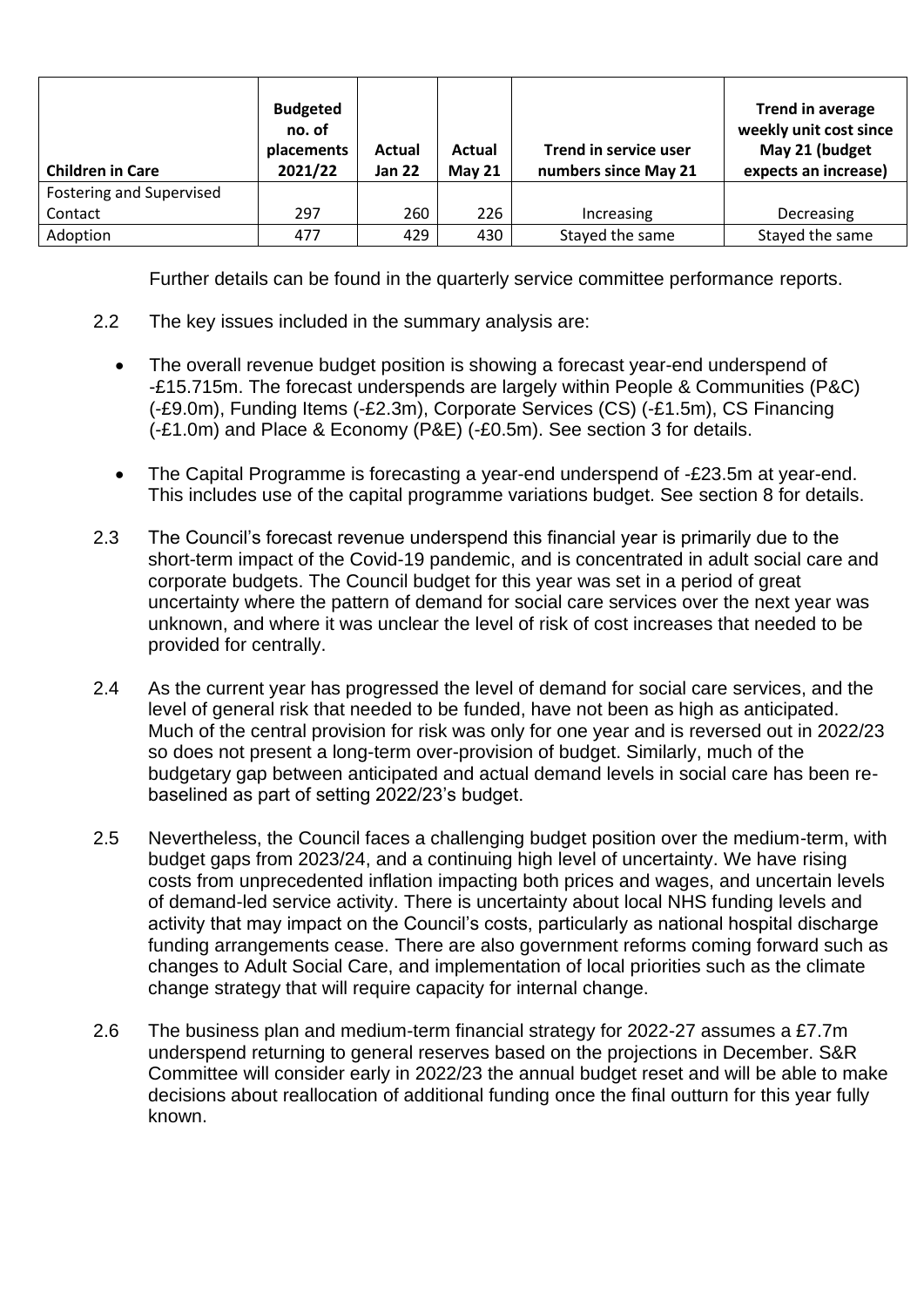# 3. Revenue Budget

# 3.1 A more detailed analysis of financial performance is included below:

Key to abbreviations

CS Financing – Corporate Services Financing

DoT – Direction of Travel (up arrow means the position has improved since last month)

| Original<br><b>Budget</b><br>as per<br><b>Business</b><br><b>Plan</b><br>£000 | <b>Forecast</b><br>Variance<br>(Dec)<br>£000 | <b>Service</b>                        | <b>Current</b><br><b>Budget</b><br>for<br>2021/22<br>£000 | Actual<br>(Jan)<br>£000 | <b>Forecast</b><br>Variance<br>(Jan)<br>£000 | <b>Forecast</b><br>Variance<br>(Jan)<br>% | Overall<br><b>Status</b> | <b>DoT</b> |
|-------------------------------------------------------------------------------|----------------------------------------------|---------------------------------------|-----------------------------------------------------------|-------------------------|----------------------------------------------|-------------------------------------------|--------------------------|------------|
| 64,317                                                                        | $-276$                                       | Place & Economy                       | 64,250                                                    | 43,649                  | $-436$                                       | $-0.7%$                                   | Green                    |            |
| 302,530                                                                       | $-6,537$                                     | People &<br>Communities               | 299,570                                                   | 218,346                 | $-9,028$                                     | $-3.0%$                                   | Green                    |            |
| $\overline{0}$                                                                | $\Omega$                                     | <b>Public Health</b>                  | 0                                                         | $-26,619$               | 0                                            | -                                         | Green                    |            |
| 25,489                                                                        | $-1,638$                                     | <b>Corporate Services</b>             | 26,821                                                    | 17,804                  | $-1,492$                                     | $-5.6%$                                   | Green                    |            |
| 31,295                                                                        | $-1,015$                                     | CS Financing                          | 31,295                                                    | 31,116                  | $-1,015$                                     | $-3.2%$                                   | Green                    |            |
| 423,632                                                                       | $-9,467$                                     | <b>Service Net</b><br><b>Spending</b> | 421,937                                                   | 284,296                 | $-11,971$                                    | $-2.8%$                                   | Green                    |            |
| 11,745                                                                        | $-1,804$                                     | <b>Funding Items</b>                  | 13,440                                                    | 13,440                  | $-2,254$                                     | -                                         | Green                    |            |
| 435,377                                                                       | $-11,271$                                    | <b>Grand Total Net</b><br>Spending    | 435,377                                                   | 297,735                 | $-14,225$                                    | $-3.3%$                                   | Green                    |            |
| 155,583                                                                       |                                              | <b>Schools</b>                        | 155,583                                                   |                         |                                              |                                           |                          |            |
| 590,960                                                                       |                                              | <b>Total Spending</b><br>2021/22      | 590,960                                                   |                         |                                              |                                           |                          |            |

 $\frac{1}{2}$  The budget figures in this table are net.<br>  $\frac{2}{1}$  For budget virements between Services

<sup>2</sup> For budget virements between Services throughout the year, please see  $\frac{\text{Appendix 1}}{\text{Population Health's budget}}$  is stated to be zero as it is entirely funded by ring-fenced graph

Public Health's budget is stated to be zero as it is entirely funded by ring-fenced grant, mainly the Public Health Grant. Public Health is expected to be underspent by £3,185k on its service budget, but this will be carried-forward into the public health grant reserve.

<sup>4</sup> The 'Funding Items' budget comprises the £9.2m Combined Authority Levy, the £424k Flood Authority Levy and £3.8m change in general and corporate reserves budget requirement. The forecast outturn on this line reflects any variance in the amount received from corporate grants and business rates from what was budgeted; a negative outturn indicates a favourable variance, i.e., more income received than budgeted.

<sup>5</sup> These forecasts assume that any recommendations to committee within this report are agreed.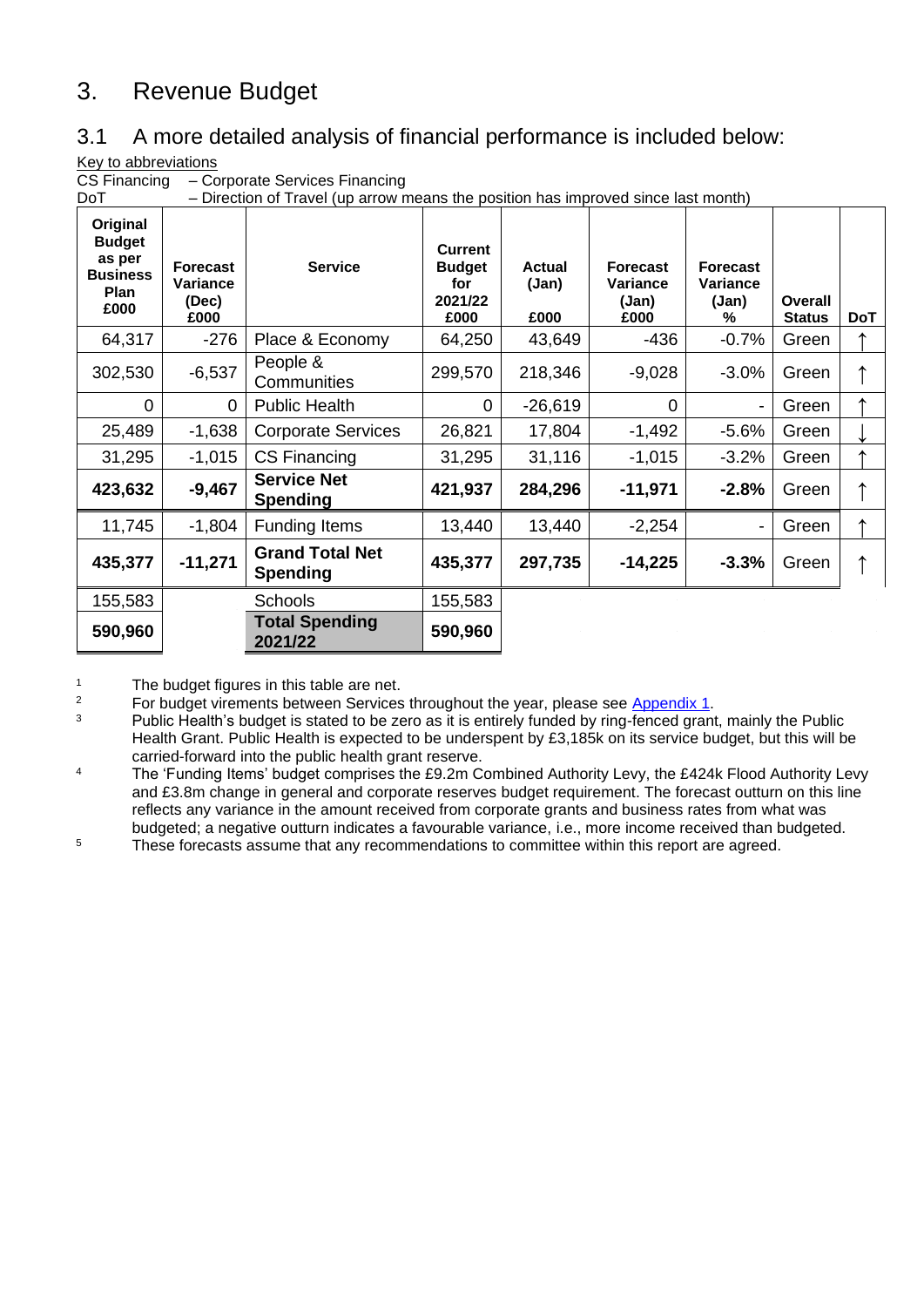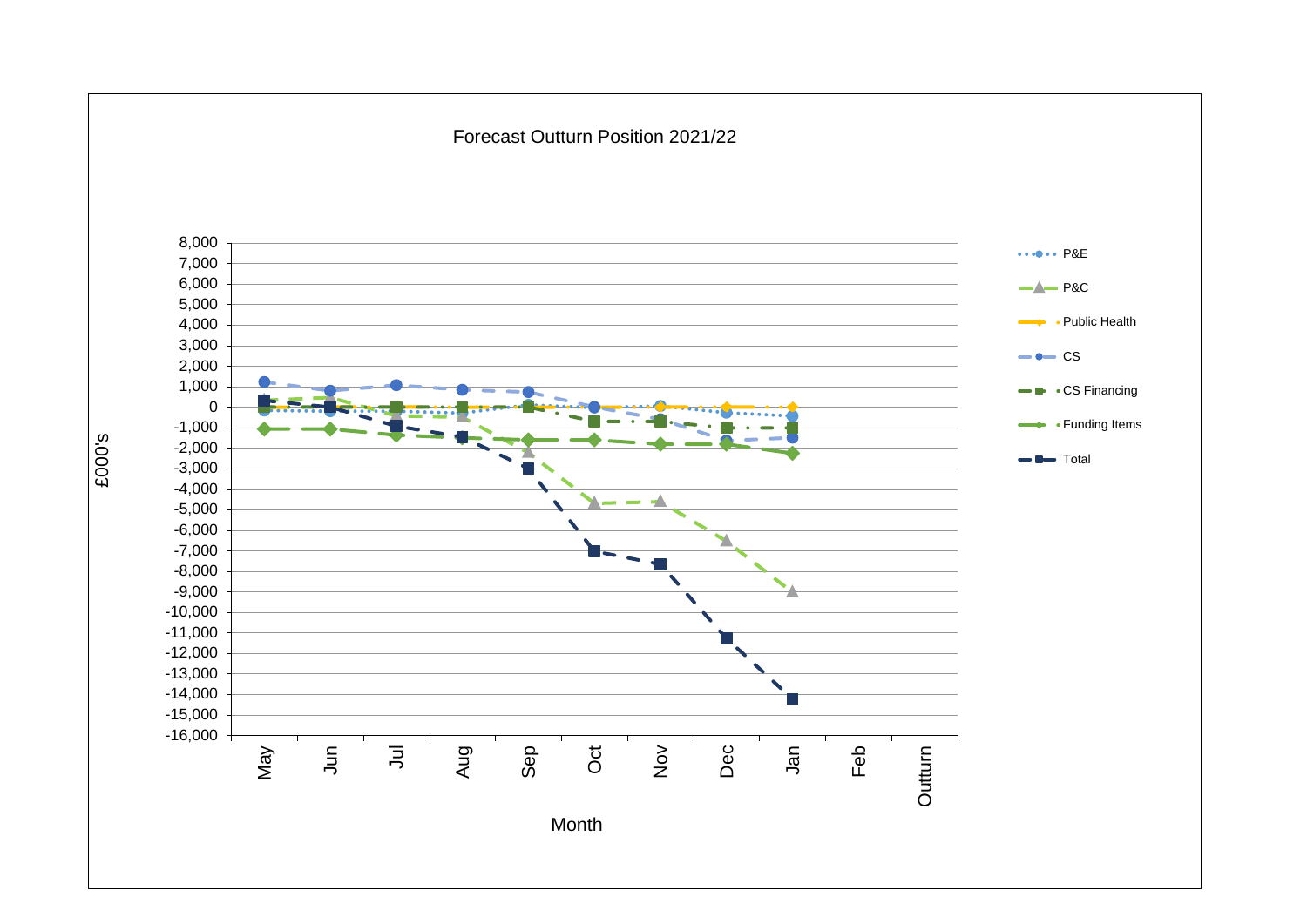# 3.2 Dedicated Schools Grant (DSG) Deficit Summary

| <b>Opening Balance</b> | <b>Forecast</b> | <b>Forecast Closing</b> |
|------------------------|-----------------|-------------------------|
| 2021-22                | in-year         | <b>Balance 2021-22</b>  |
| £m, deficit            | movement, £m    | £m, deficit             |
| 26.8                   | 14 R            | 41 R                    |

A cumulative DSG deficit of £26.4m has been carried forward into 2021/22, which has now been adjusted to £26.8m following clawback of funding relating to Early Years. Based on initial budget requirements for 2021/22 an underlying forecast pressure of £11.2m relating to High Needs was identified. However, as need for services has continued to increase at a faster rate than previous forecasts the in-year forecast pressure on High Needs has now risen to £14.734m.

There are some minimal offsetting underspends elsewhere within the DSG resulting in a net forecast overspend of £14.822m. This is a ring-fenced grant and, as such, overspends do not currently affect the Council's bottom line, but remains a risk. We continue to work with the Department for Education (DfE) to manage the deficit and evidence plans to reduce spend. Despite this ring-fence, the underlying causes of increasing high needs costs do have an impact on the Council's revenue budget, as costs for home to school transport and capital works to provide school places are closely linked to them.

3.3 Summary of Forecast Covid-19 Related Costs by Directorate for 2021/22

|                           | <b>Net Covid-19</b><br><b>Pressure</b> |
|---------------------------|----------------------------------------|
| <b>Directorate</b>        | £000                                   |
| Place & Economy           | 854                                    |
| People & Communities      | 10,123                                 |
| <b>Corporate Services</b> | 3,136                                  |
| Total                     | 14,113                                 |

These Covid-19 related costs are a mixture of additional expenditure, reduced income, and savings not delivered as a result of the pandemic. They are also net of any external funding received to cover specific functions and pressures (such as the Contain Outbreak Management Fund). Increasingly, some of these additional costs have been included within initial budgets and as such do not impact on the services' forecast outturns reported elsewhere within this report. However, the overall costs related to Covid-19 are still required to be categorized and reported to central government.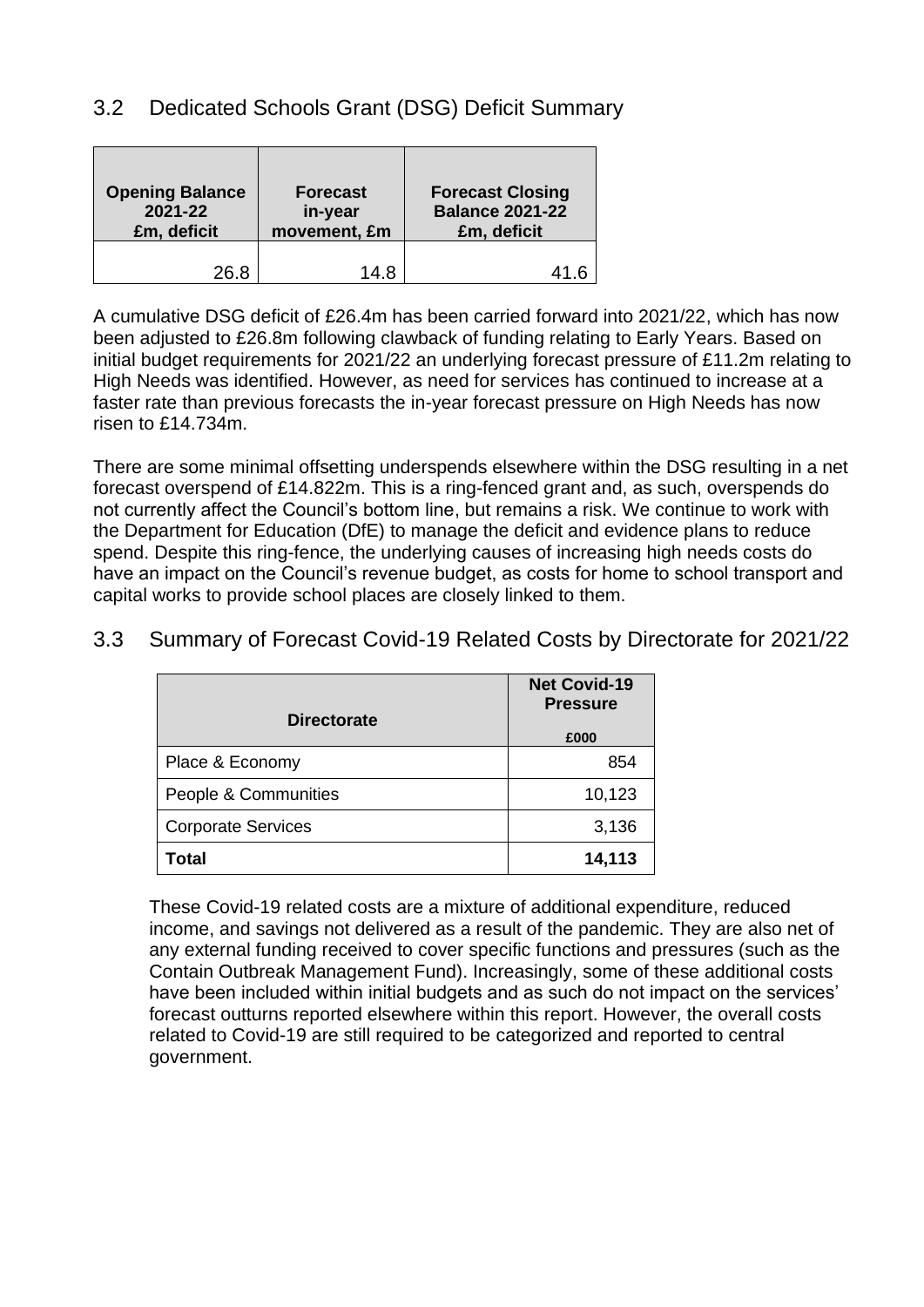- 3.4 Key exceptions this month are identified below. Exceptions relate to Forecast Outturns that are considered to be in excess of +/- £250k.
- 3.4.1 Place & Economy:

-£0.436m (-0.7%) underspend is forecast. There are no exceptions to report this month; for full and previously reported details, see the [P&E Finance Monitoring](https://www.cambridgeshire.gov.uk/asset-library/Place-and-Economy-Finance-Monitoring-Report-January-2022-v4.pdf)  [Report.](https://www.cambridgeshire.gov.uk/asset-library/Place-and-Economy-Finance-Monitoring-Report-January-2022-v4.pdf)

#### 3.4.2 People & Communities:

-£9.028m (-3.0%) underspend is forecast at year-end.

#### • Strategic Management - Adults

| <b>Outturn Variance</b><br>£m | <b>Outturn Variance</b> |
|-------------------------------|-------------------------|
| $-1.633$                      | $(-27%)$                |

A -£1.633m underspend is forecast. This is an increase of -£0.572m on the underspend position previously reported last month. This increase is primarily due to underspends from vacant posts now being forecast at £500k over expectation due to increased vacancy rates being experienced in the second half of the year.

#### • Older People's Services

| <b>Outturn Variance</b> | <b>Outturn Variance</b> |
|-------------------------|-------------------------|
| £m                      | $\%$                    |
| $-6.684$                | $(-11\%)$               |

A -£6.684m underspend is forecast. This is an increase of £0.6m on the underspend position previously reported in October and relates in full to a change since last month.

As was reported throughout 2020/21, the impact of the pandemic has led to a notable reduction in the number of people having their care and support needs met in care homes. This short-term impact has carried forward into forecasting for 2021/22 and includes a reduction in care spend relating to the final months of 2020/21 that has manifested since year-end. Spend today is below the level budgeted for and therefore budget is available for rising demand or costs. This is causing the forecasted underspend on the Older People's budget, but the financial position of this service is considerably uncertain. There is a growing number of people who have survived Covid, being left with significant needs, and many vulnerable adults have developed more complex needs as they have not accessed the usual community-based or early help services due to lockdown. The impact on delayed health care treatments such as operations will also impact individual needs and health inequalities negatively. It is anticipated that demand will increase as we complete more annual reviews, many of which are outstanding due to the pandemic.

Hospital Discharge systems continue to be pressured and we expect some substantial cost increases as both NHS funding is unwound fully at the end of March 2022, and the medium-term recovery of clients assessed as having primary health needs upon hospital discharge return to social care funding streams.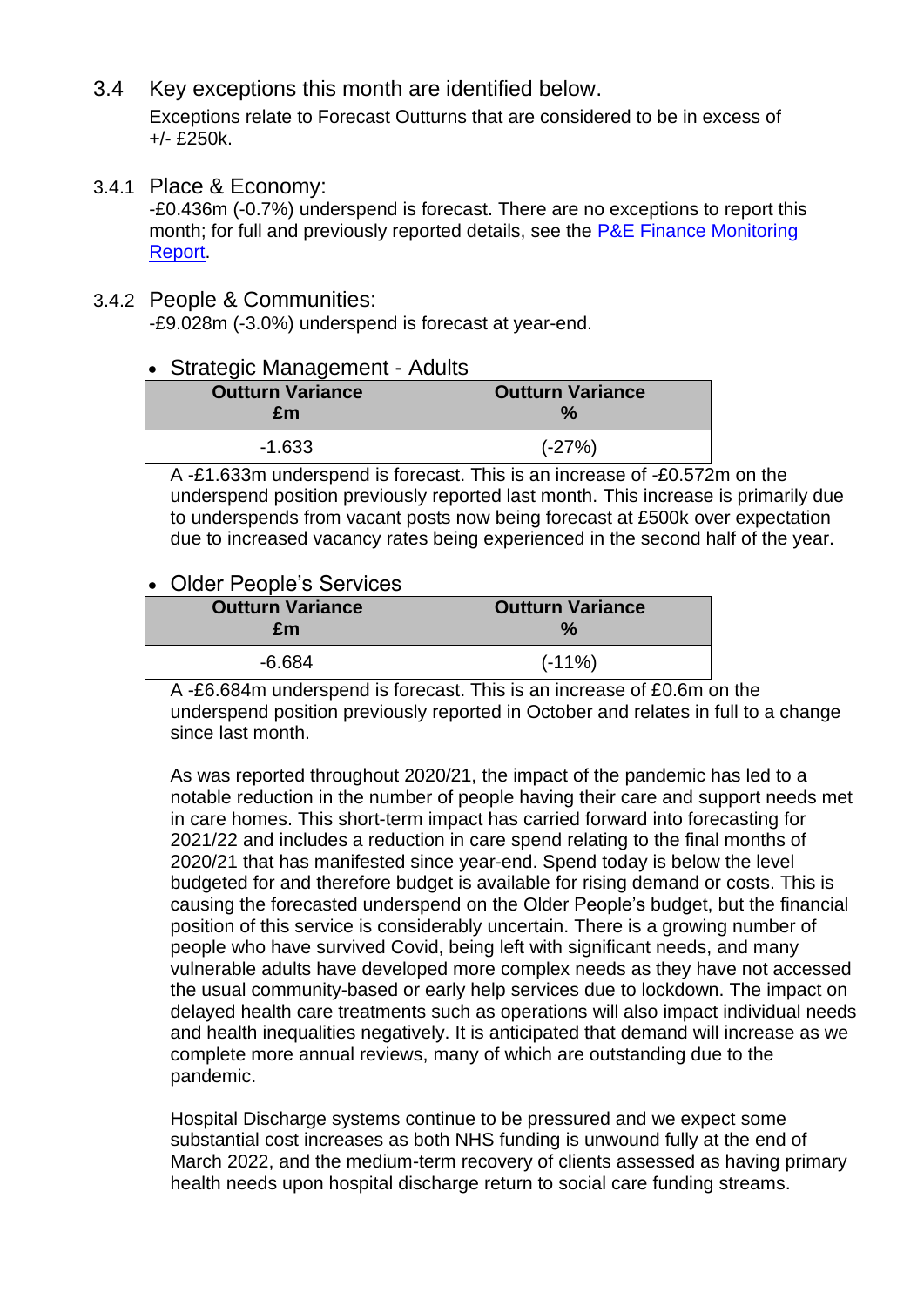We will continue to review in detail activity information and other cost drivers to validate this forecast position. This remains subject to variation as circumstances change and more data comes through the system.

### • Strategic Management – Children & Safeguarding

| <b>Outturn Variance</b><br>£m | <b>Outturn Variance</b> |
|-------------------------------|-------------------------|
| $-2.000$                      | $(-56%)$                |

A -£2.000m underspend is forecast. This is an increase of £1.1m on the underspend position previously reported in October and relates in full to a change since last month. This increase has predominantly been due to vacancies and the difficulty being faced in recruiting social workers.

### • SEND Financing - DSG

| <b>Outturn Variance</b><br>£m | <b>Outturn Variance</b> |
|-------------------------------|-------------------------|
| +14.974                       | $(+22%)$                |

A £14.974m pressure is forecast within the high needs block of the Dedicated Schools Grant (DSG). This is an increase of £0.330m on the pressure previously reported last month. Due to the continuing increase in the number of children and young people with Education, Health and Care Plans (EHCPs), and the complexity of need of these young people, the overall spend on the High Needs Block element of the DSG funded budgets has continued to rise. The revised forecast in-year pressure reflects the latest identified shortfall between available funding and current budget requirements.

#### • Financing - DSG

| <b>Outturn Variance</b> | <b>Outturn Variance</b> |
|-------------------------|-------------------------|
| £m                      | $\frac{1}{2}$           |
| -14.822                 | $(-19%)$                |

This line relates to the £14.822m that will be required to be drawn down from the DSG reserve to meet the in-year pressure on DSG funded services (mainly the high needs block). This reserve is currently negative (a deficit on the DSG). Within P&C, spend of £76.4m is funded from the ring-fenced Dedicated Schools Grant. The DSG balance brought forward from 2020/21 was a deficit of £26.4m, which has now been adjusted to £26.8m following clawback of funding relating to Early Years.

This is a ring-fenced grant and, as such, pressures do not currently affect the Council's bottom line. We continue to work with the Department for Education (DfE) to manage the deficit and evidence plans to reduce spend.

#### • Home to School Transport – Special

| <b>Outturn Variance</b><br>£m | <b>Outturn Variance</b> |
|-------------------------------|-------------------------|
| $+1.200$                      | $(+8%)$                 |

A £1.200m pressure is forecast. This is an increase of £0.500m on the pressure position previously reported in November and relates in full to a change since last month. This reflects the significant increase in numbers of pupils with Education, Health and Care Plans (EHCPs), which is also driving the DSG deficit referred to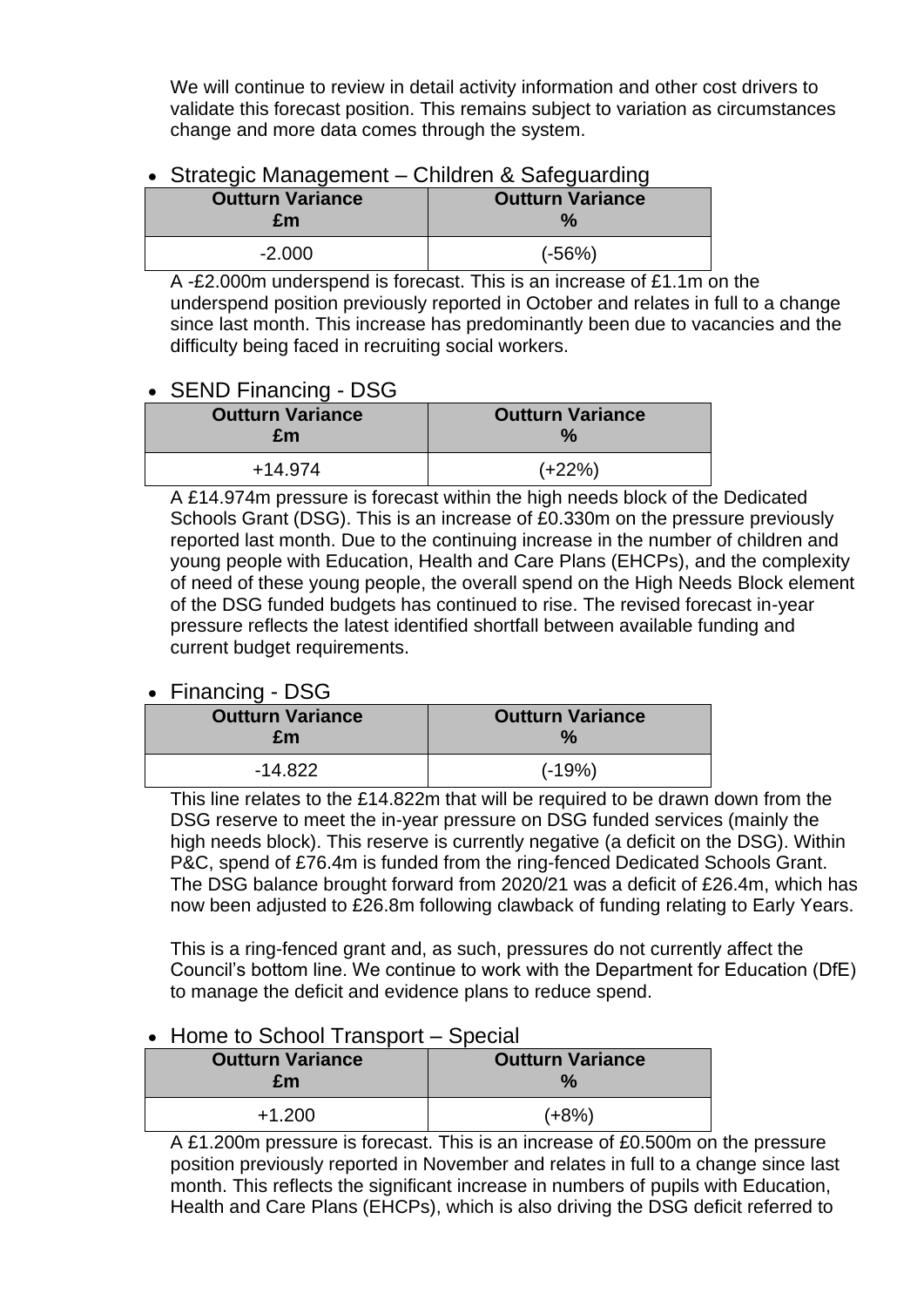above. The revised position is due to the continuing demand for places at Special Schools and High Needs Units combined with an increase in complexity of transport need, often resulting in children being transported in individual taxis with a Passenger Assistant.

### • Home to School Transport – Mainstream

| <b>Outturn Variance</b> | <b>Outturn Variance</b> |
|-------------------------|-------------------------|
| £m                      | $\frac{9}{6}$           |
| $-0.500$                | $(-5%)$                 |

A -£0.500m underspend is forecast. The 2021/22 budget was based on 2020/21 contracts as it was not possible to retender routes due to Covid, resulting in increased forecast costs. However, tendering has now resumed and completed for September 2021 transport commitments, resulting in efficiencies for some routes.

• A combination of more minor variances sum with the above to lead to an overall forecast outturn of -£9.028m. For full and previously reported details, see the [P&C](https://www.cambridgeshire.gov.uk/asset-library/People-and-Communities-and-Public-Health-Finance-Monitoring-Report-January-2022.pdf)  [and PH Finance Monitoring Report.](https://www.cambridgeshire.gov.uk/asset-library/People-and-Communities-and-Public-Health-Finance-Monitoring-Report-January-2022.pdf)

### 3.4.3 Public Health:

-£3.185m underspend is forecast for year-end.

### • Smoking Cessation GP & Pharmacy

| <b>Outturn Variance</b> | <b>Outturn Variance</b> |
|-------------------------|-------------------------|
| £m                      | $\frac{9}{6}$           |
| $-0.253$                | $(-37%)$                |

A -£0.253m underspend is forecast. Planned activity and spend for Stop Smoking Services has not been achieved due to the ongoing impact of the pandemic and the GP involvement in the Vaccination Programme. GP payments are made based on unit cost and activity.

#### • Public Health Directorate Staffing and Running Costs

| <b>Outturn Variance</b> | <b>Outturn Variance</b>    |
|-------------------------|----------------------------|
| £m                      | $\mathcal{V}_{\mathbf{0}}$ |
| -1.679                  | $(-75%)$                   |

A -£1.679m underspend is forecast. This is an increase of -£0.302m on the underspend position previously reported in November and relates in full to a change since last month. The underspend is due to vacant posts and significant grant funding. The current national demand for Public Health specialists is making recruitment very difficult and repeat advertising is being required for some posts. In addition, many of the staff within the Public Health Directorate have focused much of their time on Outbreak Management work which is funded by the Contain Outbreak Management Fund grant.

#### • Contain Outbreak Management Fund

| <b>Outturn Variance</b> | <b>Outturn Variance</b> |
|-------------------------|-------------------------|
| £m                      | $\%$                    |
| $-0.396$                | $(-3%)$                 |

A -£0.396m underspend is forecast. The Contain Outbreak Management Fund (COMF) is a series of large grant payments given to the Council across 2020/21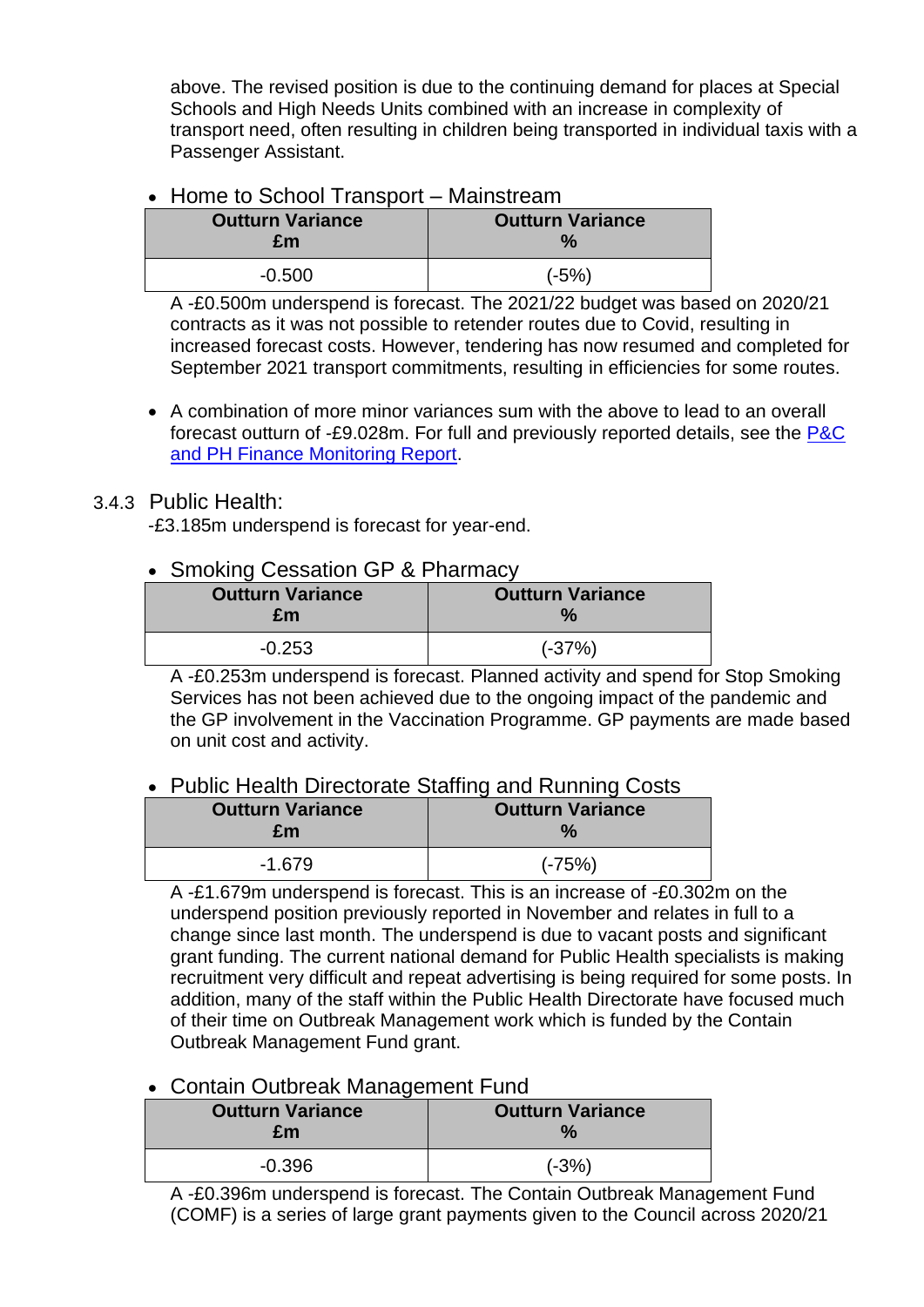and 2021/22 to fund local Covid outbreak management activity. Funding from the grant which is contributing to current year spend in the Public Health Directorate is reflected in the detailed forecasts across the directorate, with the remaining contribution from the grant to Public Health Directorate costs across the lifespan of the funding reflected against the grant. A similar use of this grant is made in other Council services that have worked on outbreak management and mitigation since Autumn 2020, noted in detailed service forecasts and in the Funding Items forecast.

• The overall -£3.185m underspend being reported in the Public Health directorate will be transferred to the Public Health ring-fenced grant reserve at year-end, leading to a balanced budget overall. There are no exceptions to report this month; for full and previously reported details, see the [P&C and PH Finance Monitoring](https://www.cambridgeshire.gov.uk/asset-library/People-and-Communities-and-Public-Health-Finance-Monitoring-Report-January-2022.pdf)  [Report.](https://www.cambridgeshire.gov.uk/asset-library/People-and-Communities-and-Public-Health-Finance-Monitoring-Report-January-2022.pdf)

#### 3.4.4 Corporate Services:

-£1.492m (-5.6%) underspend is forecast for year-end.

#### • Customer Services

| <b>Outturn Variance</b><br>£m | <b>Outturn Variance</b> |
|-------------------------------|-------------------------|
| $-0.266$                      | $(-13%)$                |

A -£0.266m underspend is forecast. This is due to the challenge of recruiting suitably skilled individuals into our Customer Service Advisor Vacancies. This is in spite of the campaigns we have run over the last 12 months. The most recent campaign appointed 1.5FTE advisors who will start in Jan 2022, alongside two new Team Managers. With the plans to re-open some Council buildings, where a reception presence is needed, some of our Customer Service Assistants will no longer be able to be redeployed into our vacant Advisor positions in the Contact Centre. This, alongside the remaining vacancies, will create additional and potentially significant pressure on our ability to sustain operational performance. It will also have an impact on the availability of capacity to drive through service improvements. We are currently looking at how we address this situation so that we can mitigate the impact of these staffing pressures.

#### • Insurance

| <b>Outturn Variance</b> | <b>Outturn Variance</b> |
|-------------------------|-------------------------|
| £m                      | $\frac{1}{2}$           |
| $+1.073$                | $(+48%)$                |

A £1.073m pressure is forecast. This is due to the need to increase the Insurance Fund to the recommended level as per the latest actuary report.

#### • Investment in Social Care Capacity

| <b>Outturn Variance</b><br>£m | <b>Outturn Variance</b> |
|-------------------------------|-------------------------|
| $-1.300$                      | $(-100\%)$              |

A -£1.300m underspend is forecast. This is an increase of £0.650m on the underspend position previously reported in October and relates in full to a change since last month. The Investment in Social Care Capacity budget is a contingency budget held to offset any pressures resulting from Covid-19 in adult or children's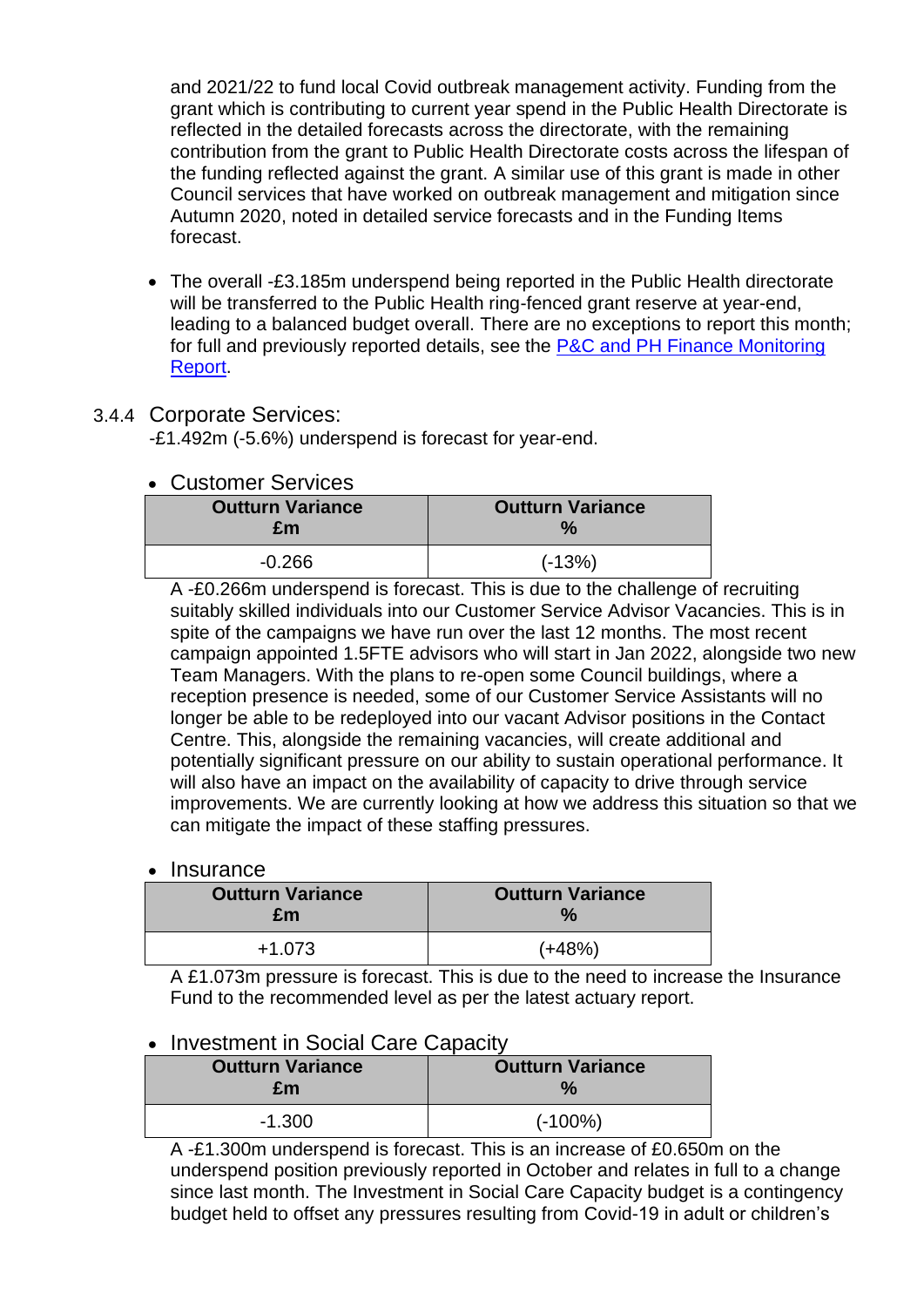social care. As a result of the pandemic significant additional grant funding has been received that has mitigated pressures, and in 2021/22 budget allocations to social care departments appear sufficient. This underspend reflects that no call on this budget is expected. This budget provision was only temporary and is removed in 2022/23 budgets.

• A combination of more minor variances sum with the above to lead to an overall forecast outturn of -£1.492m. For full and previously reported details, see the [CS](https://www.cambridgeshire.gov.uk/asset-library/Corporate-Services-Finance-Monitoring-Report-January-2022.pdf)  [Finance Monitoring Report.](https://www.cambridgeshire.gov.uk/asset-library/Corporate-Services-Finance-Monitoring-Report-January-2022.pdf)

#### 3.4.5 CS Financing:

-£1.015m (-3.2%) underspend is forecast for year-end. There are no exceptions to report this month; for full and previously reported details, see the [CS Finance](https://www.cambridgeshire.gov.uk/asset-library/Corporate-Services-Finance-Monitoring-Report-January-2022.pdf)  [Monitoring Report.](https://www.cambridgeshire.gov.uk/asset-library/Corporate-Services-Finance-Monitoring-Report-January-2022.pdf)

#### 3.4.6 Funding Items:

-£2.254m underspend is forecast for year-end. This is an increase of £0.450m on the underspend position previously reported in November and relates in full to a change since last month. This is primarily due to the application of Contain Outbreak Management Fund (COMF) grant to this line. As noted elsewhere in this report, the COMF is a large grant given in stages from Autumn 2020 through to April 2021 for spend incurred, or to be incurred, in mitigating or managing local outbreaks. The transfer of grant funding to this line is to reflect staff time spent on eligible outbreak management work across the organisation in the second half of the previous financial year. This transfer was not done last year as the uncertain trajectory of the pandemic meant it was prudent to retain as much grant as possible for future outbreaks. As government guidance around outbreak management is becoming less strict, and as the government expects us to have spent this grant by June 2022 it is now appropriate to fund the staff time spent on outbreak management and so reimburse general Council resources for that time. We are continuing to review this grant to maximise the amount spent this financial year.

Note: exceptions relate to Forecast Outturns that are considered to be in excess of +/- £250k.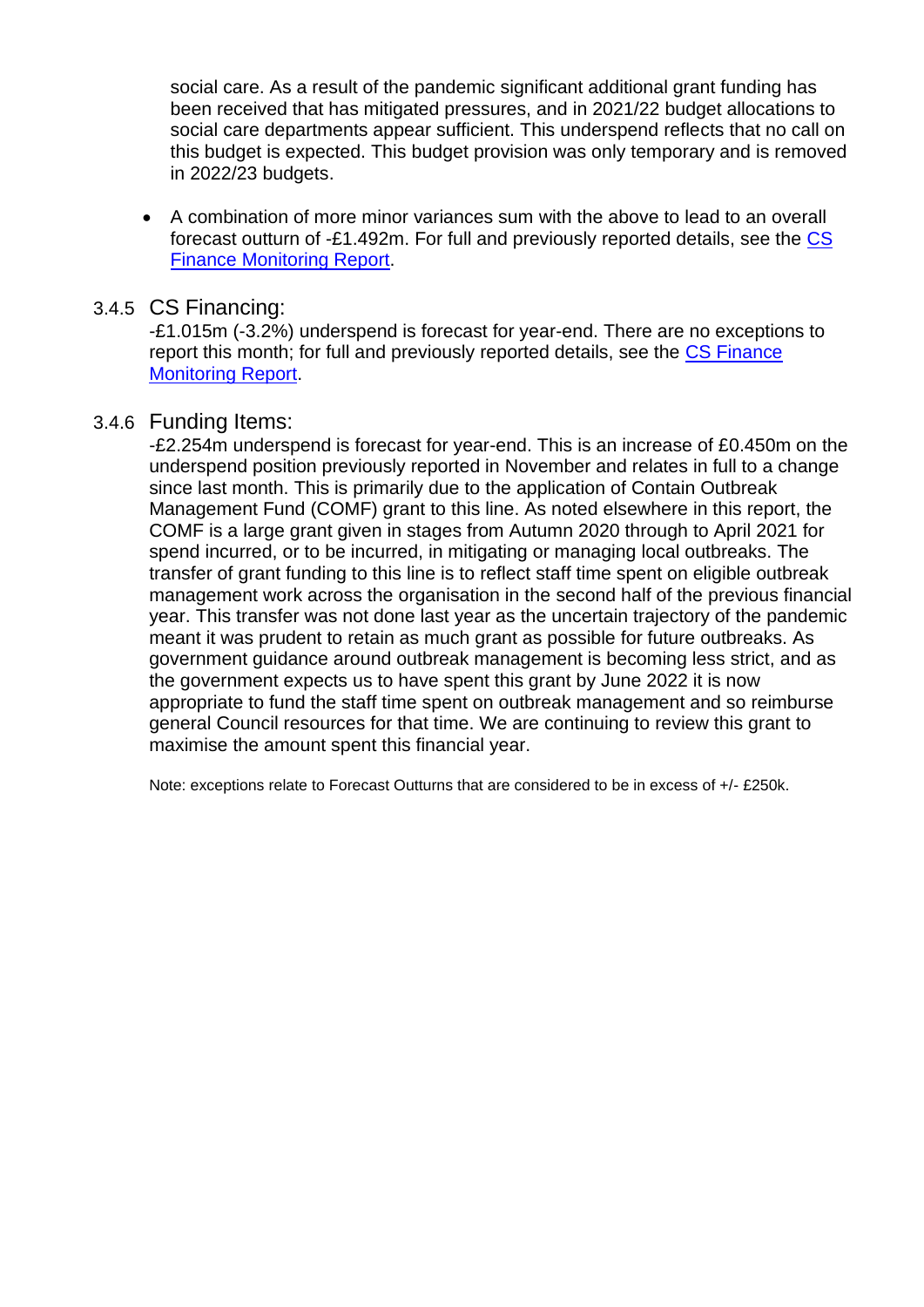# 4. Savings Tracker

4.1 The "Savings Tracker" report is a tool for summarising delivery of savings. Within the tracker the forecast is shown against the original saving approved as part of the 2021-22 Business Planning process. Currently, the Council is on track to deliver £8.4m of savings against its original plan. Blue rated savings total £1.2m, exceeding the target on those initiatives. Green rated savings total £4.5m. The Savings Tracker as at the end of quarter 3 is included as [Appendix 3](#page-35-0) to this report. It is also important to note the relationship with the reported position within this report. As pressures arise in-year, further mitigation and/or additional savings will be required to deliver a balanced position.

A summary of Business Plan savings achieved in previous years as per the savings tracker is shown below for comparison:

|           | <b>Business</b> |           |          |
|-----------|-----------------|-----------|----------|
|           | Plan            |           |          |
|           | Original        | Savings   | Total    |
| Financial | Savings         | Delivered | Variance |
| Year      | £m              | £m        | £m       |
| 2016-17   | 43.4            | 35.5      | 7.9      |
| 2017-18   | 33.4            | 27.1      | 6.3      |
| 2018-19   | 38.3            | 27.8      | 10.5     |
| 2019-20   | 15.8            | 13.2      | 2.6      |
| 2020-21   | 15.9            | 8.9       | 7.1      |
| TOTAL     | 146.8           | 112.5     | 34.3     |

4.2 A summary of 2021-22 Business Plan savings by RAG rating is shown below:

| <b>RAG</b><br><b>Status</b> | <b>Number</b><br>0î<br><b>Savings</b> | <b>Total</b><br>Original<br><b>Savings</b><br>£000 | <b>Total</b><br>Variance<br>£000 | <b>RAG</b><br><b>Status</b> | <b>Number</b><br>οf<br><b>Savings</b> | Total<br>Original<br><b>Savings</b><br>£000 | Total<br>Variance<br>£000 | <b>RAG</b><br><b>Status</b> | <b>Number</b><br>οf<br><b>Savings</b> | Total<br>Original<br><b>Savings</b><br>£000 | <b>Total</b><br>Variance<br>£000 | <b>RAG</b><br><b>Status</b> | <b>Number</b><br>οt<br><b>Savings</b> | <b>Total</b><br><b>Original</b><br><b>Savings</b><br>£000 | <b>Tota</b><br>Variance<br>£000 | <b>RAG</b><br><b>Status</b> | <b>Number</b><br><b>Savings</b> | <b>Total</b><br><b>Original</b><br>Savings <sup>1</sup><br>£000 | <b>Total</b><br>Variance<br>£000 | Total<br>Original<br><b>Savings</b> | Total<br>Variance |
|-----------------------------|---------------------------------------|----------------------------------------------------|----------------------------------|-----------------------------|---------------------------------------|---------------------------------------------|---------------------------|-----------------------------|---------------------------------------|---------------------------------------------|----------------------------------|-----------------------------|---------------------------------------|-----------------------------------------------------------|---------------------------------|-----------------------------|---------------------------------|-----------------------------------------------------------------|----------------------------------|-------------------------------------|-------------------|
| <b>Blue</b>                 |                                       | $-564$                                             | $-613$                           | Green                       | 25                                    | 4,464                                       |                           | <b>\mbe</b>                 |                                       | $-2,939$                                    | 766                              | <b>Red</b>                  |                                       | $-1,192$                                                  | 587                             | <b>Black</b>                |                                 | 2.21                                                            | 2,215                            | 11.374                              | 2,955             |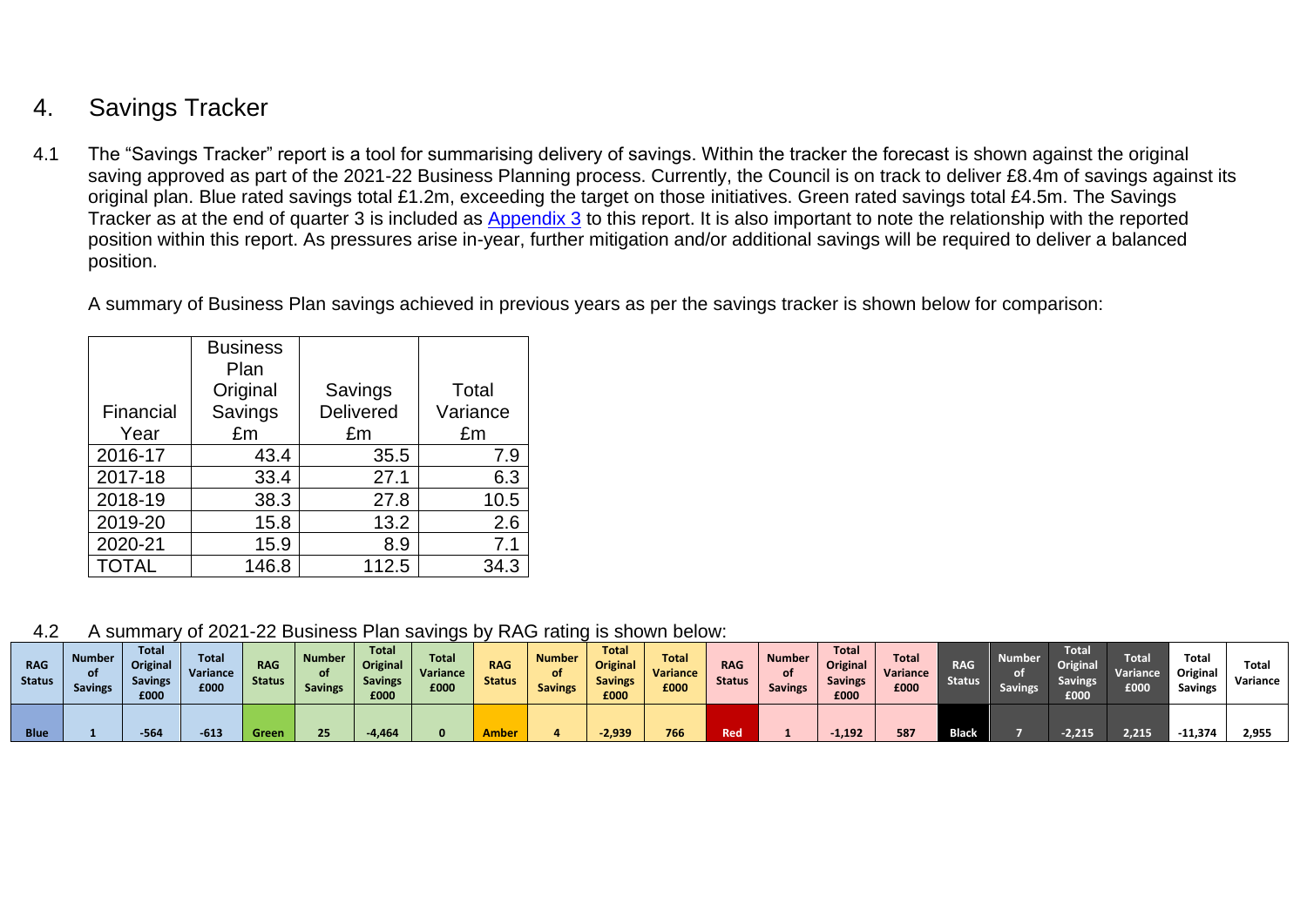# 5. Key Activity Data

5.1 The latest key activity data for: Children in Care Placements; Special Educational Needs (SEN) Placements; Adults & Safeguarding; Adult Mental Health; Older People (OP); and Older People Mental Health (OPMH) can be found in the latest [P&C and](https://www.cambridgeshire.gov.uk/asset-library/People-and-Communities-and-Public-Health-Finance-Monitoring-Report-January-2022.pdf)  [PH Finance Monitoring Report](https://www.cambridgeshire.gov.uk/asset-library/People-and-Communities-and-Public-Health-Finance-Monitoring-Report-January-2022.pdf) (section 5).

# 6. Funding Changes

# 6.1 Use of Public Health reserves

At their meeting on  $17<sup>th</sup>$  March, Adults & Health Committee reviewed the current position on Public Health reserves and agreed a recommendation to request that Strategy & Resources Committee approve the use of £407k from Public Health reserves to support additional work on Health Checks in 2022/23.

The commissioning approach for NHS Health Checks was the subject of a separate paper to Adults & Health Committee. The paper proposed delivery costs for GP health checks in 2022/23 of £806k, of which £399k is already budgeted for in 2022/23. The remaining £407k is requested to be funded from Public Health reserves.

There was previously an earmarked reserve for Health Checks but this was given up when reserves were reviewed in the latter part of 2021. At that stage it was felt that in year Health Check numbers were picking up and the reserve would not be needed. However, the impact of the Omicron variant of Covid over the winter months has led to the number of Health Checks being undertaken continuing to be suppressed. As a result the in-year forecast is for an underspend of £411k against the Health Checks budgets. This underspend will be transferred to Public Health reserves at year end and the request is that £407k of this funding is approved for use in 2022/23 to increase the number of checks that can be undertaken.

Strategy & Resources Committee is asked to approve the proposal for the use of £407k from Public Health reserves to support additional work on Health Checks in 2022/23.

# 6.2 Transfer to reserves for Highways Maintenance Service

Appendix 6 outlines the case for additional funding to be earmarked in the Highways Maintenance Service for 2022/23.

Strategy & Resources Committee is asked to agree to earmark £1,440k of the underspend on Funding items to invest in the Highways Maintenance Service as outlined in Appendix 6.

# 6.3 Transfer to reserves for workforce development for the Adult Social Care and Health workforce across the Integrated Care System

We are currently seeing significant pressures on the Adult Social Care workforce in Cambridgeshire. These include widespread staffing issues driving cost pressures including increased hourly rates, higher recruitment costs, retention incentives, increased agency use, increased training costs and increased staff sickness costs.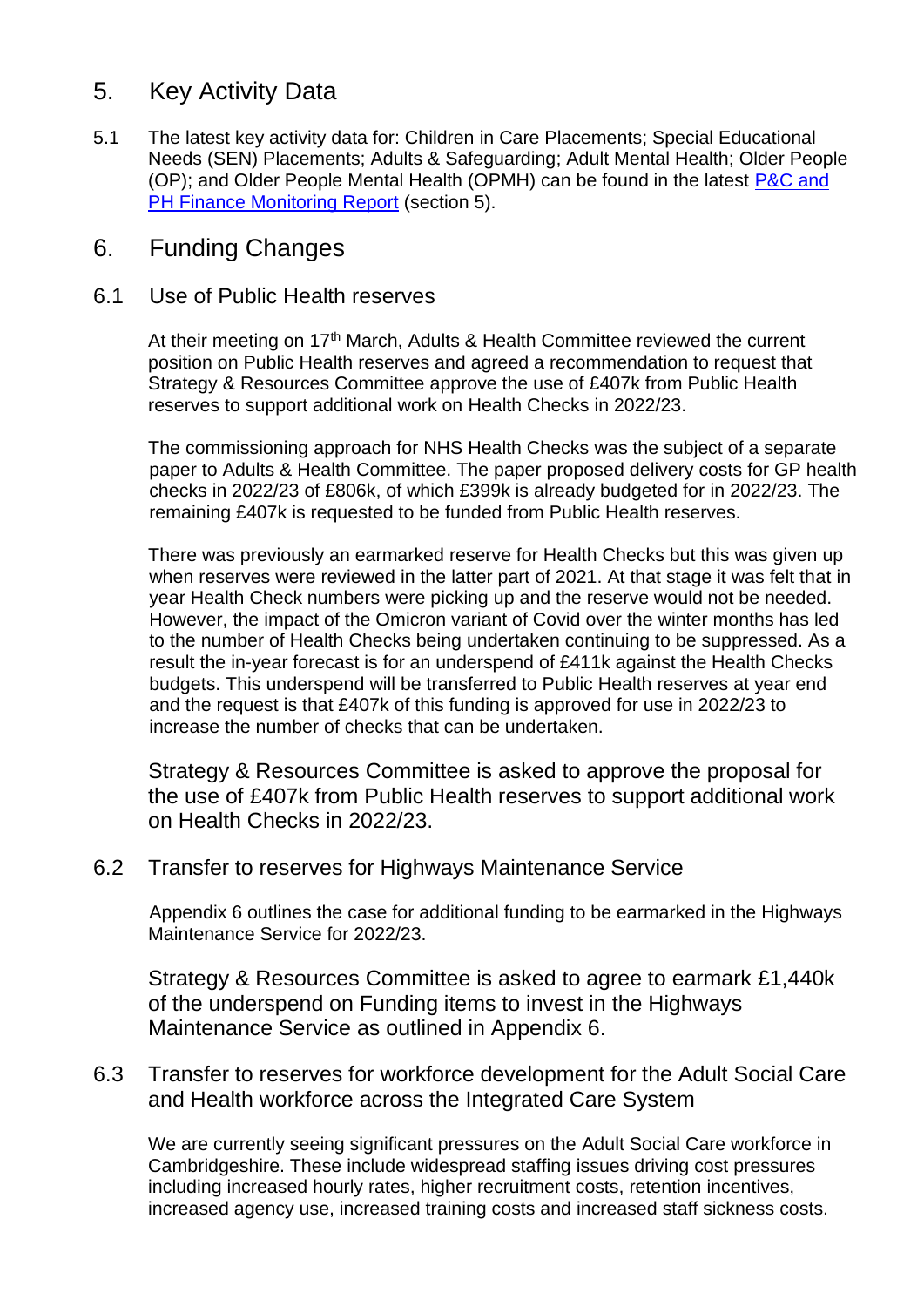Staff health and wellbeing is challenged, leading many staff to leave the sector which is contributing to the difficulties faced by providers.

The position in Cambridgeshire is reflected across the eastern region, and similar issues are being seen by our health partners. The £1.6m of government funding received in the form of the Workforce Development Grant ends on 31st March 2022, however, pressures within the system will remain. We have been allocated £1.6m of funding for 2022/23 for the work required by the reforms of Adult Social Care due to come into effect in 2023, and some of this funding could be used to support the cost of care. However, we have also been in discussion with regional Local Authority and Health partners with regard to addressing workforce issues in a joined-up way across the system.

Strategy & Resources Committee is asked to approve the transfer to earmarked reserves of up to £830k to fund workforce development for the Adult Social Care and Health workforce at Integrated Care System and county wide level, working alongside regional Local Authority and Health partners. This reflects external funding contributions for workforce support across financial years received but not yet spent.

6.4 Transfer to reserves for continuing discharge to assess support for Cambridgeshire residents

National funding for care following hospital discharges comes to an end on the 31st of March, and we are anticipating further funding from the NHS this financial year to recognise the increased costs incurred by the Council in supporting hospital discharges. Significant pressures remain in the health and care system that could risk an escalation in costs to the Adult Social Care budget. We are in discussion with health partners over funding to continue to sustain discharge support capacity into 2022/23 for the benefit of Cambridgeshire residents. We are in a position to earmark general funding this financial year to enable support to continue pending consultation with the system discharge group which brings together local authority and health colleagues. As discussions are not concluded, a delegation to the Chief Finance Officer is required to ensure that this can be done ahead of year-end, and the final value will be confirmed in the outturn finance report to this committee in June, and deployed to services under the superintendence of the Adults and Health Committee

Strategy & Resources Committee is asked to approve the transfer of funding into an earmarked reserve for continuing discharge to assess support for Cambridgeshire residents in 2022/23, agree that spend may take place from 1 April from this reserve to continue discharge support, and delegate confirmation of the amount at year end to the Chief Finance Officer in consultation with the Chair and Vice-Chair of this committee.

#### 6.5 Domestic Abuse Act Statutory Duty Funding

The Domestic Abuse Act 2021 came into force in late April 2021. The Act places a statutory duty on local authorities regarding the provision of safe accommodation for victims of Domestic Violence. New funding was announced in 2021/22 by the Ministry of Housing, Communities and Local Government (MHCLG) to meet the Domestic Abuse Act and Statutory Duty. The 2021/22 funding has been received and confirmed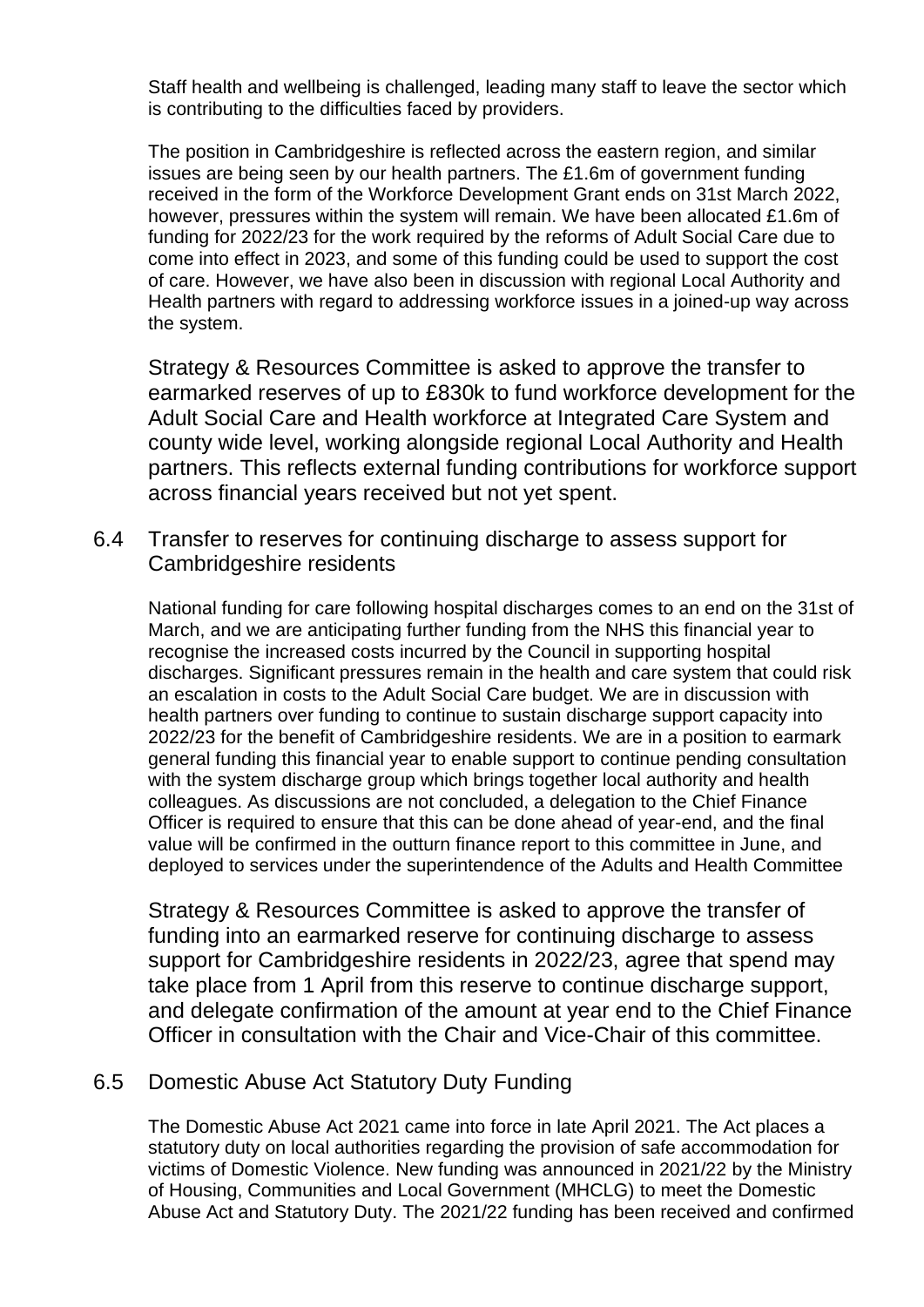as unringfenced. There remains an expectation that this funding is spent in line with new requirements Councils have in this area, and so Strategy & Resources Committee is asked to approve the allocation of the grant funding to People & Communities for support within safe accommodation for Domestic Violence victims for both 2021/22 (£1,140,318) and 2022/23 (£1,143,474). The report to Communities, Social Mobility and Inclusion Committee in September 2021 on the Council's Domestic Abuse Safe Accommodation Strategy can be found [here.](https://cambridgeshire.cmis.uk.com/CCC_live/Document.ashx?czJKcaeAi5tUFL1DTL2UE4zNRBcoShgo=wABO2S0Fz910D973t5bAGxj5NLoOpyT%2bhLVcc8zCM38rFwwW29N9Ug%3d%3d&rUzwRPf%2bZ3zd4E7Ikn8Lyw%3d%3d=pwRE6AGJFLDNlh225F5QMaQWCtPHwdhUfCZ%2fLUQzgA2uL5jNRG4jdQ%3d%3d&mCTIbCubSFfXsDGW9IXnlg%3d%3d=hFflUdN3100%3d&kCx1AnS9%2fpWZQ40DXFvdEw%3d%3d=hFflUdN3100%3d&uJovDxwdjMPoYv%2bAJvYtyA%3d%3d=ctNJFf55vVA%3d&FgPlIEJYlotS%2bYGoBi5olA%3d%3d=NHdURQburHA%3d&d9Qjj0ag1Pd993jsyOJqFvmyB7X0CSQK=ctNJFf55vVA%3d&WGewmoAfeNR9xqBux0r1Q8Za60lavYmz=ctNJFf55vVA%3d&WGewmoAfeNQ16B2MHuCpMRKZMwaG1PaO=ctNJFf55vVA%3d)

Strategy & Resources Committee is asked to approve the allocation of the additional unringfenced grant £1,140,318 Domestic Abuse Act Statutory Duty funding to People & Communities in 2021/22 and £1,143,474 in 2022/23

# 6.6 Changes in Grant Income

The following grants from government have variances against the amounts we expected to receive:

| Grant                                                                               | <b>Notes</b>                                                                                                                                                                                                                                                                                                                                                                                                                            | Impact                                        |
|-------------------------------------------------------------------------------------|-----------------------------------------------------------------------------------------------------------------------------------------------------------------------------------------------------------------------------------------------------------------------------------------------------------------------------------------------------------------------------------------------------------------------------------------|-----------------------------------------------|
| Local tax losses 2020-21 grant                                                      | The final outturn data has now been<br>published and the second instalment<br>will be made providing authorities with<br>the remaining grant due to them. The<br>total grant due to Cambridgeshire<br>County Council is £2,153,600 which is<br>slightly lower than the most recent<br>forecast, though higher than the<br>budgeted amount. As we are not a<br>billing authority, we have only limited<br>ability to project this grant. | Additional grant<br>income of £332k           |
| Sales, fees and charges loss<br>of income compensation 2020-<br>21 - reconciliation | Following final reconciliation of lost<br>charging income over the Covid period,<br>government will reduce our final<br>payment as there was a lower than<br>expected loss of income (reflected in<br>our 2020/21 accounts and in the first<br>quarter of this year).                                                                                                                                                                   | £375k reduction<br>in anticipated<br>grant    |
| <b>Contain Outbreak</b><br><b>Management Fund</b>                                   | As noted in section 3.4.3 above, part of<br>this grant will be applied centrally to<br>reflect eligible expenditure incurred in<br>the previous financial year that is able<br>to be retrospectively funded by this<br>grant. This funding will reimburse CCC<br>for corporate and service staff time<br>spent on Covid outbreak mitigation and<br>management in 2020/21.                                                               | £1.4m of grant<br>income applied<br>centrally |

Strategy & Resources Committee is asked to note these funding changes.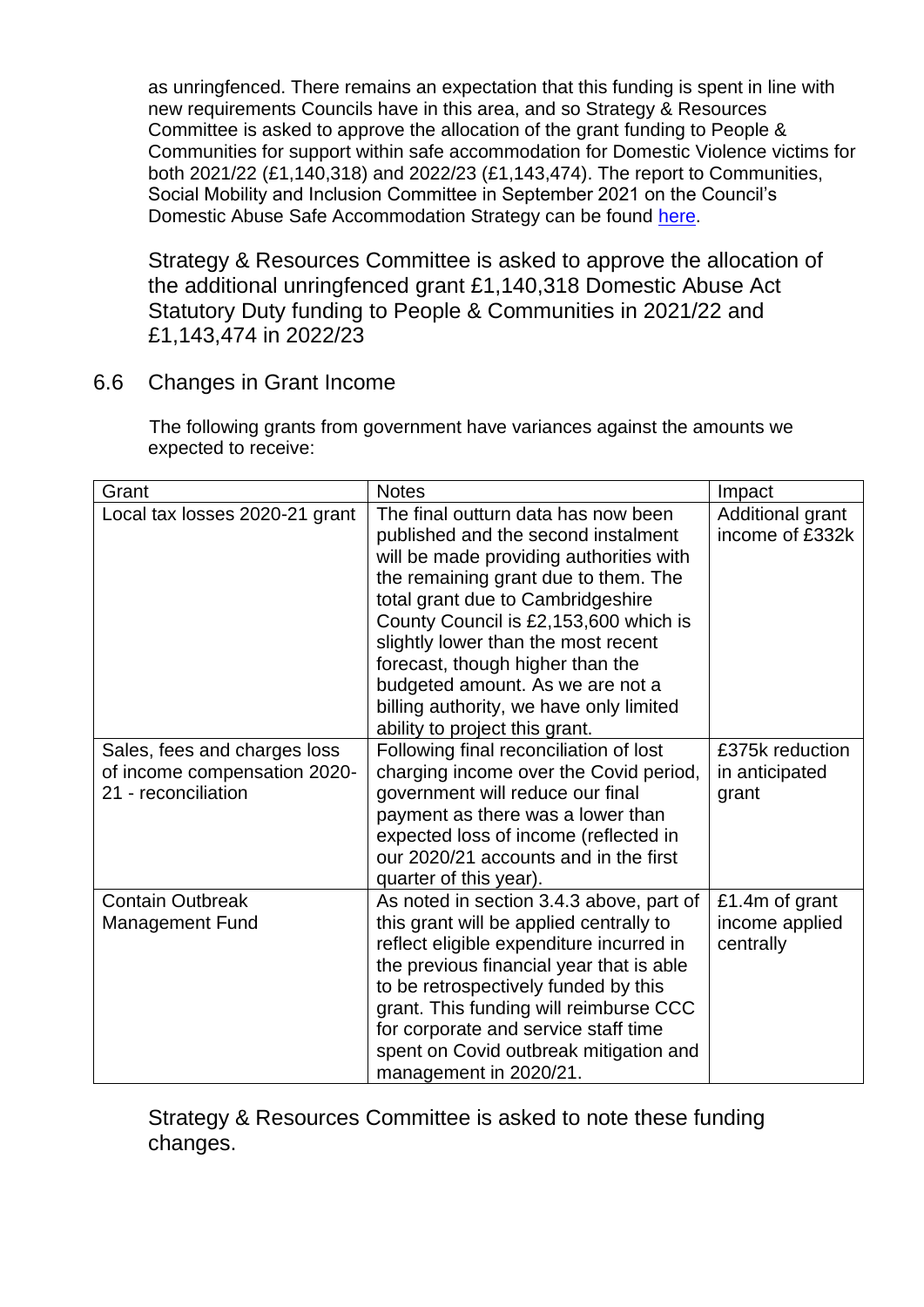# 6.7 Changes in projected Business Rates Income

Business Rates Retention 2021-22 Pool Dividend: Since April 2020 Cambridgeshire has been a member of a Business Rates pool with district councils and Cambridgeshire Fire Authority, administered by South Cambridgeshire District Council. The pool operates on the principle that wherever possible no authority will be worse off than if they had not pooled, subject to sufficient funds being available. The pool dividend is defined as the additional money the pool receives over and above what each council would have received if there had not been a pool. The forecast 2021-22 pool dividend applicable to the Council is estimated to be £1.43m based on the 2021-22 3<sup>rd</sup> quarter report from South Cambridgeshire District Council, which is in line with our forecasts. An accrual will be made at year-end based on the most up-todate forecast to apply the income to revenue in 2021-22.

Alconbury Weald Enterprise Zone National Non-Domestic Rates (NNDR) income 2021-22: There is a memorandum of understanding (MOU) between the Council, the Combined Authority and Huntingdonshire District Council (HDC) regarding the development and delivery of the Alconbury Weald Enterprise Zone. As part of this the Council is due to receive its share of 18% retained business rates. The forecast Alconbury Enterprise Zone NNDR payment from Hunts DC in respect of rates collected for 2021-22 is currently estimated to be £202k. An accrual will be made at year-end based on the most up-to-date forecast to apply the income to revenue in 2021-22.

Strategy & Resources Committee is asked to note these changes in forecast income in relation to business rates

# 7. Debt Write-Offs

7.1 The Scheme of Financial Management requires that any proposed write-off of debts over £25,000 be reported to the Strategy & Resources Committee to seek authorisation.

#### 7.2 Request to write-off debts owed by estates of two service-users

There are two debts of over £25,000 relating to the estates of service users in receipt of council arranged adult social care who have died and where we believe there is no prospect of recovering debts. Debt A is £29k in total, and Debt B £28k. This request to authorise write-offs follows extensive work to recover or secure the debt between the Council's income and social care teams, with the use of external legal advisers.

In the case of Debt A, which was accrued between 2016 and 2019, invoices from CCC went partly unpaid by a service-user's spouse, who was managing their financial affairs. We were unable to secure a deferred payment agreement on the serviceuser's house as that required the spouse's consent as a joint-owner. Upon the service-user's death, due to that joint-ownership the house did not form part of the estate from which this debt could be paid, and the estate does not have sufficient funds from other sources.

In the case of Debt B, a debt built up for a service-user who lacked capacity. In these cases, CCC applies to the Court of Protection for a deputyship, which takes an increasingly long time to get agreed; at the point of a deputyship being awarded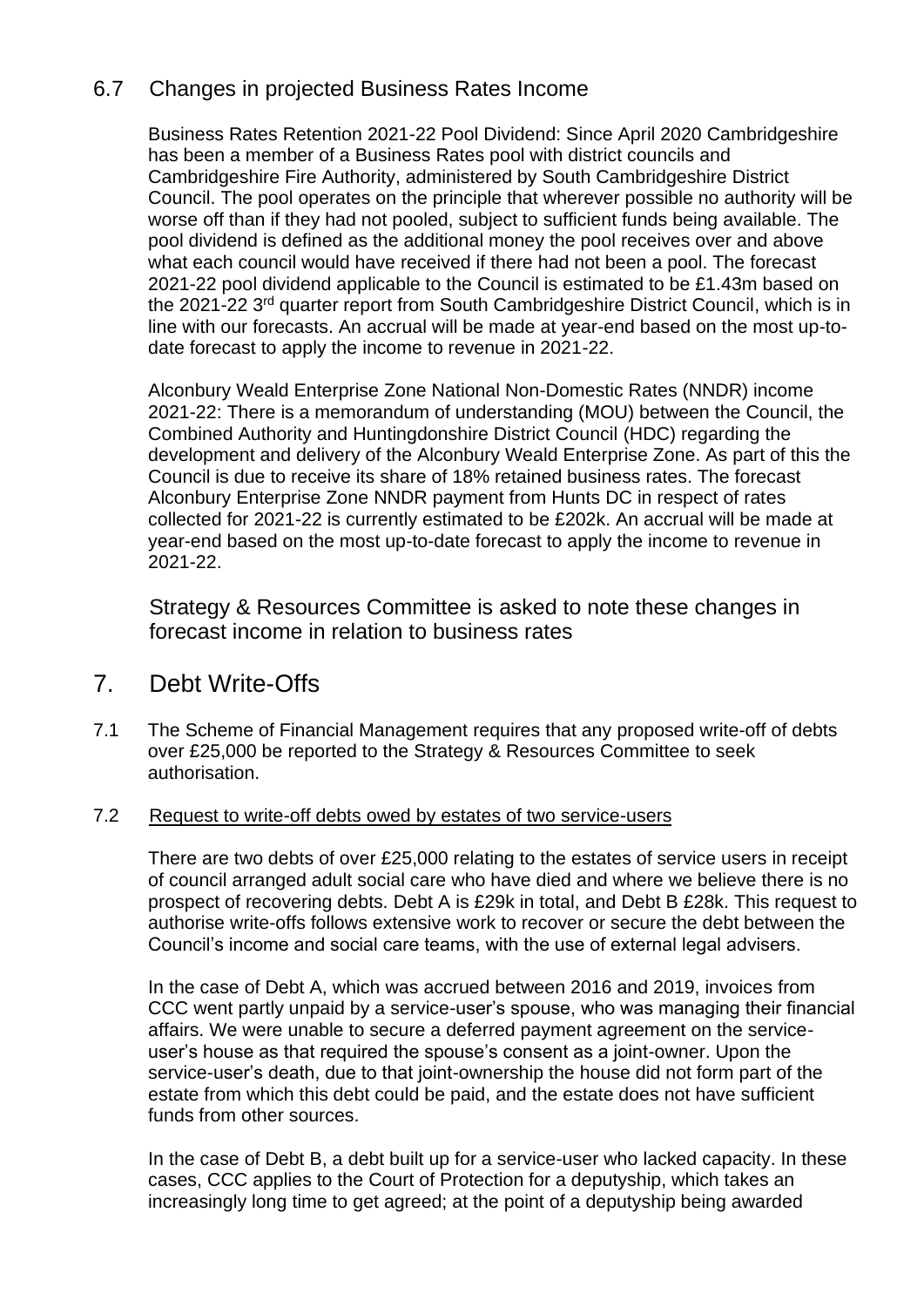assessed client contributions can be paid against the debt. Unfortunately in this case, the service-user died before the deputyship was awarded. We are unable to trace next of kin for the service-user, despite extensive effort involving Pathfinder Legal Services and a tracing agent. We are therefore unable to make a claim against the service-user's estate without extensive further work to identify next of kin which is likely to be uneconomic.

It should be emphasised that debt write offs are used exceptionally, and social care contributions are collected successfully from thousands of clients and their estates each month.

Strategy & Resources Committee is asked to approve debt write-offs of £29,108 and £27,784 relating to the estates of these service users, where there is now no prospect of debts being recovered**.**

# 8. Capital Programme

8.1 Capital financial performance

A summary of capital financial performance is shown below:

| Original<br>2021/22<br><b>Budget</b><br>as per<br><b>Business</b><br><b>Plan</b><br>£000 | <b>Forecast</b><br><b>Variance</b><br>- Outturn<br>(Dec)<br>£000 | <b>Service</b>                  | <b>Revised</b><br><b>Budget</b><br>for<br>2021/22<br>£000 | <b>Actual-</b><br>Year to<br><b>Date</b><br>(Jan)<br>£000 | <b>Forecast</b><br>Variance<br>- Outturn<br>(Jan)<br>£000 | <b>Forecast</b><br><b>Variance</b><br>- Outturn<br>(Jan)<br>℅ | <b>Total</b><br><b>Scheme</b><br><b>Revised</b><br><b>Budget</b><br>(Jan)<br>£000 | <b>Total</b><br><b>Scheme</b><br><b>Forecast</b><br>Variance<br>(Jan)<br>£000 |
|------------------------------------------------------------------------------------------|------------------------------------------------------------------|---------------------------------|-----------------------------------------------------------|-----------------------------------------------------------|-----------------------------------------------------------|---------------------------------------------------------------|-----------------------------------------------------------------------------------|-------------------------------------------------------------------------------|
| 96,983                                                                                   | $-3,892$                                                         | P&E                             | 106,426                                                   | 52,153                                                    | $-8,261$                                                  | $-7.8%$                                                       | 575,386                                                                           | $-1,155$                                                                      |
| 44,588                                                                                   | $-6,383$                                                         | P&C                             | 43,473                                                    | 22,872                                                    | $-9,711$                                                  | $-22.3%$                                                      | 535,133                                                                           | $-22,474$                                                                     |
| 10,261                                                                                   | $-5,496$                                                         | Corporate<br><b>Services</b>    | 23,816                                                    | 13,548                                                    | $-5,496$                                                  | $-23.1%$                                                      | 196,704                                                                           | $-674$                                                                        |
|                                                                                          |                                                                  | Outturn<br>adjustment           |                                                           |                                                           |                                                           |                                                               |                                                                                   |                                                                               |
| 151,832                                                                                  | $-15,771$                                                        | <b>Total</b><br><b>Spending</b> | 173,715                                                   | 88,573                                                    | $-23,468$                                                 | $-13.5%$                                                      | 1,307,223                                                                         | $-24,303$                                                                     |

**Notes:**

1. The 'Revised Budget' incorporates any changes in the funding available to what was originally budgeted. A breakdown of the use of the capital programme variations budget by service is shown in section 8.2.

2. The reported P&E capital figures do not include Greater Cambridge Partnership, which has a budget for 2021/22 of £40.0m and is currently forecasting a balanced budget at year-end.

3. The 'Total Scheme Forecast Variance' reflects the forecast variance against budget of the total expenditure for all active capital schemes across all financial years.

# 8.2 2021-22 capital programme variations budgets

8.2.1 A summary of the use of the 2021-22 capital programme variations budgets by services is shown below. These variation budgets are set annually and reflect an estimate of the average variation experienced across all capital schemes, and reduce the overall borrowing required to finance our capital programme. There are typically delays in some form across the capital programme due to unforeseen events, but we cannot project this for each individual scheme. We therefore budget centrally for some level of delay. Any known delays are budgeted for and reported at scheme level. If forecast underspends are reported, these are offset with a forecast outturn for the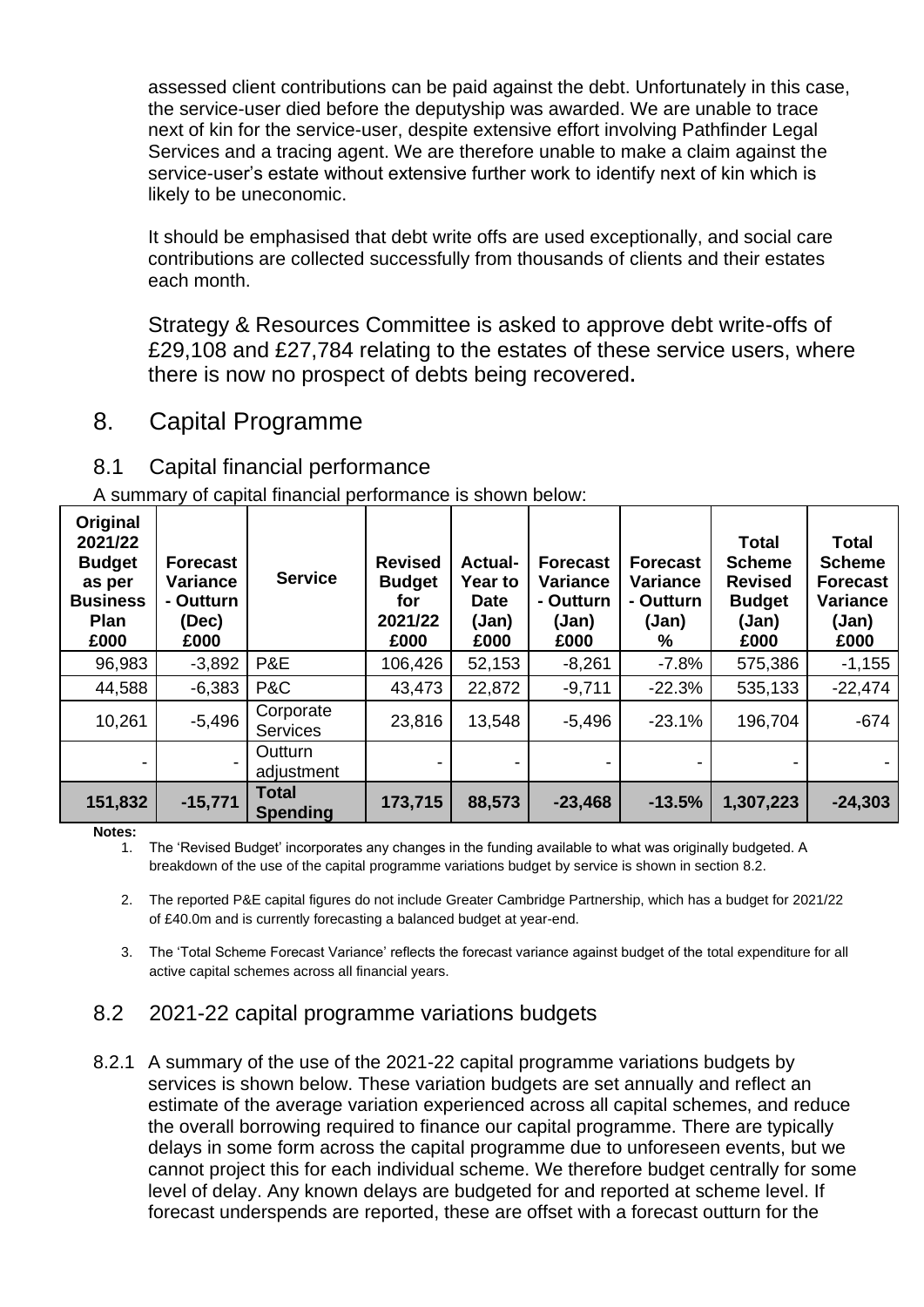variation budget, leading to a balanced outturn overall up to the point when rephasing exceeds this budget.

| <b>Service</b>        | Capital<br>Programme<br><b>Variations</b><br><b>Budget</b><br>£000 | <b>Forecast</b><br>Variance -<br>Outturn<br>(Jan)<br>£000 | <b>Capital</b><br>Programme<br><b>Variations</b><br><b>Budget</b><br><b>Used</b><br>£000 | <b>Capital</b><br>Programme<br><b>Variations</b><br><b>Budget</b><br><b>Used</b><br>% | <b>Revised</b><br><b>Forecast</b><br>Variance -<br>Outturn<br>(Jan)<br>£000 |
|-----------------------|--------------------------------------------------------------------|-----------------------------------------------------------|------------------------------------------------------------------------------------------|---------------------------------------------------------------------------------------|-----------------------------------------------------------------------------|
| P&E                   | $-25,237$                                                          | $-33,498$                                                 | 25,237                                                                                   | 100.0%                                                                                | $-8,261$                                                                    |
| P&C                   | $-5,805$                                                           | $-15,516$                                                 | 5,805                                                                                    | 100.0%                                                                                | $-9,711$                                                                    |
| <b>CS</b>             | $-5,620$                                                           | $-11,116$                                                 | 5,620                                                                                    | 100.0%                                                                                | $-5,496$                                                                    |
| Outturn adjustment    |                                                                    | -                                                         |                                                                                          |                                                                                       |                                                                             |
| <b>Total Spending</b> | $-36,662$                                                          | $-60,130$                                                 | 36,662                                                                                   | 100.0%                                                                                | $-23,468$                                                                   |

8.2.2 As at the end of January, Place & Economy, People & Communities and Corporate Services schemes have all exceeded the capital variations budgets allocated to them, forecasting in-year underspends of -£8.3m, -£9.7m and -£5.5m respectively. The current overall forecast position is therefore a -£23.5m underspend; the forecast will be updated as the year progresses.

# 8.3 Capital Current Year Key Exceptions

A more detailed analysis of current year key exceptions this month by programme for individual schemes of £0.25m or greater is identified below.

#### 8.3.1 Place & Economy:

A -£8.261m (-7.8%) underspend is forecast at year-end.

# • Delivering the Transport Strategy Aims- Highways Schemes

| <b>Revised</b><br><b>Budget</b><br>for<br>2021/22<br>£'000 | <b>Forecast</b><br>Spend -<br><b>Outturn</b><br>(Jan)<br>£'000 | Forecast<br>Spend -<br><b>Outturn</b><br><b>Variance</b><br>(Jan)<br>£'000 | <b>Variance</b><br>Last<br><b>Month</b><br>(Dec)<br>£'000 | <b>Movement</b><br>£'000 | <b>Breakdown of</b><br><b>Variance:</b><br>Underspend/<br>pressure<br>£'000 | <b>Breakdown</b><br>of Variance:<br>Rephasing<br>£'000 |
|------------------------------------------------------------|----------------------------------------------------------------|----------------------------------------------------------------------------|-----------------------------------------------------------|--------------------------|-----------------------------------------------------------------------------|--------------------------------------------------------|
| 2,846                                                      | 793                                                            | $-2,053$                                                                   | $-1,372$                                                  | $-681$                   |                                                                             | $-2,053$                                               |

An in-year underspend of -£2.1m is forecast. This is an increase of £0.7m on the underspend position previously reported in October, of which £0.68m relates to a change since last month. Most schemes have been delayed due to late agreement in September 2021; together with the required involvement of the various district councils and the complexity of the projects this will mean that expenditure will be rephased into next financial year. The delays have also been exacerbated by project team resources. It is anticipated that agreement to next year's allocation and programme will be made earlier, so that this year's rephased schemes plus next year's full programme will be delivered and spent within year.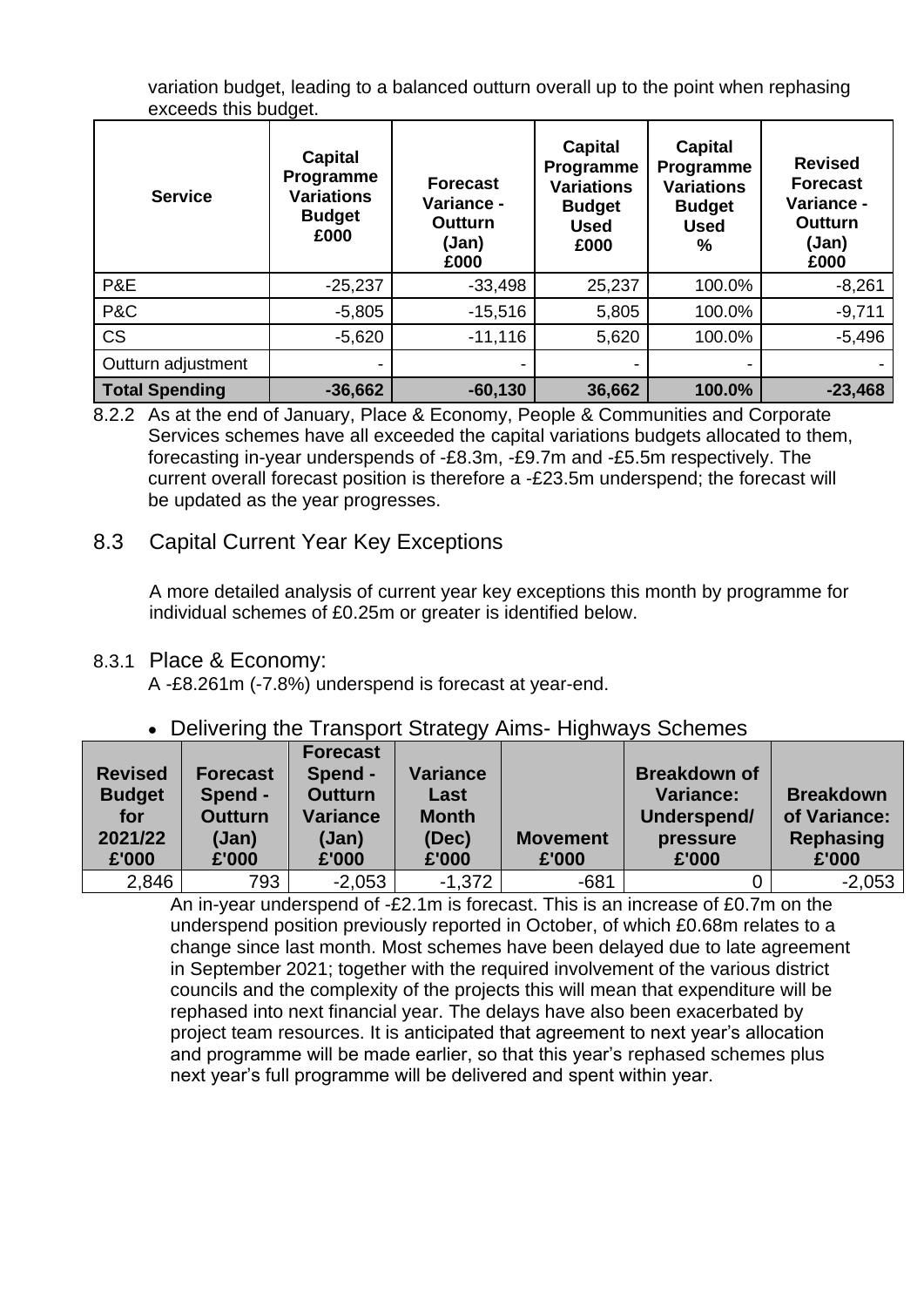# • Bridge Strengthening

| <b>Revised</b><br><b>Budget</b><br>for<br>2021/22<br>£'000 | <b>Forecast</b><br>Spend -<br><b>Outturn</b><br>(Jan)<br>£'000 | <b>Forecast</b><br>Spend -<br><b>Outturn</b><br><b>Variance</b><br>(Jan)<br>£'000 | <b>Variance</b><br>Last<br><b>Month</b><br>(Dec)<br>£'000 | <b>Movement</b><br>£'000 | <b>Breakdown of</b><br><b>Variance:</b><br>Underspend/<br>pressure<br>£'000 | <b>Breakdown</b><br>of Variance:<br>Rephasing<br>£'000 |
|------------------------------------------------------------|----------------------------------------------------------------|-----------------------------------------------------------------------------------|-----------------------------------------------------------|--------------------------|-----------------------------------------------------------------------------|--------------------------------------------------------|
| 3,126                                                      | 2,837                                                          | $-289$                                                                            | $-130$                                                    | $-159$                   |                                                                             | $-289$                                                 |

An in-year underspend of -£0.3m is forecast. The reactive capital works bridge repairs scheme needs an extra £475k for minor repairs, so funding this year will be moved from the St Ives Flood Arches/ Town Bridge and North of Girton Bridge, both of which have been delayed.

# • £90m Highways Maintenance schemes - Other

| <b>Revised</b><br><b>Budget</b><br>for<br>2021/22<br>£'000 | <b>Forecast</b><br>Spend -<br><b>Outturn</b><br>(Jan)<br>£'000 | Forecast<br>Spend -<br><b>Outturn</b><br><b>Variance</b><br>(Jan)<br>£'000 | <b>Variance</b><br>Last<br><b>Month</b><br>(Dec)<br>£'000 | <b>Movement</b><br>£'000 | <b>Breakdown of</b><br><b>Variance:</b><br>Underspend/<br>pressure<br>£'000 | <b>Breakdown</b><br>of Variance:<br>Rephasing<br>£'000 |
|------------------------------------------------------------|----------------------------------------------------------------|----------------------------------------------------------------------------|-----------------------------------------------------------|--------------------------|-----------------------------------------------------------------------------|--------------------------------------------------------|
| 6,566                                                      | 4,696                                                          | $-1,870$                                                                   | $-1,049$                                                  | $-821$                   |                                                                             | -1.870                                                 |

An in-year underspend of -£1.9m is forecast. This is an increase of £1.1m on the underspend position previously reported in November, of which £0.8m relates to a change since last month. The increase is primarily due to rephasing of the following schemes:

- o Haddenham (£600k) 60% of the spend is expected to occur in this financial year (£240k), with the remainder to fall in 2022/23 (£360k). This is due to the procurement of the Eastern Highways Framework 3 (EHF3) contract requiring an exemption waiver, as we only received two tender returns from contractors. Delays in the design and tender process were due to current resource levels within the team overseeing the delivery process.
- $\circ$  Cromwell Road Wisbech (£450k) The programmed start date is 21/3/2022; this scheme was originally scheduled to commence in early February 2022. Works have been delayed due to the scarcity of concrete components with no alternatives on the market that can fulfil the design.

| <b>Revised</b><br><b>Budget</b><br>for<br>2021/22<br>£'000 | <b>Forecast</b><br>Spend -<br><b>Outturn</b><br>(Jan)<br>£'000 | <b>Forecast</b><br>Spend -<br><b>Outturn</b><br><b>Variance</b><br>(Jan)<br>£'000 | <b>Variance</b><br>Last<br><b>Month</b><br>(Dec)<br>£'000 | <b>Movement</b><br>£'000 | <b>Breakdown of</b><br>Variance:<br>Underspend/<br>pressure<br>£'000 | <b>Breakdown</b><br>of Variance:<br>Rephasing<br>£'000 |
|------------------------------------------------------------|----------------------------------------------------------------|-----------------------------------------------------------------------------------|-----------------------------------------------------------|--------------------------|----------------------------------------------------------------------|--------------------------------------------------------|
| 6,841                                                      | 6,756                                                          | $-85$                                                                             | $-752$                                                    | 667                      |                                                                      | -85                                                    |

# • Pothole grant funding

An in-year underspend of -£0.1m is forecast. This is a reduction of £0.5m on the underspend position previously reported in October and relates in full to a change since last month. There is a March 2022 programme planned, reducing the previously forecast in-year underspend.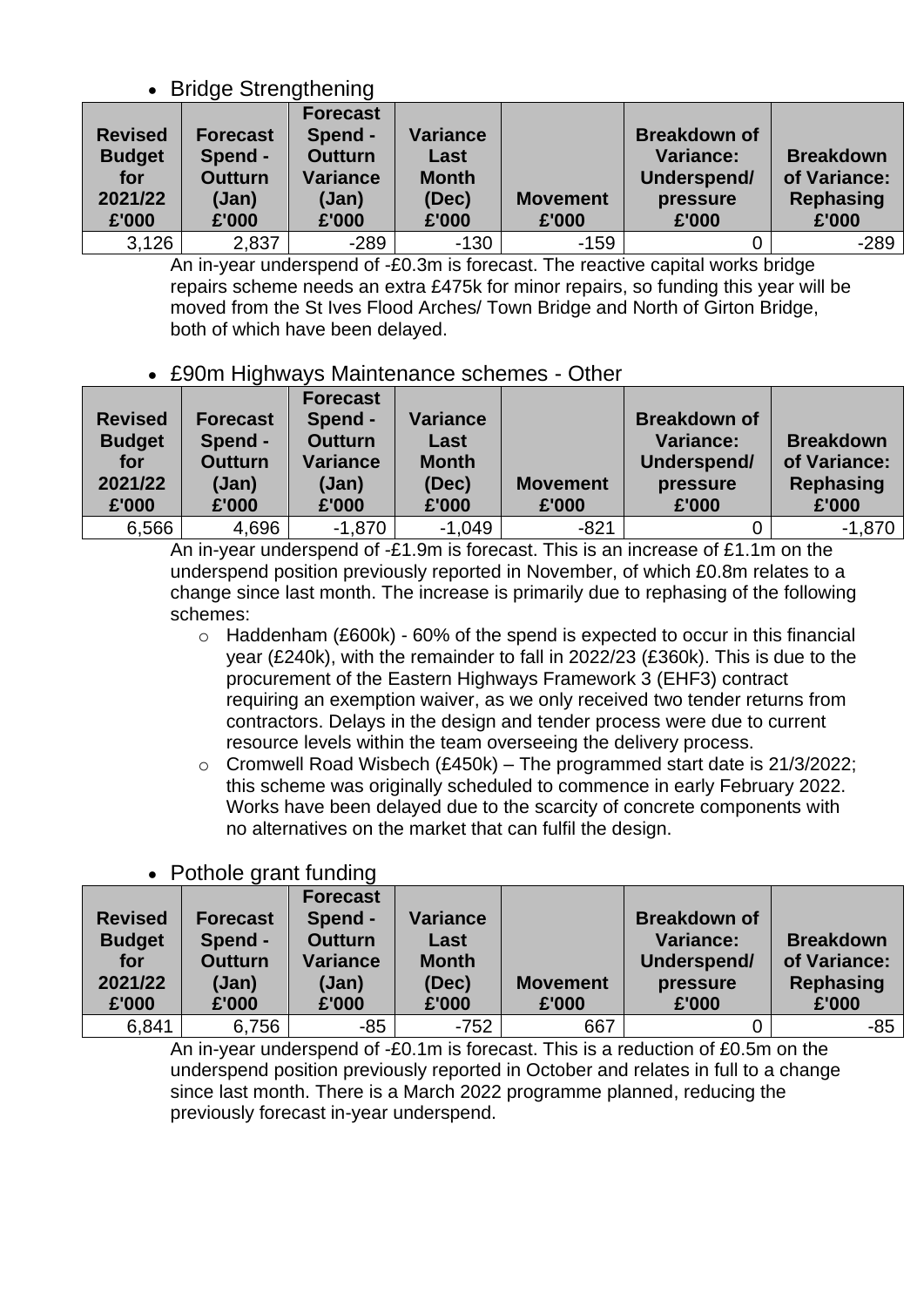• Footways

| <b>Revised</b><br><b>Budget</b><br>for<br>2021/22<br>£'000 | <b>Forecast</b><br>Spend -<br><b>Outturn</b><br>(Jan)<br>£'000 | <b>Forecast</b><br>Spend -<br><b>Outturn</b><br><b>Variance</b><br>(Jan)<br>£'000 | <b>Variance</b><br>Last<br><b>Month</b><br>(Dec)<br>£'000 | <b>Movement</b><br>£'000 | <b>Breakdown of</b><br><b>Variance:</b><br>Underspend/<br>pressure<br>£'000 | <b>Breakdown</b><br>of Variance:<br><b>Rephasing</b><br>£'000 |
|------------------------------------------------------------|----------------------------------------------------------------|-----------------------------------------------------------------------------------|-----------------------------------------------------------|--------------------------|-----------------------------------------------------------------------------|---------------------------------------------------------------|
| 4,000                                                      | 3,539                                                          | $-461$                                                                            |                                                           | $-461$                   |                                                                             | $-461$                                                        |

An in-year underspend of -£0.5m is forecast. A number of Footway schemes have been delayed and will be completed in 2022/23, these include the following:

- o Hills Road, Cambridge
- o Gwydir Street, Cambridge
- o Oxford Road/Windsor Road, Cambridge
- King's Dyke

| <b>Revised</b><br><b>Budget</b><br>for<br>2021/22<br>£'000 | <b>Forecast</b><br>Spend -<br><b>Outturn</b><br>(Jan)<br>£'000 | <b>Forecast</b><br>Spend -<br><b>Outturn</b><br>Variance<br>(Jan)<br>£'000 | <b>Variance</b><br>Last<br><b>Month</b><br>(Dec)<br>£'000 | <b>Movement</b><br>£'000 | <b>Breakdown of</b><br>Variance:<br>Underspend/<br>pressure<br>£'000 | <b>Breakdown</b><br>of Variance:<br>Rephasing<br>£'000 |
|------------------------------------------------------------|----------------------------------------------------------------|----------------------------------------------------------------------------|-----------------------------------------------------------|--------------------------|----------------------------------------------------------------------|--------------------------------------------------------|
| 12,700                                                     | 10,102                                                         | $-2,598$                                                                   |                                                           | $-2,598$                 |                                                                      | $-2,598$                                               |

An in-year underspend of -£2.6m is forecast. The project is now at a stage where the Council have a more detailed understanding of the cost forecast and the risk profile. In the period there have been several cost savings, including staffing, Network Rail possession costs including a commitment from Network Rail that the Council will receive a significant refund this financial year. The monthly risk budget has been reprofiled to better reflect when the risk items could occur in the programme, many of which have been moved into the next financial year. The construction work undertaken to date by the contractor has also come in below forecast, due to resequencing of the work. The project remains on programme for completion by the end of 2022.

• Emergency Active Fund

| <b>Revised</b><br><b>Budget</b><br>for<br>2021/22<br>£'000 | <b>Forecast</b><br>Spend -<br><b>Outturn</b><br>(Jan)<br>£'000 | Forecast<br>Spend -<br><b>Outturn</b><br>Variance<br>(Jan)<br>£'000 | <b>Variance</b><br>Last<br><b>Month</b><br>(Dec)<br>£'000 | <b>Movement</b><br>£'000 | <b>Breakdown of</b><br><b>Variance:</b><br>Underspend/<br>pressure<br>£'000 | <b>Breakdown</b><br>of Variance:<br>Rephasing<br>£'000 |
|------------------------------------------------------------|----------------------------------------------------------------|---------------------------------------------------------------------|-----------------------------------------------------------|--------------------------|-----------------------------------------------------------------------------|--------------------------------------------------------|
| 785                                                        | 490                                                            | $-295$                                                              | $-175$                                                    | $-120$                   |                                                                             | $-295$                                                 |

An in-year underspend of -£0.3m is forecast. Following preliminary development of the original 53 schemes, an extended consultation period during Autumn 2021, analysis of the data by the Business Intelligence Unit, scheme detailed design, road safety audit and traffic management complexities, plus engagement with the Greater Cambridge Partnership (GCP) over schemes that formed part of the City Access strategy now being taken forward by the GCP, only some simple and cycle parking projects are programmed to be delivered by end March 2022, with the majority of the schemes programmed for delivery from April to August 2022.

• For full and previously reported details, see the [P&E Finance Monitoring Report.](https://www.cambridgeshire.gov.uk/asset-library/Place-and-Economy-Finance-Monitoring-Report-January-2022-v4.pdf)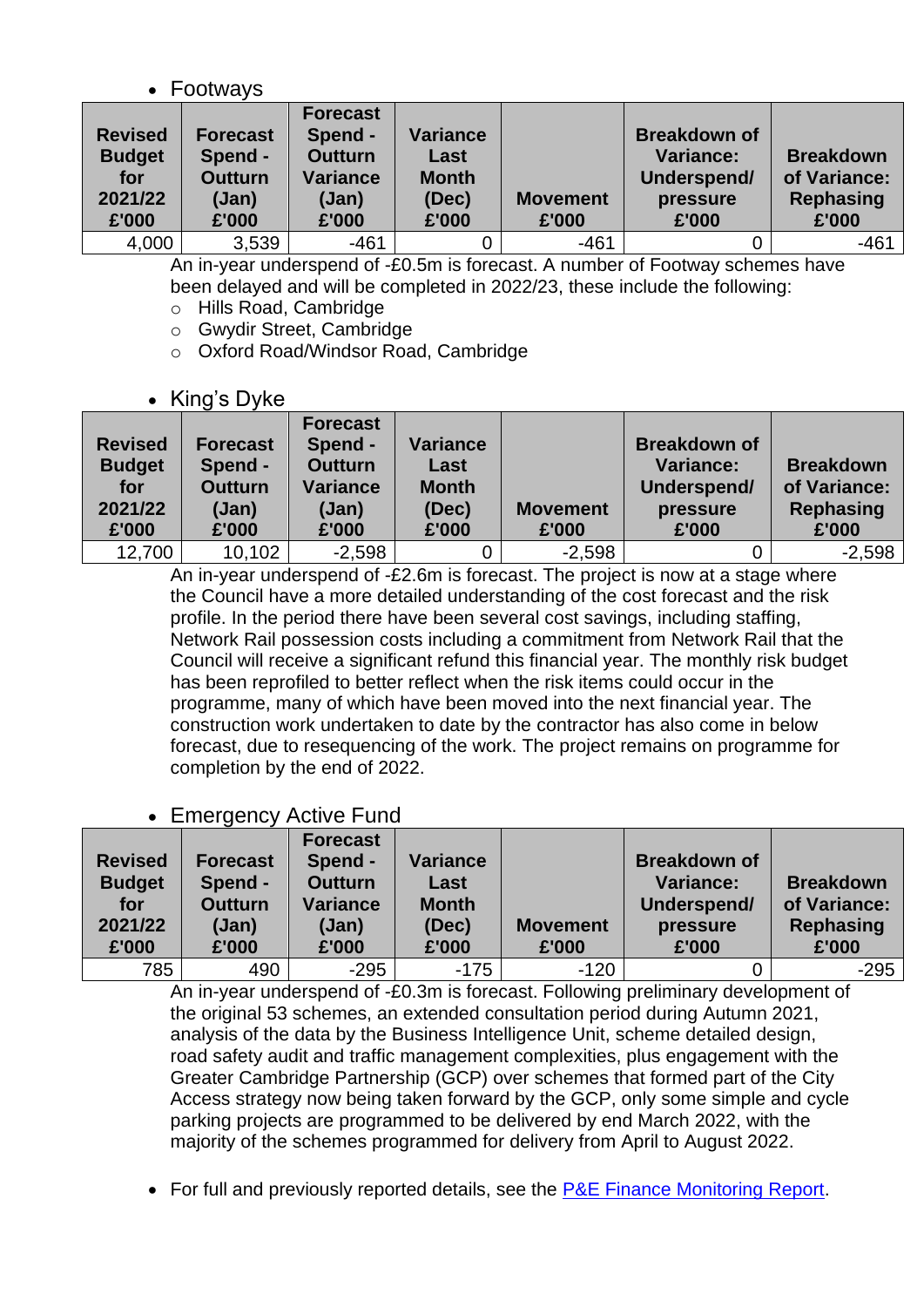# 8.3.2 People & Communities:

A -£9.711m (-22.3%) underspend is forecast at year-end.

|                                                            |                                                         |                                                                                   | <b>•</b> Condition, Suitablity & Maintenance              |                          |                                                                             |                                                               |
|------------------------------------------------------------|---------------------------------------------------------|-----------------------------------------------------------------------------------|-----------------------------------------------------------|--------------------------|-----------------------------------------------------------------------------|---------------------------------------------------------------|
| <b>Revised</b><br><b>Budget</b><br>for<br>2021/22<br>£'000 | Forecast<br>Spend -<br><b>Outturn</b><br>(Jan)<br>£'000 | <b>Forecast</b><br>Spend -<br><b>Outturn</b><br><b>Variance</b><br>(Jan)<br>£'000 | <b>Variance</b><br>Last<br><b>Month</b><br>(Dec)<br>£'000 | <b>Movement</b><br>£'000 | <b>Breakdown of</b><br><b>Variance:</b><br>Underspend/<br>pressure<br>£'000 | <b>Breakdown</b><br>of Variance:<br><b>Rephasing</b><br>£'000 |
| 5,947                                                      | 3,634                                                   | $-2,313$                                                                          |                                                           | $-2,313$                 |                                                                             | $-2,313$                                                      |

• Condition, Suitability & Maintenance

An in-year underspend of -£2.3m is forecast. The rephasing is due to the team not having capacity to advance schemes at a faster pace and delays in the completion of school condition surveys because of Covid. The forward plan of works relies on this survey data. The £2,313k which is DfE grant funding will be carried forward into 2022/23 to address the maintenance and condition issues identified now that the condition surveys have been completed.

# • Temporary Accommodation

| <b>Revised</b><br><b>Budget</b><br>for<br>2021/22<br>£'000 | <b>Forecast</b><br>Spend -<br><b>Outturn</b><br>(Jan)<br>£'000 | <b>Forecast</b><br>Spend -<br><b>Outturn</b><br><b>Variance</b><br>(Jan)<br>£'000 | <b>Variance</b><br>Last<br><b>Month</b><br>(Dec)<br>£'000 | <b>Movement</b><br>£'000 | <b>Breakdown of</b><br><b>Variance:</b><br>Underspend/<br>pressure<br>£'000 | <b>Breakdown</b><br>of Variance:<br>Rephasing<br>£'000 |
|------------------------------------------------------------|----------------------------------------------------------------|-----------------------------------------------------------------------------------|-----------------------------------------------------------|--------------------------|-----------------------------------------------------------------------------|--------------------------------------------------------|
| 1,000                                                      | 650                                                            | $-350$                                                                            |                                                           | $-350$                   | $-350$                                                                      |                                                        |

An in-year underspend of -£0.4m is forecast. There has been a significant reduction in the number of new temporary solutions required across the county, realising a £350k underspend in 2021/22. This is a total scheme underspend on the project. (See also 8.4.2.)

# • Adult Social Care

| <b>Revised</b><br><b>Budget</b><br>for<br>2021/22<br>£'000 | <b>Forecast</b><br>Spend -<br><b>Outturn</b><br>(Jan)<br>£'000 | <b>Forecast</b><br>Spend -<br><b>Outturn</b><br><b>Variance</b><br>(Jan)<br>£'000 | <b>Variance</b><br>Last<br><b>Month</b><br>(Dec)<br>£'000 | <b>Movement</b><br>£'000 | <b>Breakdown of</b><br><b>Variance:</b><br>Underspend/<br>pressure<br>£'000 | <b>Breakdown</b><br>of Variance:<br><b>Rephasing</b><br>£'000 |
|------------------------------------------------------------|----------------------------------------------------------------|-----------------------------------------------------------------------------------|-----------------------------------------------------------|--------------------------|-----------------------------------------------------------------------------|---------------------------------------------------------------|
| 10,719                                                     | 5,128                                                          | $-5.591$                                                                          | $-5,104$                                                  | $-487$                   | $-400$                                                                      | $-5,191$                                                      |

An in-year underspend of -£5.6m is forecast across Adult Social Care schemes. This is an increase of £0.5m on the underspend position previously reported in November and relates in full to a change since last month. The change relates to the following scheme:

# o Care Suites East Cambridgeshire

| <b>Revised</b><br><b>Budget</b><br>for<br>2021/22<br>£'000 | <b>Forecast</b><br>Spend -<br><b>Outturn</b><br>(Jan)<br>£'000 | <b>Forecast</b><br>Spend -<br><b>Outturn</b><br><b>Variance</b><br>(Jan)<br>£'000 | <b>Variance</b><br>Last<br><b>Month</b><br>(Dec)<br>£'000 | <b>Movement</b><br>£'000 | <b>Breakdown of</b><br><b>Variance:</b><br>Underspend/<br>pressure<br>£'000 | <b>Breakdown</b><br>of Variance:<br><b>Rephasing</b><br>£'000 |
|------------------------------------------------------------|----------------------------------------------------------------|-----------------------------------------------------------------------------------|-----------------------------------------------------------|--------------------------|-----------------------------------------------------------------------------|---------------------------------------------------------------|
| 5,620                                                      | 163                                                            | $-5,457$                                                                          | $-4.970$                                                  | $-487$                   |                                                                             | $-5.457$                                                      |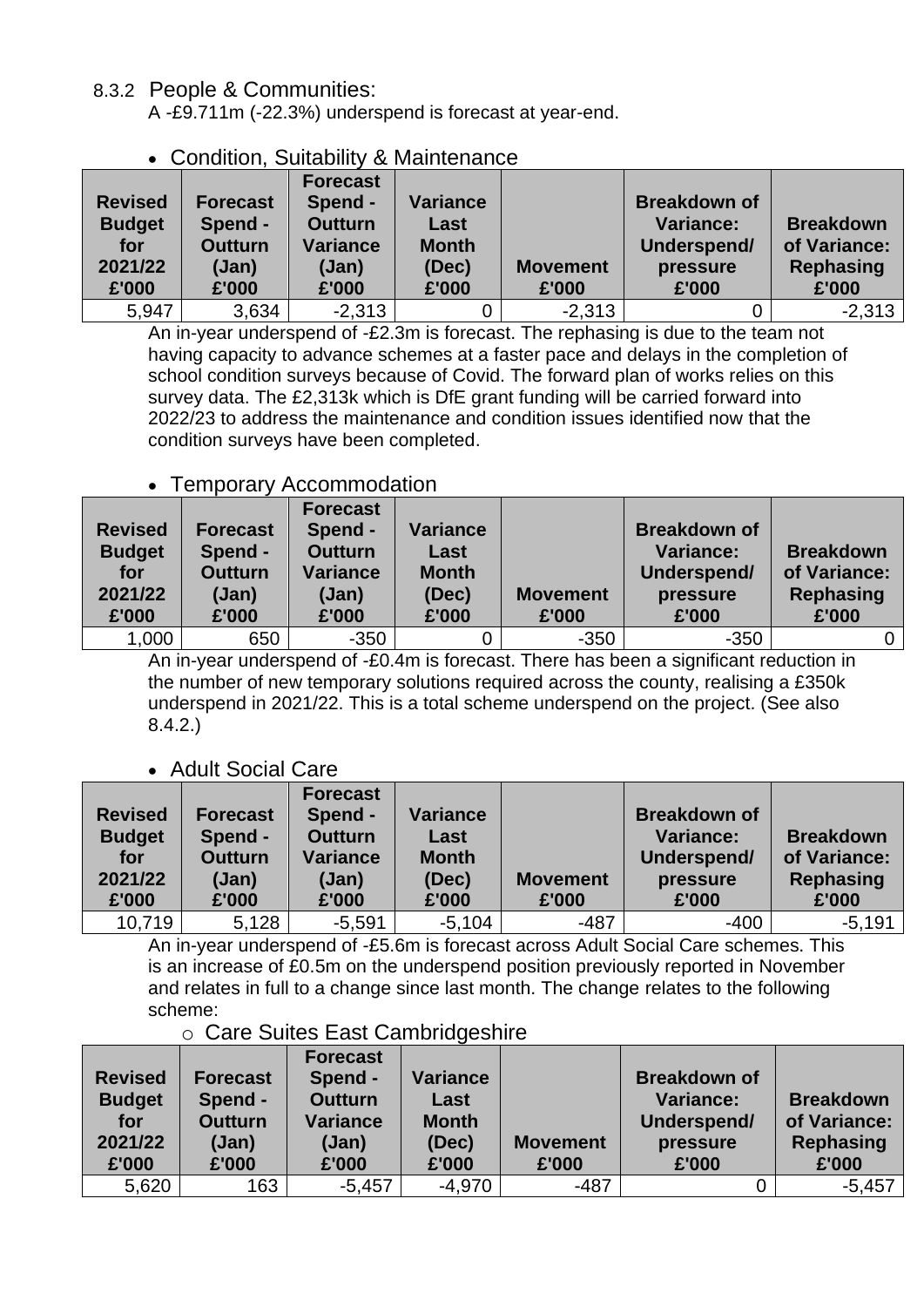Rephasing of -£5,457k is expected. The planning stages of the project and confirming the overall scope has led to a delay in the commencement.

• For full and previously reported details, see the **P&C and PH Finance Monitoring** [Report.](https://www.cambridgeshire.gov.uk/asset-library/People-and-Communities-and-Public-Health-Finance-Monitoring-Report-January-2022.pdf)

### 8.3.3 Corporate Services:

A -£5.496m (-23.1%) underspend is forecast at year-end.

• IT Strategy

| <b>Revised</b><br><b>Budget</b><br>for<br>2021/22<br>£'000 | <b>Forecast</b><br>Spend -<br><b>Outturn</b><br>(Jan)<br>£'000 | <b>Forecast</b><br>Spend -<br><b>Outturn</b><br>Variance<br>(Jan)<br>£'000 | <b>Variance</b><br>Last<br><b>Month</b><br>(Dec)<br>£'000 | <b>Movement</b><br>£'000 | <b>Breakdown of</b><br><b>Variance:</b><br>Underspend/<br>pressure<br>£'000 | <b>Breakdown</b><br>of Variance:<br>Rephasing<br>£'000 |
|------------------------------------------------------------|----------------------------------------------------------------|----------------------------------------------------------------------------|-----------------------------------------------------------|--------------------------|-----------------------------------------------------------------------------|--------------------------------------------------------|
| 1,584                                                      | 1,494                                                          | $-90$                                                                      | $-90$                                                     |                          |                                                                             | -90                                                    |

An in-year underspend of -£0.1m is forecast. This is a decrease of £0.4m on the underspend position previously reported in September and relates to a change since November. (This change should have been picked up in the December IFMR exception reporting but was omitted in error). The budget for this scheme has been rephased to reflect the timing of the work. As project resources have been required to work on the resolution of the data centre's air-conditioning issue, projects within the current financial year have been delayed and will be finalised in 2022-23. This will reduce the borrowing requirement by £90k in this financial year.

• For full and previously reported details, see the [CS Finance Monitoring Report.](https://www.cambridgeshire.gov.uk/asset-library/Corporate-Services-Finance-Monitoring-Report-January-2022.pdf)

# 8.4 Capital Total Scheme Key Exceptions

A more detailed analysis of total scheme key exceptions this month by programme for individual schemes of £0.25m or greater is identified below:

# 8.4.1 Place & Economy:

A -£1.155m (-0.2%) total scheme underspend is forecast. There are no exceptions to report this month; for full and previously reported details, see the P&E Finance [Monitoring Report.](https://www.cambridgeshire.gov.uk/asset-library/Place-and-Economy-Finance-Monitoring-Report-January-2022-v4.pdf)

# 8.4.2 People & Communities:

A -£22.5m (-4.2%) total scheme underspend is forecast.

| <b>Total Scheme</b><br><b>Revised</b><br><b>Budget</b><br>£'000 | <b>Total</b><br><b>Scheme</b><br><b>Forecast</b><br>Spend -<br><b>Outturn</b><br>(Jan)<br>£'000 | <b>Total</b><br><b>Scheme</b><br><b>Forecast</b><br>Spend -<br><b>Outturn</b><br><b>Variance</b><br>(Jan)<br>£'000 | <b>Variance Last</b><br><b>Month</b><br>(Dec)<br>£'000 | <b>Movement</b><br>£'000 |
|-----------------------------------------------------------------|-------------------------------------------------------------------------------------------------|--------------------------------------------------------------------------------------------------------------------|--------------------------------------------------------|--------------------------|
| 12,500                                                          | 12,150                                                                                          | $-350$                                                                                                             |                                                        | $-350$                   |

# • Temporary Accommodation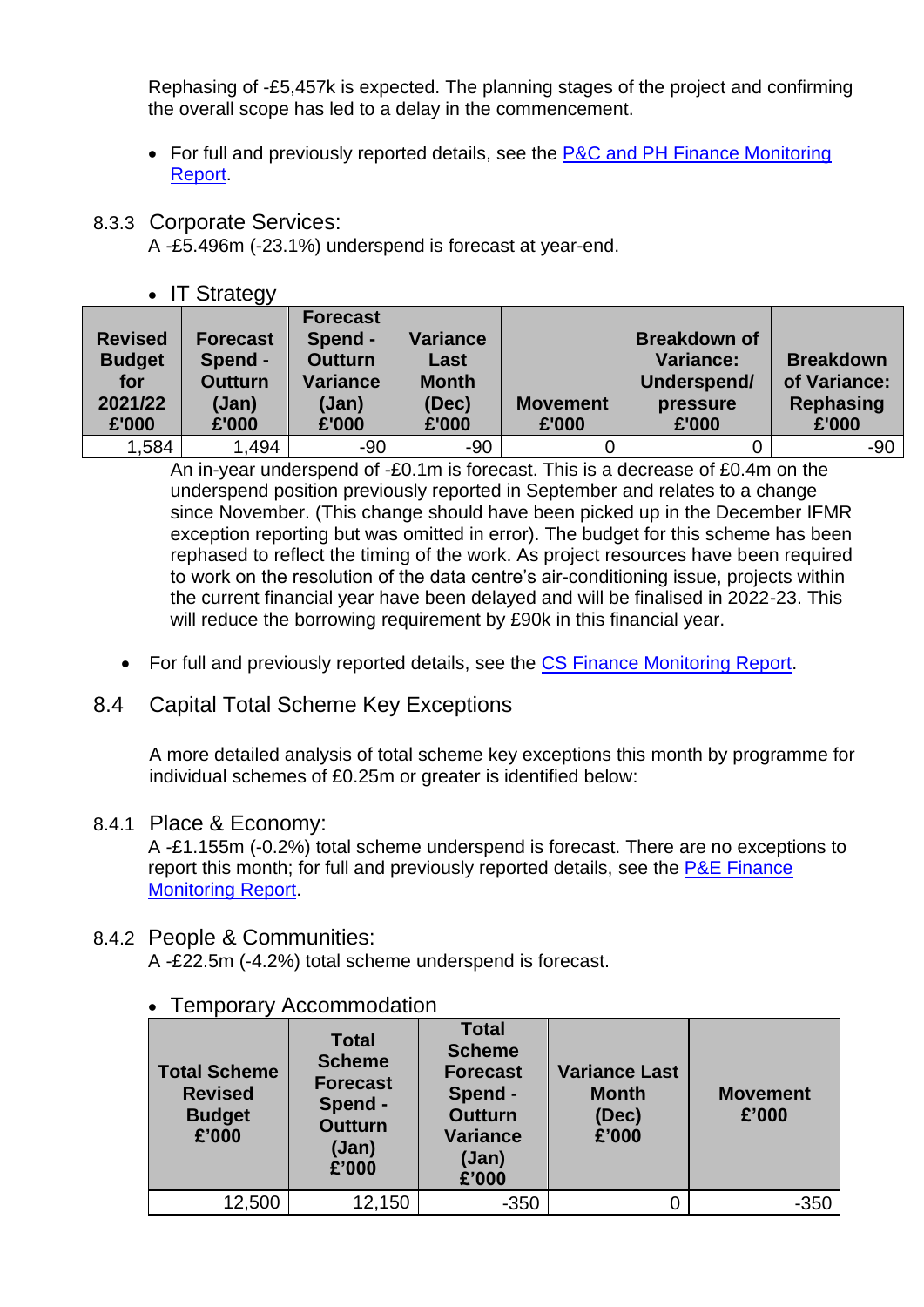A total scheme underspend of -£0.4m is forecast on the Temporary Accommodation scheme. As reported in section 8.3.2, there has been a significant reduction in the number of new temporary solutions required across the county, realising a £350k underspend on the project.

- For full and previously reported details, see the P&C and PH Finance Monitoring [Report.](https://www.cambridgeshire.gov.uk/asset-library/People-and-Communities-and-Public-Health-Finance-Monitoring-Report-January-2022.pdf)
- 8.4.3 Corporate Services:

A -£0.7m (-0.3%) total scheme underspend is forecast. There are no exceptions to report this month; for full and previously reported details, see the [CS Finance](https://www.cambridgeshire.gov.uk/asset-library/Corporate-Services-Finance-Monitoring-Report-January-2022.pdf)  [Monitoring Report.](https://www.cambridgeshire.gov.uk/asset-library/Corporate-Services-Finance-Monitoring-Report-January-2022.pdf)

# 8.5 Capital Funding Changes

**Funding Source B'ness Plan Budget £m Rolled Forward Funding1 £m Revised Phasing £m Additional/ Reduction in Funding £m Revised Budget £m** - **Outturn Funding £m** - **Funding Variance £m Department for Transport (DfT) Grant** 16.1 3.5 -2.0 4.2 **21.8** 3.5 3.3 **Basic Need Grant** 0.0 1.0 0.0 0.0 1.0 1.0 1.0 0.0 **Capital Maintenance Grant** 3.1 | 2.2 | 0.0 | 0.7 | **6.1** | 3.7 | -2.3 **Devolved Formula Capital** 0.8 | 1.3 | 0.0 | -0.0 | **2.0** | 2.0 | 0.0 **Specific Grants**  $\begin{array}{|c|c|c|c|c|c|} \hline \text{Grants} & 20.3 & 4.0 & -2.4 & 4.0 & \textbf{25.8} & 17.7 \ \hline \end{array}$ -8.1 **S106 Contributions & Community Infrastructure Levy** 23.5 | -0.3 | -3.8 | 0.6 | **20.0** | 18.6 | -1.4 **Capital Receipts** | 1.6 0.0 0.0 0.0 -0.3 1.3 1.6 | 0.2 **Other Contributions** 16.0 0.6 -2.8 7.1 **21.0** 21.1 0.2 **Revenue Contributions** 0.0 0.0 0.0 0.0 **0.0** - 0.0 - 0.0 **Prudential Borrowing 70.4 21.6 -18.6 1.3 74.7 59.4 59.4** -15.3 **TOTAL 151.8 33.8 -29.6 17.6 173.7 - 150.2 - -23.5** 

A breakdown of the changes to funding has been identified in the table below.

1 Reflects the difference between the anticipated 2020/21 year-end position used at the time of building the initial Capital Programme budget, as incorporated within the 2021/22 Business Plan, and the actual 2020/21 year-end position.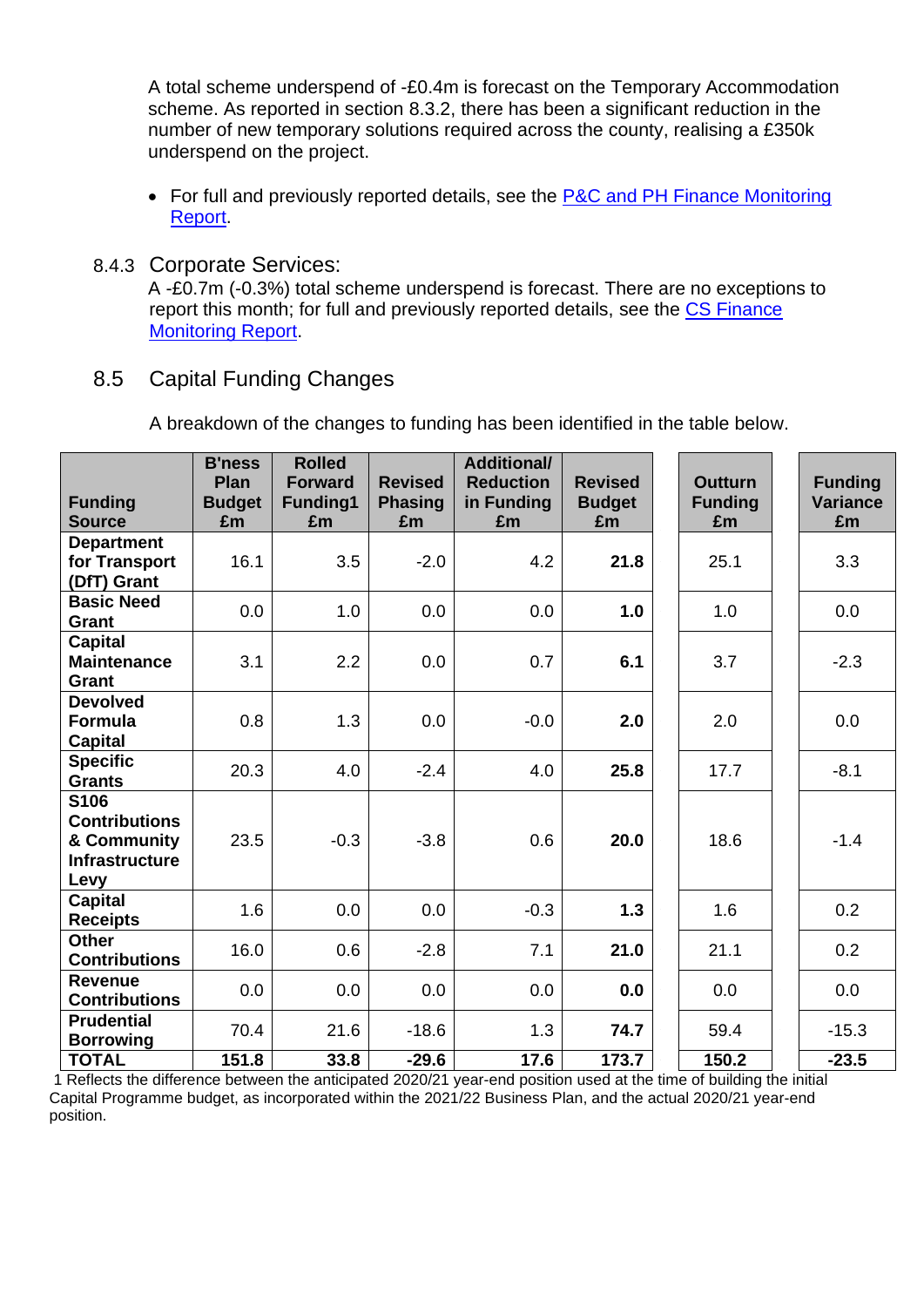#### 8.6 North Angle Solar Farm and Swaffham Prior Community Heat Network

In December 2020, the Commercial and Investment Committee approved the investment case for the North Angle solar farm (NASF) project, which included scoping options for a private wire connection to the Swaffham Prior Community Heat Network (SPCHN) project. Shortly after, in January 2021, the investment case for the Swaffham Prior Community Heat Network was approved by the Environment and Sustainability Committee.

In March 2021, the Commercial and Investment Committee approved the option to progress a private wire between North Angle Solar Farm and Swaffham Prior Community Heat Network. The other option was for UKPN to deliver a grid connection from Burwell sub-station to the North Angle Solar Farm and a grid connection from Burwell sub-station to the Swaffham Prior Community Heat Project. The rationale for choosing the private wire option was a £2m cost saving compared to separate connections to Burwell sub-station from both projects.

Construction of the North Angle Solar Farm began in September 2021. Despite difficult ground conditions, expected during a winter build, it is progressing well. The piling has been completed and works to mount the solar panels is underway. The project is on track to be constructed during 2022.

Construction of the Swaffham Prior Community Heat Network started in August 2021. The main components of this project include the energy centre, the heat network and the customer connections. The Energy Centre building is nearly complete. Inside the building, the mechanical and electrical installation works have started and the evaporators for the Air Source Heat Pump are now installed on the external slab. Whilst there were some early problems that delayed the energy centre superstructure, these have now been resolved. Thirty-four boreholes, 200m deep, have been completed to date in the field adjacent to the energy centre and 40% of the heat network is now complete throughout the village with a completion anticipated in Spring. 102 homes in the village have committed to join the scheme to date.

The private wire when complete, will run from North Angle Solar Farm (NASF) to Burwell sub-station and sell renewable electricity to the grid through wholesale markets and supply and sell to the Swaffham Prior Community Heat Project (SPCHN) to run its energy centre.

As reported to Environment and Green Investment Committee (E&GI) on 3<sup>rd</sup> March the finalised capital costs have now been received for the private wire. Further information can be found in the report to E&GI [here.](https://cambridgeshire.cmis.uk.com/CCC_live/Document.ashx?czJKcaeAi5tUFL1DTL2UE4zNRBcoShgo=QdEndPHX2y51s3JZXQv5B0ERrwK%2bBeyyh%2bbubBTxp%2b%2fRWdMiulSqgA%3d%3d&rUzwRPf%2bZ3zd4E7Ikn8Lyw%3d%3d=pwRE6AGJFLDNlh225F5QMaQWCtPHwdhUfCZ%2fLUQzgA2uL5jNRG4jdQ%3d%3d&mCTIbCubSFfXsDGW9IXnlg%3d%3d=hFflUdN3100%3d&kCx1AnS9%2fpWZQ40DXFvdEw%3d%3d=hFflUdN3100%3d&uJovDxwdjMPoYv%2bAJvYtyA%3d%3d=ctNJFf55vVA%3d&FgPlIEJYlotS%2bYGoBi5olA%3d%3d=NHdURQburHA%3d&d9Qjj0ag1Pd993jsyOJqFvmyB7X0CSQK=ctNJFf55vVA%3d&WGewmoAfeNR9xqBux0r1Q8Za60lavYmz=ctNJFf55vVA%3d&WGewmoAfeNQ16B2MHuCpMRKZMwaG1PaO=ctNJFf55vVA%3d) Similar to all capital projects during the pandemic, costs have increased since March 2021, triggering the need to come to E&GI Committee and S&R with a revised investment case. Whilst capital costs for the private wire have increased, the expected revenue from both the NASF and SPCHN have also increased greatly as a result of higher sale prices for electricity and heat. This means that the overall business cases from the two projects are better now, even with the increased capital costs for the private wire, than when agreed by C&I and E&S Committees.

The key point is that the capital cost increase for the private wire in February 2022 remains lower than the original (March 2021) cost for the two direct cost connections and considerably better value than the February 2022 costs for the two direct connections once inflation costs have been applied. The increased budget request for the private wire is unavoidable due to the following reasons: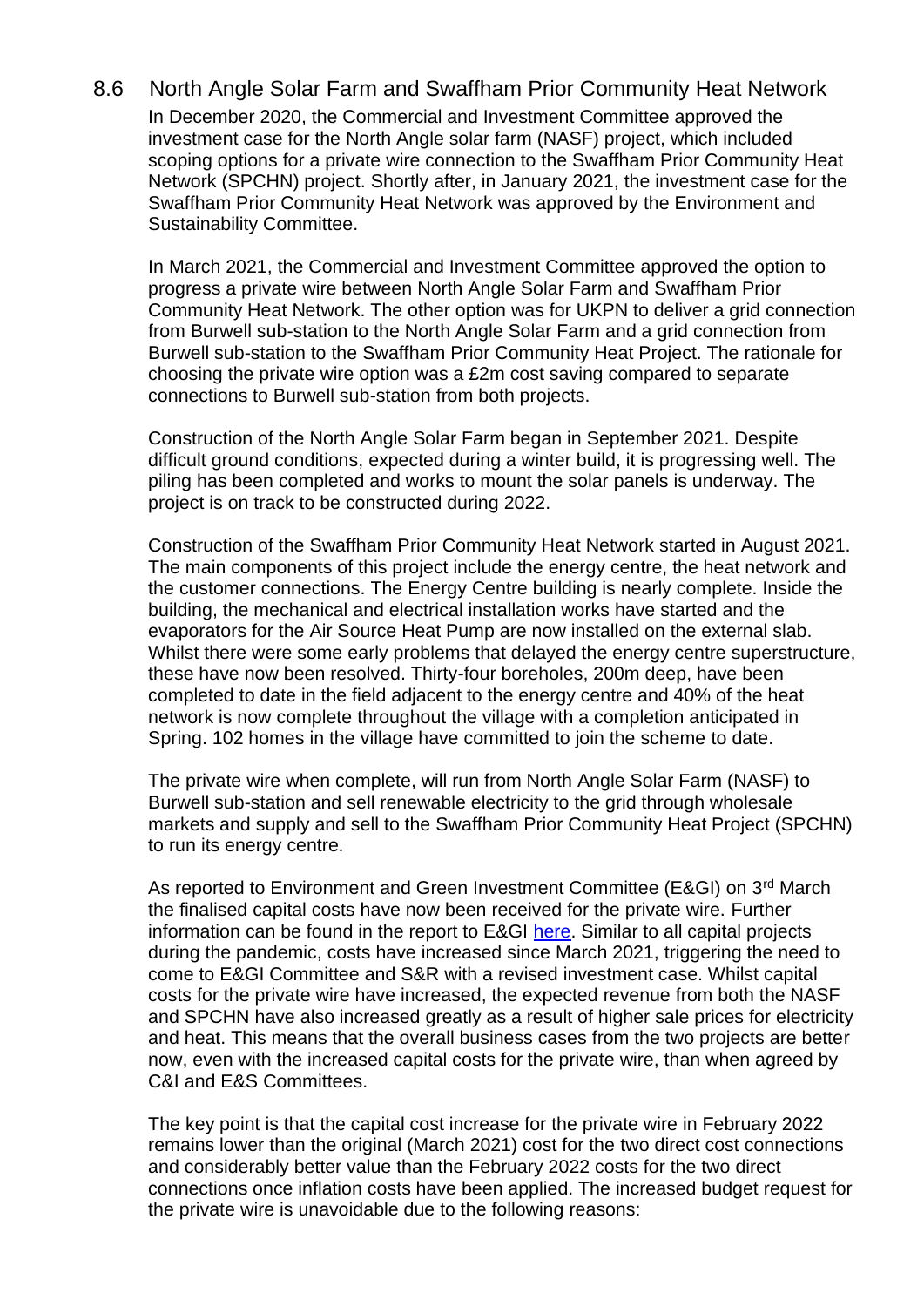- Significant inflation of raw material and product costs in the past year. For example, the base rate of copper has increased by over 10% in the last 12 months, aluminium by over 30% and shipping by over 600%.
- $\circ$  Since the original budget was provided in March 2021 an additional sub-station at North Angle Solar Farm has been included as a result of discussions with UKPN.
- $\circ$  Additional equipment to operate the private wire as a microgrid is now included which is additional to the original budget.
- o The non-contestable works for the private wire being delivered by UKPN have increased by 13%.
- o March 2021 costs were market estimates, but the final costs of the private wire are based on costs from an Independent Connections Provider (ICP), a preferred bidder, selected by Bouygues from four tender submissions for the delivery of the private wire.

Additional prudential borrowing for private wire costs of £389k is requested for the Swaffham Prior Community Heat Project and £1,099k for the North Angle Solar Farm scheme in 2022-23. The schemes will be funded by borrowing (and £3.5m grant for SPCHN); the annual cost of the additional borrowing is estimated at £53k starting in 2024/25 for NASF and £14k starting in 2023/24 for SPCHN, decreasing each year thereafter.

Strategy & Resources Committee is asked to approve additional prudential borrowing of £389k for 2022/23 for the Swaffham Prior Community Heat Project and £1,099k for 2022/23 for the North Angle Solar Farm scheme

# 9. Balance Sheet

9.1 A more detailed analysis of balance sheet health issues is included below:

| <b>Measure</b>                                                                      | <b>Year End</b><br><b>Target</b> | <b>Actual as</b><br>at the end of<br>Jan 2022 <sup>1</sup> |
|-------------------------------------------------------------------------------------|----------------------------------|------------------------------------------------------------|
| % of income collected (owed to the council) within 90<br>days: Adult Social Care    | 85%                              | 87%                                                        |
| Level of debt outstanding (owed to the council) 91<br>days +, £m: Adult Social Care | £3.37m                           | £10.48m                                                    |
| Level of debt outstanding (owed to the council) 91<br>days +, £m: Sundry            | £1.71m                           | £2.72m                                                     |
| % of Undisputed Commercial Supplier Invoices<br>Paid Within 30 Days                 | 95.0%                            | 96.8%                                                      |
| % of Undisputed Commercial Supplier Invoices<br><b>Paid Within Terms</b>            | 85.0%                            | 80.1%                                                      |

<sup>1</sup> The debt figures exclude Cambridgeshire & Peterborough CCG debts as these are considered collectable and are subject to separate reconciliation. That reconciliation process has now concluded with a payment having been made by the CCG in December to clear aged debt pre-April 2020. We are still working to apply the CCG payments to the relevant invoices along with a payment they made to us on account in 2020/21, but subsequent reports will show a reduction in the Council's overall debt due to this NHS debt being cleared.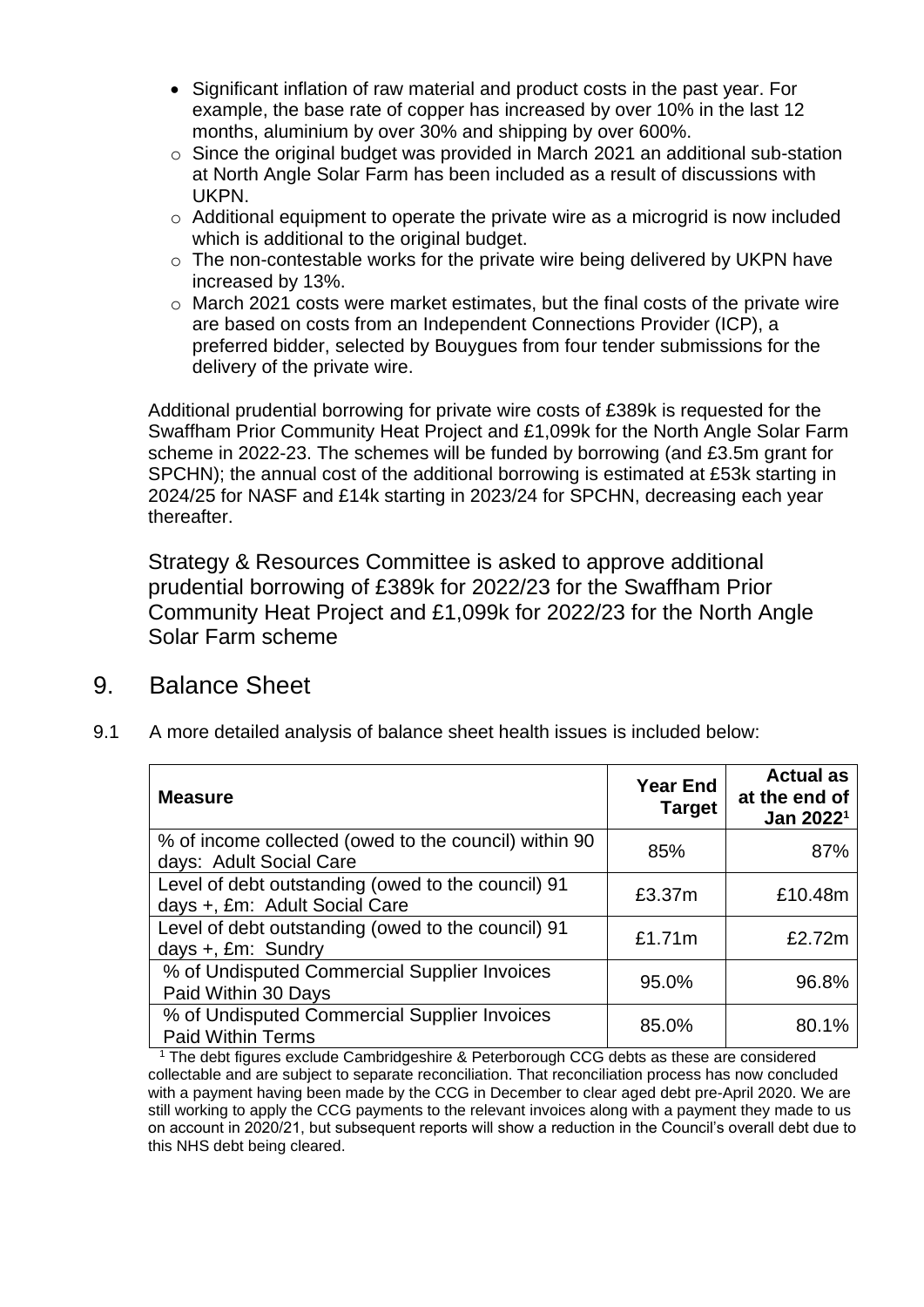9.2 The graph below shows the estimated split of the net borrowing between necessary borrowing and Invest to Save borrowing. Of the gross borrowing in 2021-22, it is estimated that £283m relates to borrowing for Invest to Save or Invest to Earn schemes, including loans we have issued to 3<sup>rd</sup> parties in order to receive a financial return.

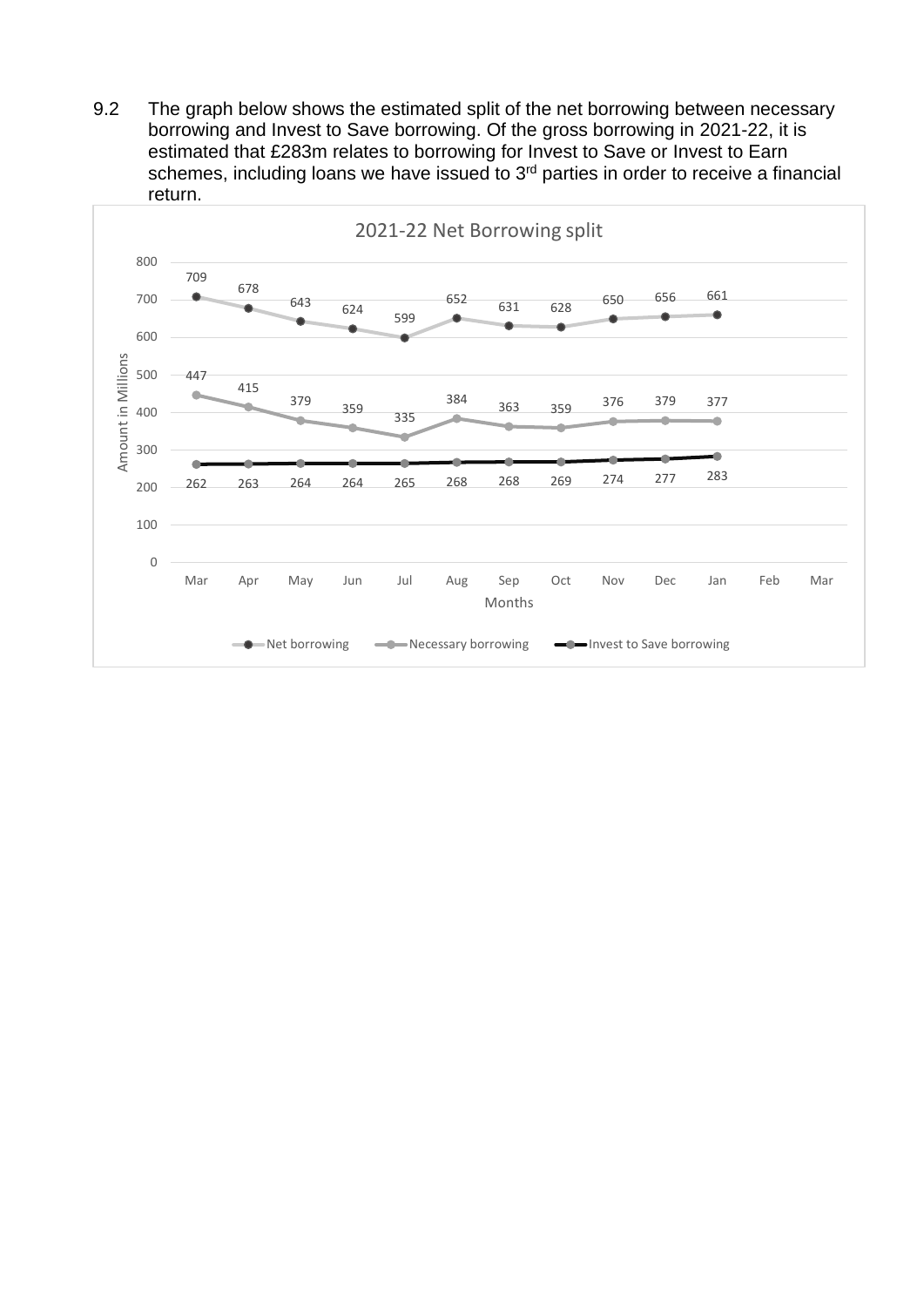9.3 The graph below shows net borrowing (borrowings less investments) on a month-bymonth basis and compares the position with previous financial years. At the end of January 2022, investments held totalled £114.9m (excluding all 3<sup>rd</sup> party loans, Equity and This Land) and gross borrowing totalled £775.5m, equating to a net borrowing position of £660.6m.



- 9.4 The Council's cash flow profile which influences the net borrowing requirement varies considerably during the year, due to the timing difference between outgoing payments (payroll, supplier payments etc.) and income streams (grants, council tax etc.). As illustrated by 2020-21 actual net borrowing positions, cash flows at the beginning of the year are typically stronger than at the end of the year, as many grant receipts are received in advance of spend (and due to the current Covid-19 pandemic the Council is in receipt of further grants compared to before the pandemic). The 2021-22 net borrowing position is expected to take a similar path, rising more substantially towards the end of the financial year as capital projects are progressed to completion and financed.
- 9.5 The Treasury Management Strategy Statement (TMSS) sets out the plan for treasury management activities over the forthcoming year. It identifies the expected levels of borrowing and investments based upon the Council's financial position and forecast capital programme. When the 2021-22 TMSS was set in February 2021, it anticipated that net borrowing would reach £805.0m by the end of this financial year. Based on the 2020-21 outturn position and subsequent revisions to the capital programme, the net borrowing is currently predicted to be below this, at £735m by the end of this financial year
- 9.6 From a strategic perspective, the Council continues to temporarily utilise cash-backed resources in lieu of additional borrowing (known as internal borrowing) and where borrowing is undertaken loans are raised for shorter terms, both to generate net interest cost savings and consequently holding less investments reduces the Council's exposure to credit risk. However, this approach carries with it interest rate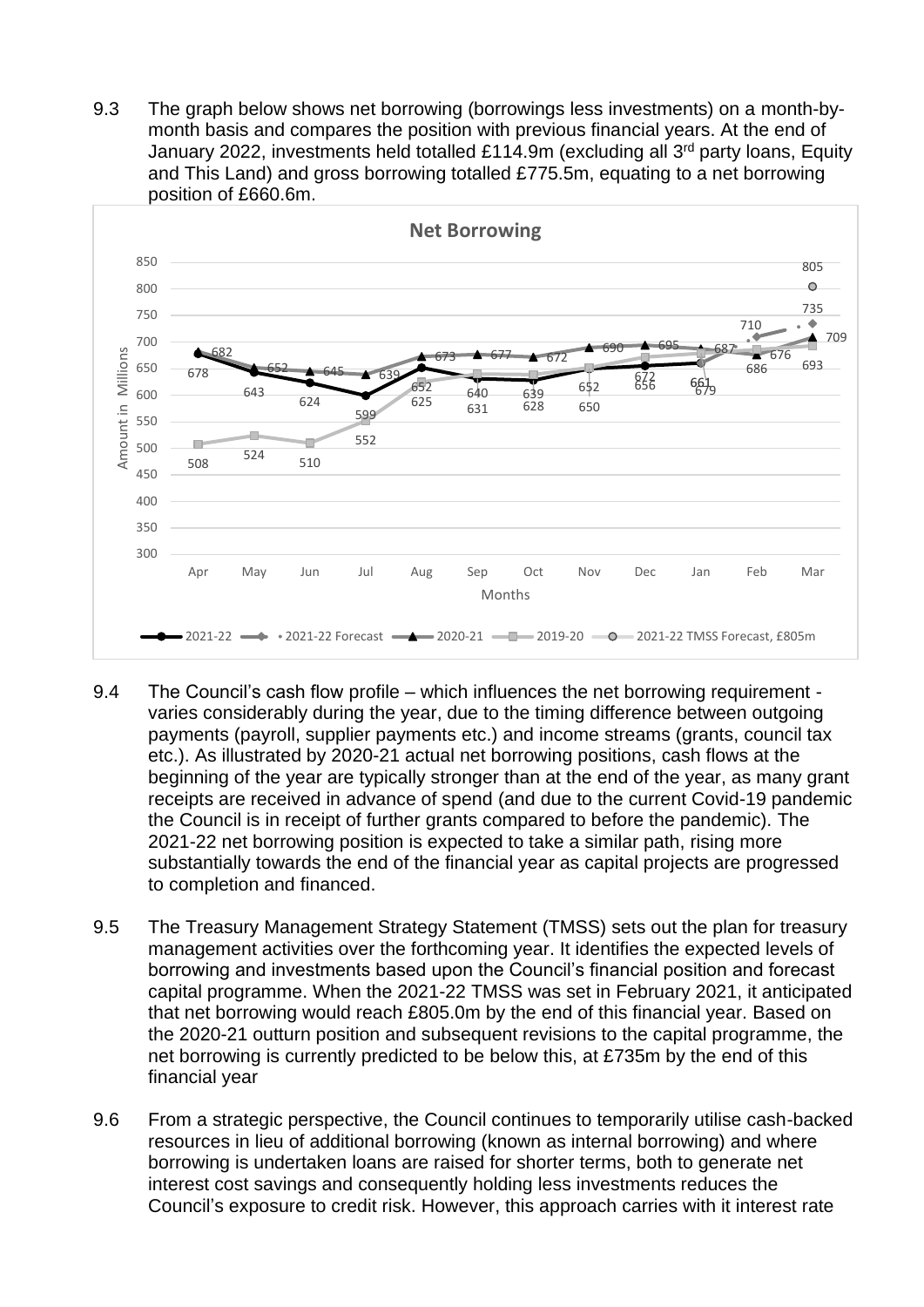risk and officers continue to monitor options as to the timing of any potential longerterm borrowing should underlying interest rates be forecast to rise in a sustained manner.

- 9.7 There is a link between the capital financing borrowing requirement, the net borrowing position and consequently net interest costs. However, the Debt Charges budget is prudently formulated with sensitivity to additional factors including projected levels of cash-backed reserves, forecast movements in interest rates, and the overall borrowing requirement for the Council over the life of the Business Plan and beyond.
- 9.8 Further detail around the Treasury Management activities can be found in the latest [Treasury Management Report.](https://cambridgeshire.cmis.uk.com/CCC_live/Document.ashx?czJKcaeAi5tUFL1DTL2UE4zNRBcoShgo=RBxi2YN%2blLiRBU5y37lSefl8H9OE6Htw8h%2bu3o54m0%2bhceGU6SQmag%3d%3d&rUzwRPf%2bZ3zd4E7Ikn8Lyw%3d%3d=pwRE6AGJFLDNlh225F5QMaQWCtPHwdhUfCZ%2fLUQzgA2uL5jNRG4jdQ%3d%3d&mCTIbCubSFfXsDGW9IXnlg%3d%3d=hFflUdN3100%3d&kCx1AnS9%2fpWZQ40DXFvdEw%3d%3d=hFflUdN3100%3d&uJovDxwdjMPoYv%2bAJvYtyA%3d%3d=ctNJFf55vVA%3d&FgPlIEJYlotS%2bYGoBi5olA%3d%3d=NHdURQburHA%3d&d9Qjj0ag1Pd993jsyOJqFvmyB7X0CSQK=ctNJFf55vVA%3d&WGewmoAfeNR9xqBux0r1Q8Za60lavYmz=ctNJFf55vVA%3d&WGewmoAfeNQ16B2MHuCpMRKZMwaG1PaO=ctNJFf55vVA%3d)
- 9.9 The Council's reserves include various earmarked reserves (held for specific purposes), as well as provisions (held for potential liabilities) and capital funding. A schedule of the Council's reserves and provisions can be found in [Appendix 2.](#page-33-0)

#### 9.10 Update on Treasury Management Position in Quarter 4

Strategy & Resources Committee and Full Council receive regular reports on performance of treasury management in line with the prudential code and our Treasury Management Strategy. These are necessarily retrospective and in a fastchanging economic environment can not reflect latest updates. Given recent changes to economic conditions, including those caused by the Russian invasion of Ukraine, this section provides a brief update on the implications for the Council's borrowing and treasury management in quarter 4 ahead of the formal reporting.

The interest rates on new borrowing from the Public Works Loans Board (the main source of CCC's borrowing) have increased over recent weeks mainly due to the increased Bank of England base rate though those rates have stabilised. We have not had the need to take out substantial PWLB borrowing in recent months and where we have we can still often re-finance at a rate lower than the maturing debt. We believe that markets have priced in several further increases in the base rate over the next year.

Inflation is rising faster than most predictions expected, and that coupled with uncertainty in the international economy may mean the Bank of England limits rate increases. The increase in inflation is a concern for next year's budgets, although they were set on the basis of rising costs and we retain reserves that are available to mitigate higher than expected inflationary pressures.

In the short-term, the economic impact in the UK of the invasion of Ukraine is being felt in any sectors exposed to sanctioned parts of the Russian economy, in particular some investment funds that have Russian equity or bond investments. The Council's treasury investments are very minimally exposed, with funds the Council has invested in having marginal exposure to one Russian and one Ukrainian company and no exposure to Russian sovereign debt. Previous sanctions against Russia, and the focus of our investments on cleaner investments, have limited the prospect for any investment by our funds in that country.

The impact of the invasion and sanctions on the global economy remain uncertain, and the Council will maintain close discussions with our treasury management advisor and our investment funds.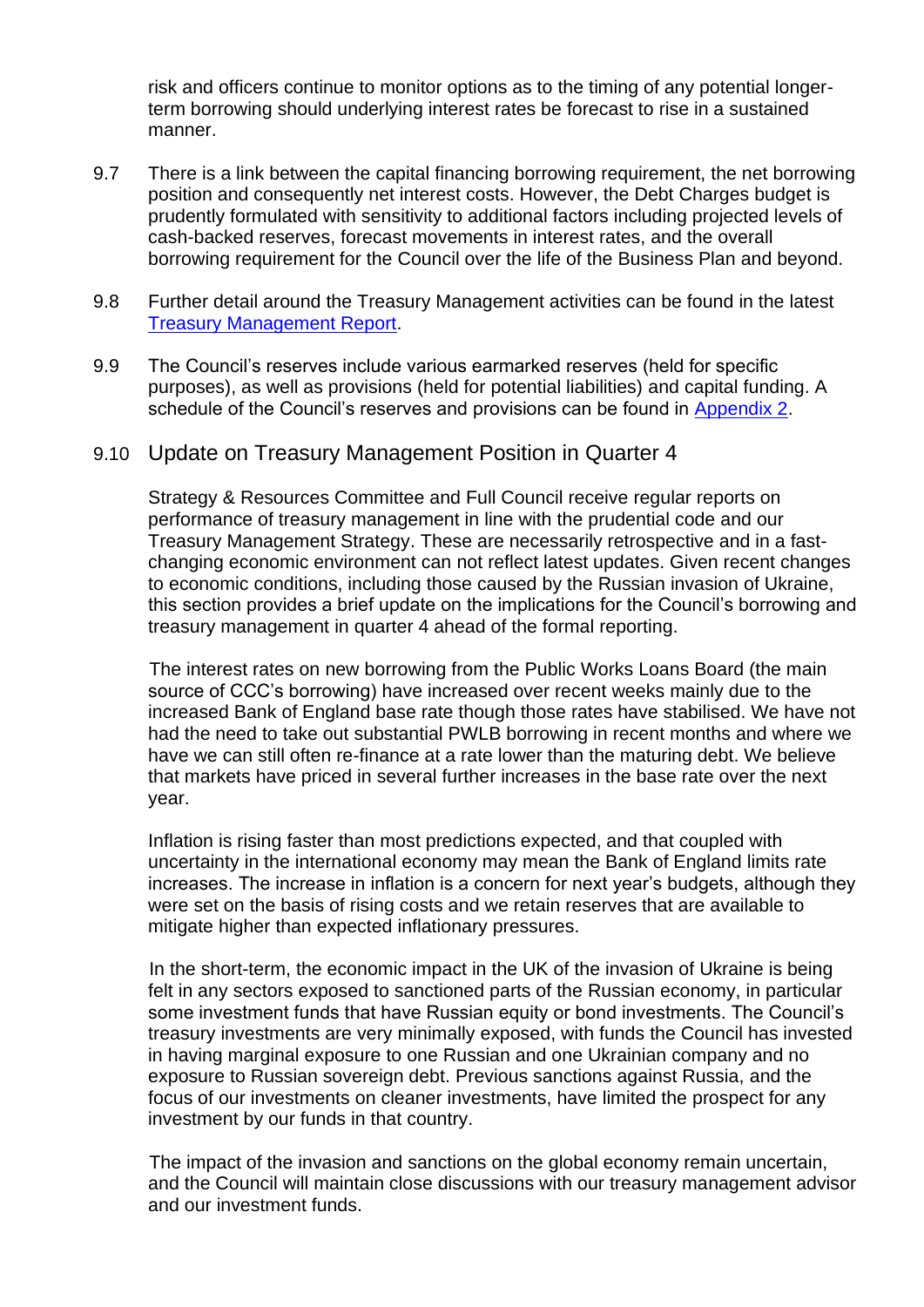# 10. Alignment with corporate priorities

- 10.1 Communities at the heart of everything we do There are no significant implications for this priority.
- 10.2 A good quality of life for everyone

There are no significant implications for this priority.

- 10.3 Helping our children learn, develop and live life to the full There are no significant implications for this priority.
- 10.4 Cambridgeshire: a well-connected, safe, clean, green environment There are no significant implications for this priority.
- 10.5 Protecting and caring for those who need us

There are no significant implications for this priority.

# 11. Significant Implications

11.1 Resource Implications

This report provides the latest resources information for the Council and so has a direct impact.

11.2 Procurement/Contractual/Council Contract Procedure Rules Implications

There are no significant implications within this category.

11.3 Statutory, Legal and Risk Implications

There are no significant implications within this category.

11.4 Equality and Diversity Implications

There are no significant implications within this category.

11.5 Engagement and Consultation Implications

No public engagement or consultation is required for the purpose of this report.

11.6 Localism and Local Member Involvement

There are no significant implications within this category.

11.7 Public Health Implications

There are no significant implications within this category.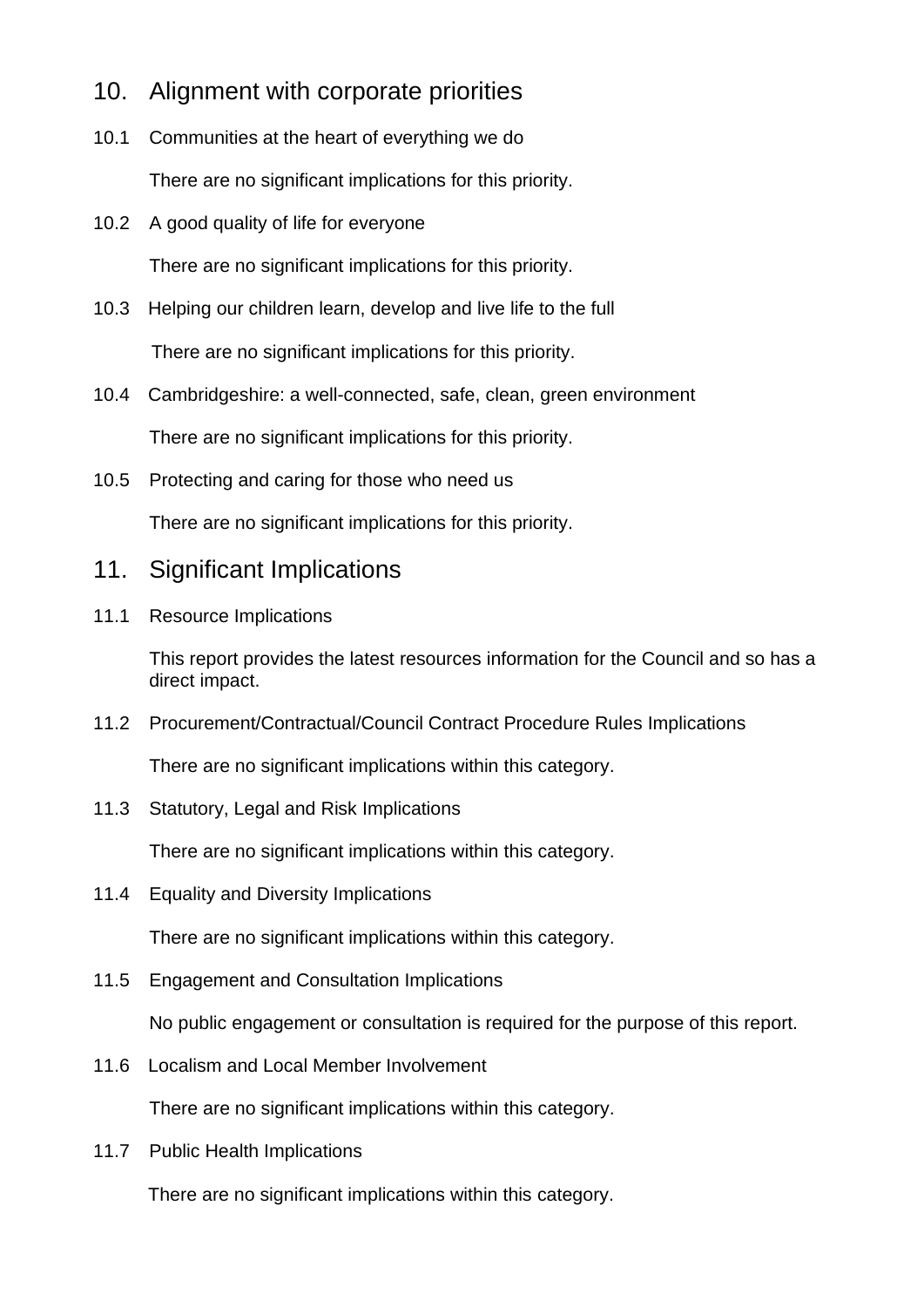- 11.8 Environment and Climate Change Implications on Priority Areas
- 11.8.1 Implication 1: Energy efficient, low carbon buildings.

#### Status: Positive

Explanation: In relation to recommendation 8.6 re North Angle Solar Farm (NASF) and Swaffham Prior Community Heat Network (SPCHN), the private wire will enable the SPCHN Energy centre to run on clean renewable energy from NASF. This energy centre will then provide renewable energy to warm homes within Swaffham Prior.

11.8.2 Implication 2: Low carbon transport.

Status: Neutral

Explanation: There are no significant implications within this category

11.8.3 Implication 3: Green spaces, peatland, afforestation, habitats and land management.

#### Status: Positive

Explanation: In relation to recommendation 8.6 re North Angle Solar Farm (NASF) and Swaffham Prior Community Heat Network (SPCHN), whilst this scheme will require the construction of a substation on current agricultural land, biodiversity net gain will be included as part of the planning application and it is anticipated that the habitat will improve as a result of the project through landscaping.

11.8.4 Implication 4: Waste Management and Tackling Plastic Pollution.

Status: Negative

Explanation: In relation to recommendation 8.6 re North Angle Solar Farm (NASF) and Swaffham Prior Community Heat Network (SPCHN), this project will likely cause waste which will need to be carted off site and disposed of. Plastic may be used as packaging. A waste management plan will be agreed as part of the project to reduce the negative impact.

11.8.5 Implication 5: Water use, availability and management:

Status: Neutral

Explanation: There are no significant implications within this category

#### 11.8.6 Implication 6: Air Pollution.

Status: Positive

Explanation: In relation to recommendation 8.6 re North Angle Solar Farm (NASF) and Swaffham Prior Community Heat Network (SPCHN), there will be a reduction in carbon emissions from reduction in fossil fuels.

11.8.7 Implication 7: Resilience of our services and infrastructure, and supporting vulnerable people to cope with climate change.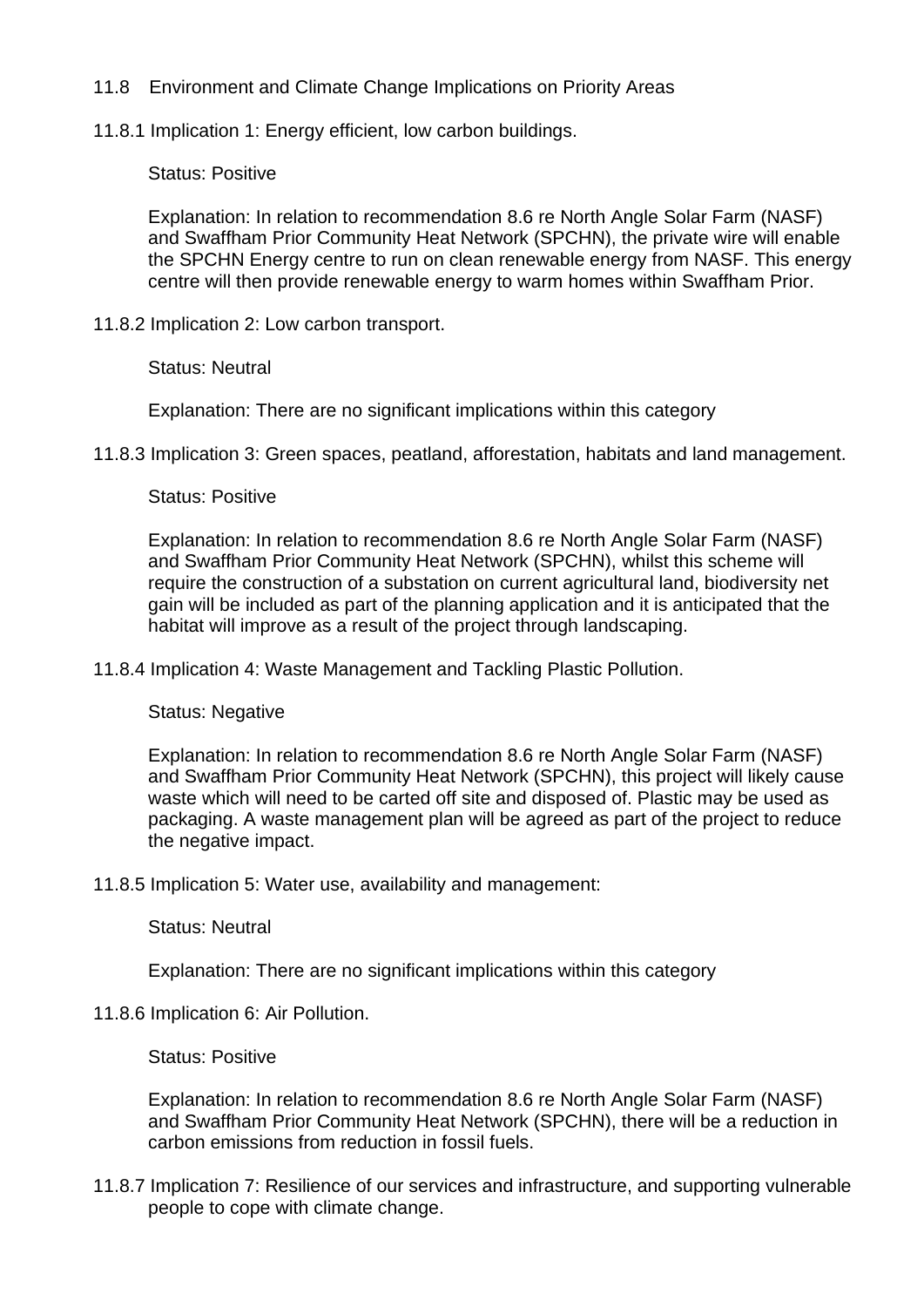Status: Positive

Explanation: In relation to recommendation 8.6 re North Angle Solar Farm (NASF) and Swaffham Prior Community Heat Network (SPCHN), this project supports the SPCHN which is tackling fuel poverty in a local community to move off fossil fuels

Have the resource implications been cleared by Finance? Yes Name of Financial Officer: Tom Kelly

Have the procurement/contractual/ Council Contract Procedure Rules implications been cleared by the Head of Procurement? No Name of Officer: Not applicable

Has the impact on statutory, legal and risk implications been cleared by the Council's Monitoring Officer or LGSS Law? No Name of Legal Officer: Not applicable

Have the equality and diversity implications been cleared by your Service Contact? No Name of Officer: Not applicable

Have any engagement and communication implications been cleared by Communications? No

Name of Officer: Not applicable

Have any localism and Local Member involvement issues been cleared by your Service Contact? No Name of Officer: Not applicable

Have any Public Health implications been cleared by Public Health? No Name of Officer: Not applicable

If a Key decision, have any Environment and Climate Change implications been cleared by the Climate Change Officer? Yes Name of Officer: Emily Bolton

# 12. Source documents

12.1 Source documents

P&E Finance Monitoring Report (January 22) P&C and PH Finance Monitoring Report (January 22) CS Finance Monitoring Report (January 22) Capital Monitoring Report (January 22) CCC Debt Reporting Pack (January 22) CCC Prompt Payment KPIs (January 22)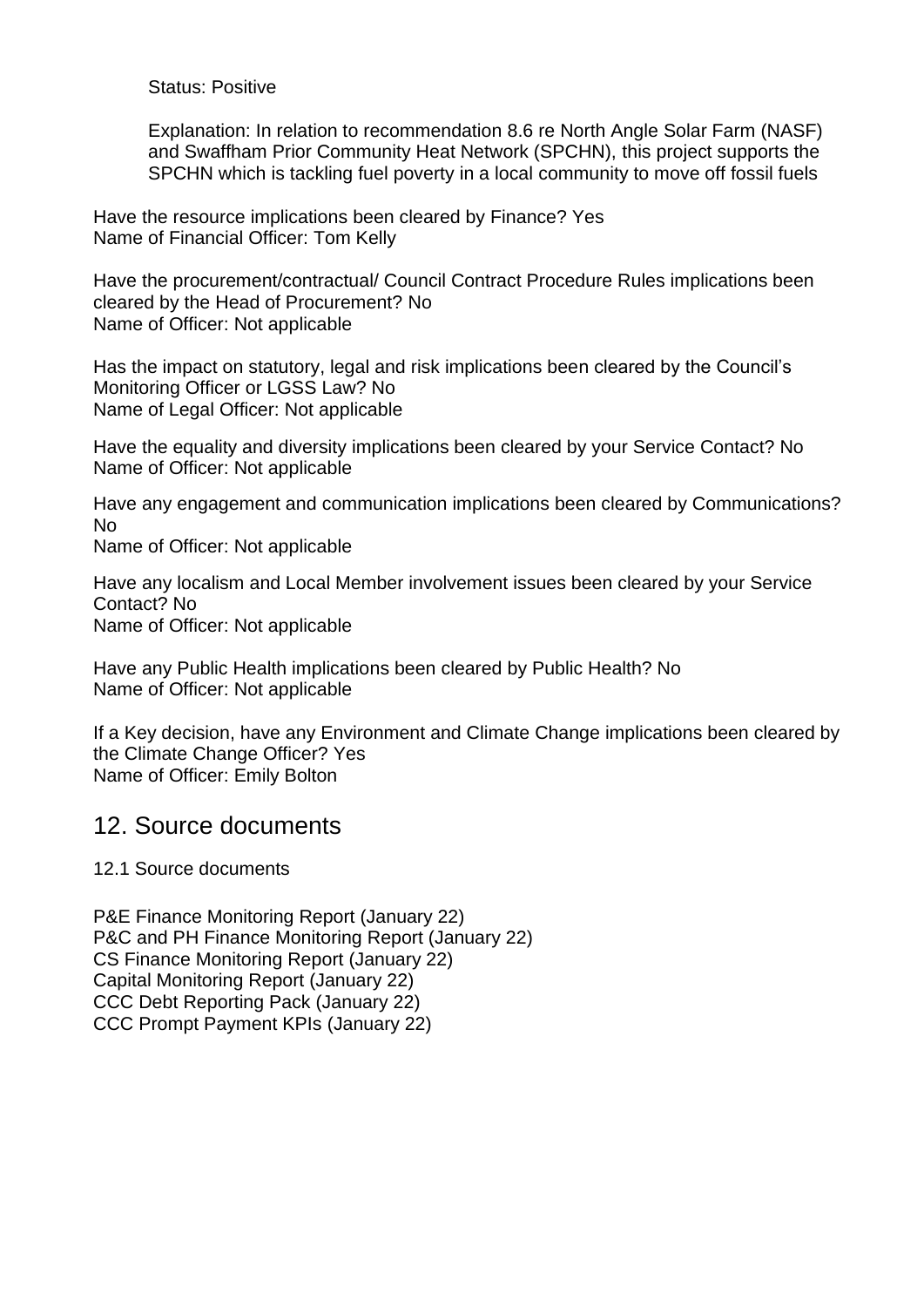# Appendix 1 – transfers between Services throughout the year

(Only virements of £1k and above (total value) are shown below)

<span id="page-32-0"></span>

| <b>Budgets and Movements</b>                                       | P&C<br>£'000 | P&E<br>£'000 | <b>CS</b><br><b>Financing</b><br>£'000 | Corporate<br><b>Services</b><br>£'000 | <b>Financing</b><br>Items<br>£'000 |
|--------------------------------------------------------------------|--------------|--------------|----------------------------------------|---------------------------------------|------------------------------------|
| Opening Cash Limits as per Business Plan                           | 302,530      | 64,317       | 31,295                                 | 25,489                                | 11,745                             |
| Adult's and Children's Recruitment transfer to HR                  | $-177$       |              |                                        | 177                                   |                                    |
| Permanent element of 2021-26 BP mileage saving C/R.6.104           | $-164$       | -5           |                                        | 169                                   |                                    |
| Centralisation of postage budget                                   | -93          | -40          |                                        | 133                                   |                                    |
| Redundancy and Pensions Corporate Services budget move to P&C      | 846          |              |                                        | -846                                  |                                    |
| ICT Service (Education) transfer from CS to P&C                    | $-200$       |              |                                        | 200                                   |                                    |
| Communications transfer                                            | $-21$        |              |                                        | 21                                    |                                    |
| Budget rebaselining as approved by S&R, 6th July                   | $-2,411$     |              |                                        | 716                                   | 1,695                              |
| Transfer of Qtr 1 Mileage Savings                                  | $-234$       | $-7$         |                                        | 240                                   |                                    |
| PPE budget to Property                                             | $-7$         |              |                                        | 7                                     |                                    |
| Transferring three Property budgets from P&C to Corporate services | -93          |              |                                        | 93                                    |                                    |
| Transfer of Qtr 2 Mileage Savings                                  | $-205$       | -9           |                                        | 214                                   |                                    |
| Transfer of Qtr 3 Mileage Savings                                  | $-200$       | $-7$         |                                        | 207                                   |                                    |
| <b>Current budget</b>                                              | 299,570      | 64,250       | 31,295                                 | 26,821                                | 13,440                             |
| Rounding                                                           | $\Omega$     | $\Omega$     | 0                                      | 0                                     | 0                                  |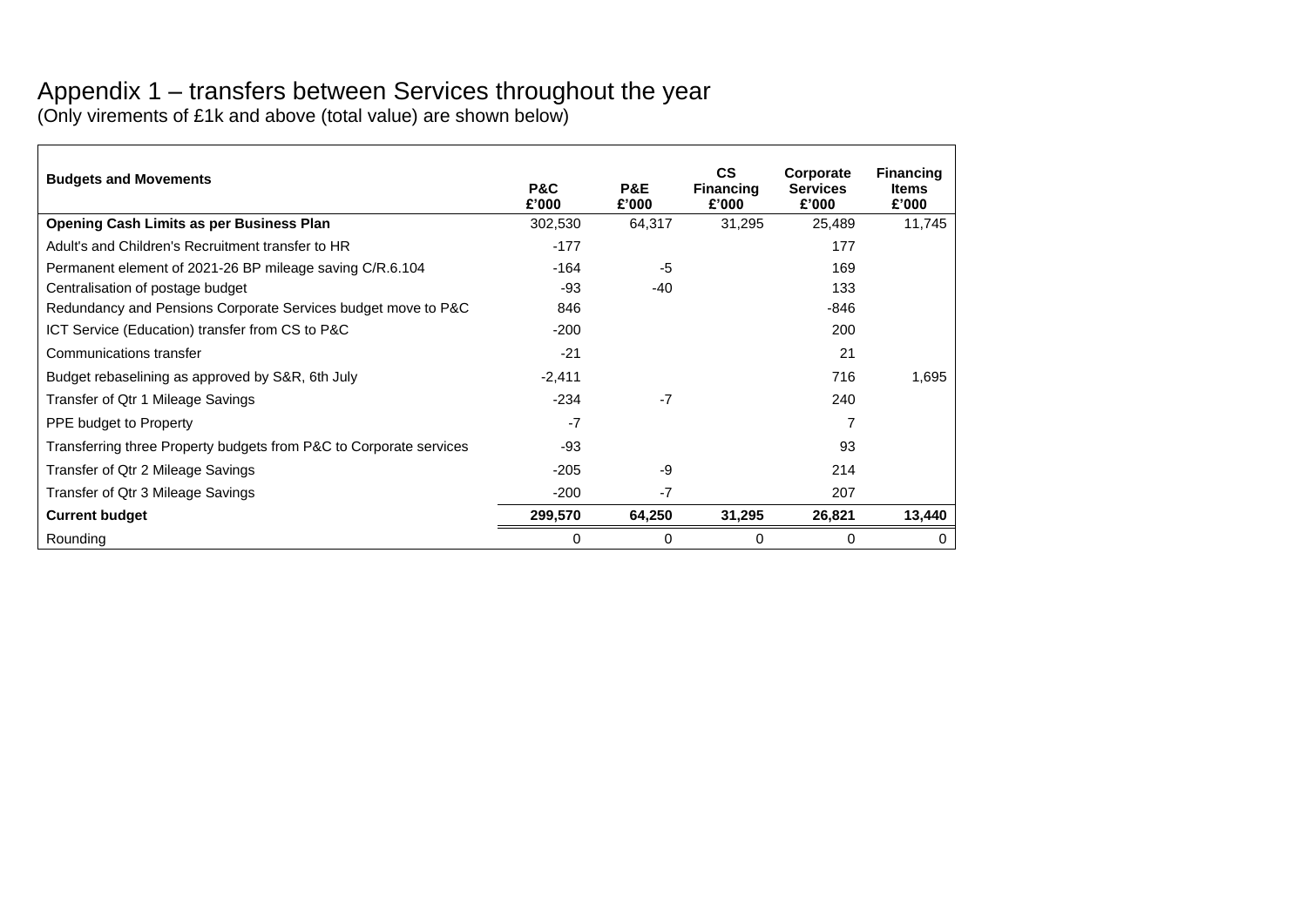# <span id="page-33-0"></span>Appendix 2 – Reserves and Provisions

|                                                         | <b>Balance</b><br>at<br>31 March |                                | <b>Balance</b><br>at<br>31 Jan | <b>Forecast</b><br><b>Balance at</b><br>31 March |                                                                                                                                                                                        |
|---------------------------------------------------------|----------------------------------|--------------------------------|--------------------------------|--------------------------------------------------|----------------------------------------------------------------------------------------------------------------------------------------------------------------------------------------|
| <b>Fund Description</b>                                 | 2021                             | <b>Movements</b><br>in 2021-22 | 2022                           | 2022                                             | <b>Notes</b>                                                                                                                                                                           |
|                                                         | £000s                            | £000s                          | £000s                          | £000s                                            |                                                                                                                                                                                        |
| - County Fund Balance                                   | 26,094                           | 1,619                          | 27,713                         | 41,938                                           |                                                                                                                                                                                        |
| 1 P&C<br>2 P&E                                          | 0<br>0                           | 0<br>0                         | 0<br>0                         | 0<br>0                                           |                                                                                                                                                                                        |
| 3 CS (LGSS Cambridge & Shared                           |                                  |                                |                                |                                                  |                                                                                                                                                                                        |
| Services)                                               | 925                              | $-22$                          | 903                            | 903                                              |                                                                                                                                                                                        |
| <b>General Reserves subtotal</b>                        | 27,019                           | 1,597                          | 28,617                         | 42,842                                           |                                                                                                                                                                                        |
|                                                         |                                  |                                |                                |                                                  |                                                                                                                                                                                        |
| 4 Insurance<br><b>Specific Earmarked Reserves</b>       | 4,830                            | $-106$                         | 4,725                          | 4,725                                            |                                                                                                                                                                                        |
| subtotal                                                | 4,830                            | $-106$                         | 4,725                          | 4,725                                            |                                                                                                                                                                                        |
| 5 P&C                                                   | 8,547                            | $-2,186$                       | 6,361                          | 8,070                                            | Forecast includes £830k for ASC<br>workforce development (as<br>requested 6.3) and £2m for<br>Adults' risks (approved Dec 21<br>S&R meeting).                                          |
| 6 PH                                                    | 4,624                            | 0                              | 4,624                          | 2,470                                            |                                                                                                                                                                                        |
| 7 P&E                                                   | 5,184                            | 1,533                          | 6,717                          | 6,666                                            | Forecast includes £1,490k for<br>Highways Maintenance (as<br>requested in App. 6)                                                                                                      |
| 8 Corporate Services                                    | 3,867                            | 585                            | 4,452                          | 2,850                                            |                                                                                                                                                                                        |
| 9 Transformation Fund                                   | 30,653                           | $-5,016$                       | 25,637                         | 22,284                                           | Funding realised through change<br>in MRP policy.                                                                                                                                      |
| 10 Innovate & Cultivate Fund                            | 687                              | 37                             | 724                            | 365                                              |                                                                                                                                                                                        |
| 11 Corporate- COVID                                     | 26,987                           | 0                              | 26,987                         | 26,987                                           | Includes remainder of COVID-19<br>Support Grant 1st, 2nd, 3rd and<br>4th tranches                                                                                                      |
| 12 Council Tax Counter-Fraud work                       | 0                                | 464                            | 464                            | 464                                              | £464k as approved by S&R 2nd<br>Nov 2021.                                                                                                                                              |
| 13 Specific Risks Reserve                               | 2,140                            | 0                              | 2,140                          | 2,140                                            |                                                                                                                                                                                        |
| 14 This Land Credit Loss & Equity<br>Offset             | 5,850                            | 0                              | 5,850                          | 5,850                                            |                                                                                                                                                                                        |
| 15 Revaluation & Repair Usable<br>(Commercial Property) | 2,940                            | 0                              | 2,940                          | 2,940                                            |                                                                                                                                                                                        |
| 16 Collection Fund Volatility &<br>Appeals Account      | 3,690                            | 0                              | 3,690                          | 3,690                                            |                                                                                                                                                                                        |
| 17 Grant carry forwards                                 | 18,646                           | $-18,646$                      | 0                              | $\Omega$                                         | Carry forward of unspent grant to<br>spend in accordance with<br>purposes for which the grant was<br>given. At 2020-21 year-end<br>£14.6m related to specific Covid<br>related grants. |
| <b>Other Earmarked Funds subtotal</b>                   | 113,815                          | $-23,229$                      | 90,585                         | 84,777                                           |                                                                                                                                                                                        |
| <b>SUBTOTAL</b>                                         | 145,664                          | $-21,737$                      | 123,927                        | 132,343                                          |                                                                                                                                                                                        |
| 18 P&C                                                  | 3,592                            | 0                              | 3,592                          | 0                                                |                                                                                                                                                                                        |
| 19 P&E<br>20 Corporate Services                         | 7,315<br>10,861                  | $-634$<br>1,151                | 6,681<br>12,012                | 0<br>0                                           |                                                                                                                                                                                        |
| 21 Corporate                                            | 49,816                           | 21,681                         | 71,497                         | 53,931                                           | Section 106 and Community                                                                                                                                                              |
| <b>Capital Reserves subtotal</b>                        | 71,584                           | 22,198                         | 93,782                         | 53,931                                           | Infrastructure Levy balances.                                                                                                                                                          |
| <b>GRAND TOTAL</b>                                      | 217,249                          | 461                            | 217,709                        | 186,274                                          |                                                                                                                                                                                        |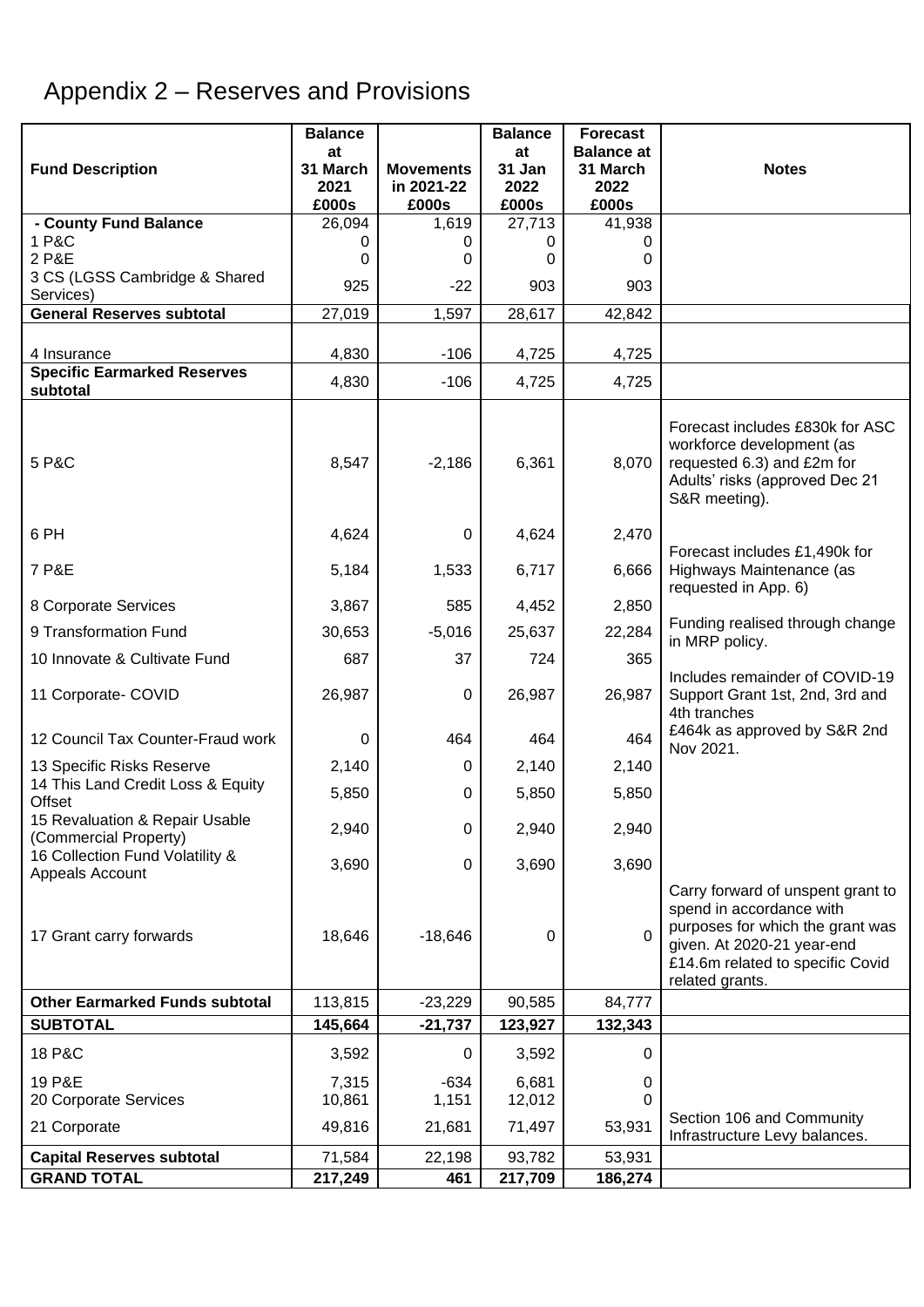In addition to the above reserves, specific provisions have been made that set aside sums to meet both current and long-term liabilities that are likely or certain to be incurred, but where the amount or timing of the payments are not known. These are:

| <b>Fund Description</b>               | <b>Balance</b><br>at<br>31<br><b>March</b><br>2021<br>£000s | <b>Movements</b><br>in 2021-22<br>£000s | <b>Balance at</b><br>31 Jan<br>2022<br>£000s | Forecast<br><b>Balance at</b><br>31 March<br>2022<br>£000s | <b>Notes</b> |
|---------------------------------------|-------------------------------------------------------------|-----------------------------------------|----------------------------------------------|------------------------------------------------------------|--------------|
| 1 P&E                                 |                                                             | 0                                       |                                              |                                                            |              |
| 2 P&C                                 | 1,955                                                       | -425                                    | 1,530                                        | 1,530                                                      |              |
| 3 Corporate Services                  | 2,093                                                       | 2                                       | 2,095                                        | 2,093                                                      |              |
| <b>Short Term Provisions subtotal</b> | 4,048                                                       | $-423$                                  | 3,625                                        | 3,623                                                      |              |
| 4 Corporate Services                  | 3,613                                                       | 0                                       | 3,613                                        | 3,613                                                      |              |
| <b>Long Term Provisions subtotal</b>  | 3,613                                                       | 0                                       | 3,613                                        | 3,613                                                      |              |
| <b>GRAND TOTAL</b>                    | 7,661                                                       | $-423$                                  | 7,238                                        | 7,236                                                      |              |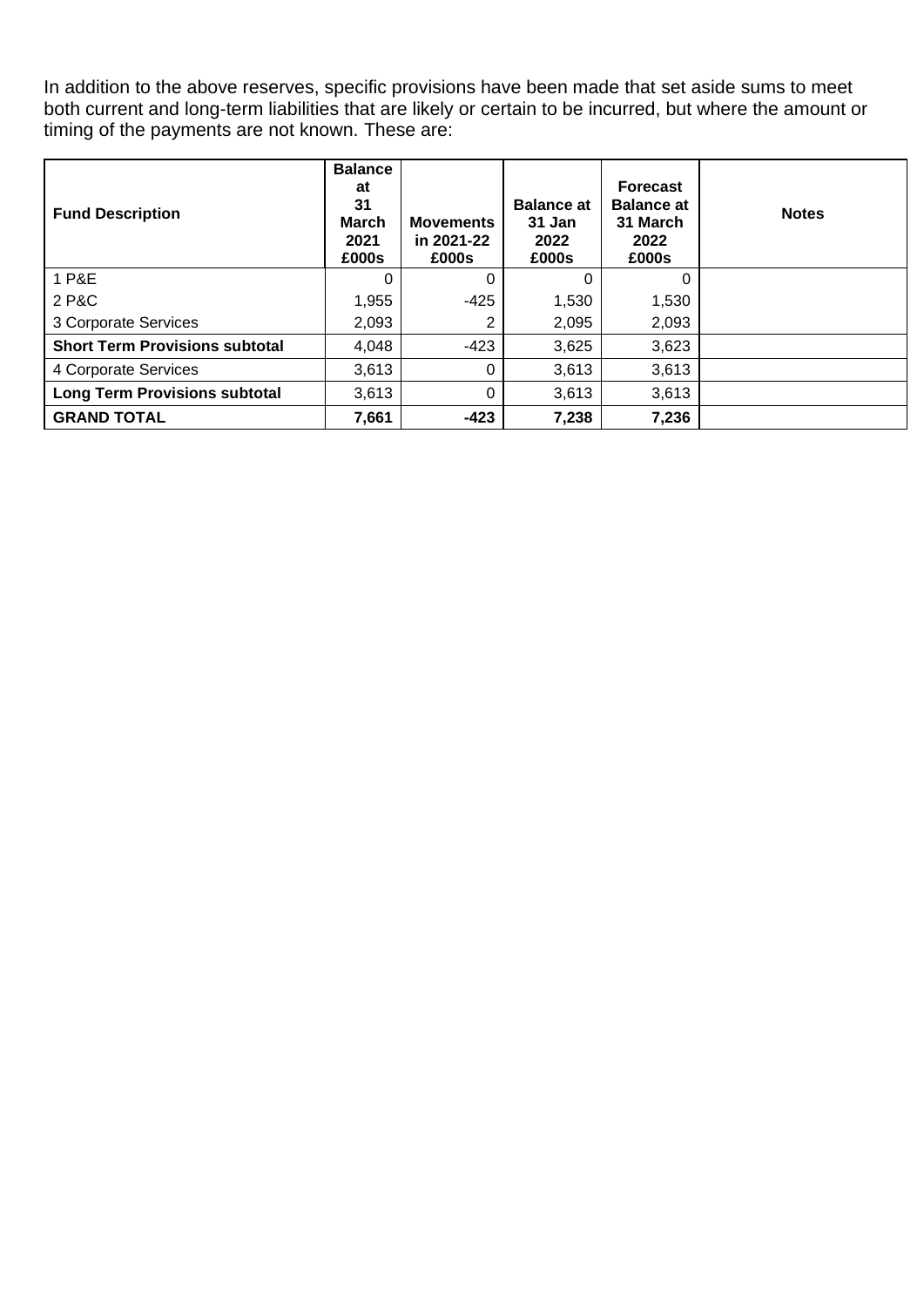# <span id="page-35-0"></span>Appendix 3 - Savings Tracker 2021-22 Quarter 3

| <b>RAG</b>   | Reference | Title                                                                | <b>Description</b>                                                                                                                                                                                                                                                                                                                                                                                                                                                                                                                                                                                                                                                                                                                                                                                                                                                                                                                      | <b>Service</b> | Committee          | Original<br>Saving<br>$21 - 22$ | Current<br>Forecast<br>Phasing -<br>Q1 | Current<br><b>Forecast</b><br>Phasing -<br>Q <sub>2</sub> | Current<br><b>Forecast</b><br>Phasing -<br>Q <sub>3</sub> | <b>Current</b><br>Forecast<br>Phasing -<br>Q4 | Forecast<br>Saving<br>$21 - 22$ | Variance<br>from<br>Plan<br>£000 | ℅<br>Variance | <b>Direction</b><br>of travel | <b>Forecast Commentary</b>                                                                                                                                                                                                                                                                     |
|--------------|-----------|----------------------------------------------------------------------|-----------------------------------------------------------------------------------------------------------------------------------------------------------------------------------------------------------------------------------------------------------------------------------------------------------------------------------------------------------------------------------------------------------------------------------------------------------------------------------------------------------------------------------------------------------------------------------------------------------------------------------------------------------------------------------------------------------------------------------------------------------------------------------------------------------------------------------------------------------------------------------------------------------------------------------------|----------------|--------------------|---------------------------------|----------------------------------------|-----------------------------------------------------------|-----------------------------------------------------------|-----------------------------------------------|---------------------------------|----------------------------------|---------------|-------------------------------|------------------------------------------------------------------------------------------------------------------------------------------------------------------------------------------------------------------------------------------------------------------------------------------------|
| Green        | A/R.6.114 | <b>Learning Disabilities</b><br>Commissioning                        | A programme of work commenced in Learning Disability Services in<br>2016/17 to ensure service-users had the appropriate level of care;<br>some additional work remains, particularly focussing on high cost<br>placements outside of Cambridgeshire and commissioning approaches,<br>as well as the remaining part-year impact of savings made part-way<br>through 2019/20.                                                                                                                                                                                                                                                                                                                                                                                                                                                                                                                                                             | P&C            | Adults &<br>Health | $-250$                          | $\Omega$                               | $-62$                                                     | $-62$                                                     | $-126$                                        | $-250$                          |                                  | 0.00          | $\leftrightarrow$             | Outcomes based commissioning saving delayed to the following<br>year due to competing priorities for Commissioning during the<br>pandemic. The delay is mitigated by the identification of out of<br>county placements that should be 100% health funded.                                      |
| Amber        | A/R.6.176 | <b>Adults Positive Challenge</b><br>Programme - demand<br>management | New Saving 21/22 £100k<br>Carry-forward saving 20/21 £2,239k<br>Through the Adults Positive Challenge Programme, the County<br>Council has set out to design a new service model for Adult Social<br>Care, which will continue to improve outcomes whilst also being<br>economically sustainable in the face of the huge pressure on the<br>sector. This is the second year of saving through demand<br>management, building on work undertaken through 2019/20, focussing<br>on promoting independence and changing the conversation with staff<br>and service-users to enable people to stay independent for<br>longer. The programme also has a focus of working<br>collaboratively with partner organisations in 2020/21. In later years,<br>the effect of the Preparing for Adulthood workstream will continue to<br>have an effect by reducing the level of demand on services from<br>young people transitioning into adulthood. | P&C            | Adults &<br>Health | $-2,339$                        |                                        |                                                           |                                                           |                                               | $-1,983$                        | 356                              | 15.22         | $\leftrightarrow$             | In year saving on track.<br>Brought forward demand management saving continues to be<br>impacted by the pandemic, particularly in the Reablement<br>workstream with the service continuing to support the NHS.                                                                                 |
| Green        | A/R.6.179 | Mental Health Commissioning                                          | A retender of supported living contracts gives an opportunity to<br>increase capacity and prevent escalation to higher cost services, over<br>several years. In addition, a number of contract changes have taken<br>place in 2019/20 that have enabled a saving to be taken.                                                                                                                                                                                                                                                                                                                                                                                                                                                                                                                                                                                                                                                           | P&C            | Adults &<br>Health | $-24$                           | -6                                     | -6                                                        | -6                                                        | -6                                            | $-24$                           | $\Omega$                         | 0.00          | $\leftrightarrow$             | On track.                                                                                                                                                                                                                                                                                      |
| Green        | A/R.6.185 | Additional block beds - inflation<br>saving                          | Through commissioning additional block beds, referred to in A/R.5.005,<br>we can reduce the amount of inflation funding needed for residential<br>and nursing care. Block contracts have set uplifts each year, rather<br>than seeing inflationary increases each time new spot places are<br>commissioned.                                                                                                                                                                                                                                                                                                                                                                                                                                                                                                                                                                                                                             | P&C            | Adults &<br>Health | $-606$                          | $-152$                                 | $-151$                                                    | $-152$                                                    | $-151$                                        | $-606$                          | $\Omega$                         | 0.00          | $\leftrightarrow$             | On track                                                                                                                                                                                                                                                                                       |
| Amber        | A/R.6.186 | <b>Adult Social Care Transport</b>                                   | Savings can be made in transport costs through a project to review<br>commissioning arrangements, best value, route optimisation and<br>demand management opportunities. This may require transformation<br>funded resource to achieve fully.                                                                                                                                                                                                                                                                                                                                                                                                                                                                                                                                                                                                                                                                                           | P&C            | Adults &<br>Health | $-250$                          | $\Omega$                               | $\Omega$                                                  | $-15$                                                     | $-15$                                         | $-30$                           | 220                              | 88.00         |                               | Potential savings have been identified through route<br>optimisation. It is still expected that savings of £250k should be<br>achieved, but the majority will be delayed until 22/23 because of<br>the complexity of ensuring the route optimisation identified<br>meets service users' needs. |
| Green        | A/R.6.187 | Additional vacancy factor                                            | Whilst effort is made to ensure all critical posts are filled within People<br>and Communities, slippage in staffing spend always occurs. For many<br>years, a vacancy factor has existed in P&C budgets to account for this;<br>following a review of the level of vacancy savings achieved in recent<br>years we are able to increase that vacancy factor.                                                                                                                                                                                                                                                                                                                                                                                                                                                                                                                                                                            | P&C            | Adults &<br>Health | $-150$                          | -40                                    | $-40$                                                     | $-40$                                                     | $-30$                                         | $-150$                          | $\Omega$                         | 0.00          | $\leftrightarrow$             | On track.                                                                                                                                                                                                                                                                                      |
| <b>Black</b> | A/R.6.188 | Micro-enterprises Support                                            | Transformation funding has been agreed for new approach to<br>supporting the care market, focussing on using micro-enterprises to                                                                                                                                                                                                                                                                                                                                                                                                                                                                                                                                                                                                                                                                                                                                                                                                       | P&C            | Adults &<br>Health | $-30$                           | $\Omega$                               | $\Omega$                                                  | $\Omega$                                                  |                                               | $\Omega$                        | 30                               | 100.00        |                               | Delivery of the saving has been delayed by the pandemic and is<br>now being taken forward as part of the Care Together<br>programme.                                                                                                                                                           |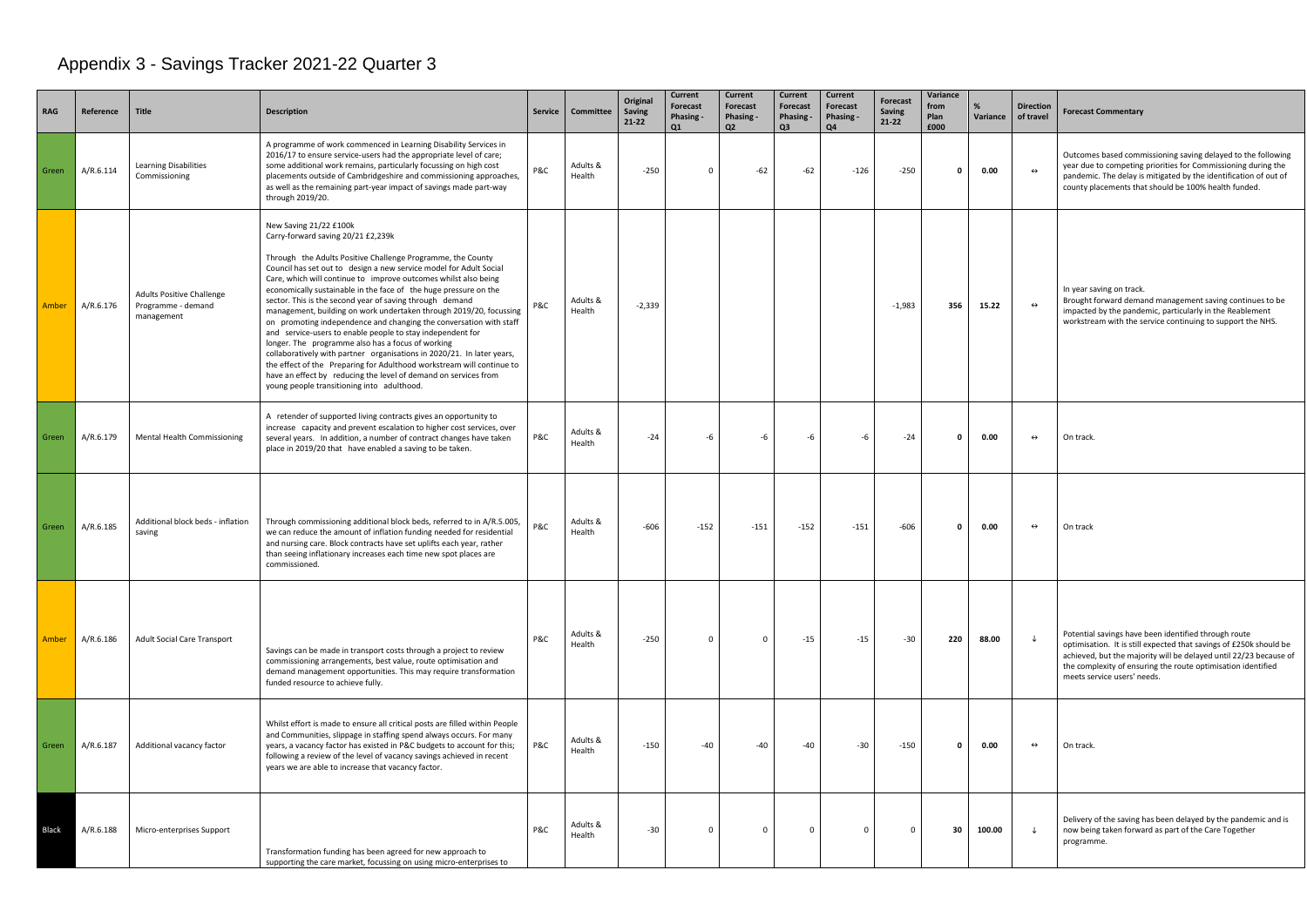| <b>RAG</b>   | Reference | <b>Title</b>                                                            | <b>Description</b>                                                                                                                                                                                                                                                                                                                                                                                                                                                                                                                                                                                                                                                                                                                                     | <b>Service</b> | Committee | Original<br>Saving<br>$21 - 22$ | <b>Current</b><br>Forecast<br>Phasing -<br>Q1 | Current<br>Forecast<br>Phasing -<br>Q2 | Current<br>Forecast<br>Phasing -<br>Q <sub>3</sub> | Current<br>Forecast<br>Phasing -<br>Q4 | <b>Forecast</b><br>Saving<br>$21-22$ | Variance<br>from<br>Plan<br>£000 | Variance | <b>Direction</b><br>of travel | <b>Forecast Commentary</b>                                                                                                                                                                                                                    |
|--------------|-----------|-------------------------------------------------------------------------|--------------------------------------------------------------------------------------------------------------------------------------------------------------------------------------------------------------------------------------------------------------------------------------------------------------------------------------------------------------------------------------------------------------------------------------------------------------------------------------------------------------------------------------------------------------------------------------------------------------------------------------------------------------------------------------------------------------------------------------------------------|----------------|-----------|---------------------------------|-----------------------------------------------|----------------------------------------|----------------------------------------------------|----------------------------------------|--------------------------------------|----------------------------------|----------|-------------------------------|-----------------------------------------------------------------------------------------------------------------------------------------------------------------------------------------------------------------------------------------------|
|              |           |                                                                         | enable a more local approach to domiciliary care and personal<br>assistants. As well as benefits to an increased local approach and<br>competition, this work should result in a lower cost of care overall.                                                                                                                                                                                                                                                                                                                                                                                                                                                                                                                                           |                |           |                                 |                                               |                                        |                                                    |                                        |                                      |                                  |          |                               |                                                                                                                                                                                                                                               |
| Green        | A/R.6.210 | Unaccompanied Asylum Seeking<br>Young People: Support Costs             | During 2020/21, the Government increased the weekly amount it<br>provides to local authorities to support unaccompanied asylum seeking<br>young people. This means that the grant now covers more of the<br>costs of meeting the accommodation and support needs of<br>unaccompanied asylum seeking young people and care leavers.<br>Accordingly, it is possible to make a saving in the contribution to these<br>costs that the Council has historically made from core budgets of<br>£300K per annum. Also the service has worked to ensure that<br>placement costs are kept a minimum, without compromising quality,<br>and that young people move from their 'care' placement promptly at<br>age 18 to appropriately supported housing provision. | P&C            | C&YP      | $-300$                          | $-75$                                         | $-75$                                  | $-75$                                              | $-75$                                  | $-300$                               | n                                | 0.00     | $\leftrightarrow$             | On track                                                                                                                                                                                                                                      |
| Green        | A/R.6.211 | <b>Adoption and Special</b><br><b>Guardianship Order Allowances</b>     | A reduction in the number of children coming into care, due to<br>implementation of the Family Safeguarding model and less active care<br>proceedings, means that there are fewer children progressing to<br>adoption or to permanent arrangements with relatives under Special<br>Guardianship Orders. This in turn means that there are fewer carers<br>who require and/or are entitled to receiving financial support in the<br>form of adoption and Special Guardianship Order allowances.                                                                                                                                                                                                                                                         | P&C            | C&YP      | $-500$                          | $-125$                                        | $-125$                                 | $-125$                                             | $-125$                                 | $-500$                               | <sup>n</sup>                     | 0.00     | $\leftrightarrow$             | On track                                                                                                                                                                                                                                      |
| Green        | A/R.6.212 | Clinical Services; Children and<br>young people                         | Changes to the clinical offer will include a reduction in clinical staff<br>input in the Family Safeguarding Service (previously social work Units)<br>due to changes resulting from the implementation of the Family<br>Safeguarding model, including the introduction of non-case holding<br>Team Managers and Adult practitioners. Additional investment is to be   P&C<br>made in developing a shared clinical service for Cambridgeshire and<br>Peterborough for corporate parenting, however a residual saving of<br>£250k can be released. In 2022-23 this will be re-invested in the Family<br>Group Conferencing Service (see proposal A/R.5.008)                                                                                             |                | C&YP      | $-250$                          | $-62$                                         | $-62$                                  | $-62$                                              | $-64$                                  | $-250$                               | 0                                | 0.00     | $\leftrightarrow$             | On track                                                                                                                                                                                                                                      |
| <b>Black</b> | A/R.6.255 | Children in Care - Placement<br>composition and reduction in<br>numbers | Through a mixture of continued recruitment of our own foster<br>carers (thus reducing our use of Independent Foster Agencies) and a<br>reduction in overall numbers of children in care, overall<br>costs of looking after children and young people can be reduced in<br>2021/22.                                                                                                                                                                                                                                                                                                                                                                                                                                                                     | P&C            | C&YP      | $-246$                          | $\Omega$                                      |                                        | $\Omega$                                           |                                        | - 0                                  | 246                              | 100.00   | $\leftrightarrow$             | Due to increasing pressure around placement mix and complexity<br>of need, we do not anticipate meeting this saving target. It is<br>expected that underspends within Childrens Social Care will offset<br>the unachieved savings.            |
| <b>Black</b> | A/R.6.266 | Children in Care Stretch Target -<br><b>Demand Management</b>           | Please see A/R.6.255 above.                                                                                                                                                                                                                                                                                                                                                                                                                                                                                                                                                                                                                                                                                                                            | P&C            | C&YP      | $-1,000$                        | $\Omega$                                      |                                        | - 0                                                |                                        | - 0                                  | 1,000                            | 100.00   |                               | Due to increasing pressure around changes in placement mix and<br>complexity of need, we do not anticipate meeting this saving<br>target. It is expected that underspends within Childrens Social<br>Care will offset the unachieved savings. |
| Green        | A/R.6.267 | Children's Disability: Reduce<br>overprescribing                        | The Children's Disability 0-25 service has been restructured into teams<br>(from units) to align with the structure in the rest of children's social<br>care. This has released a £50k saving on staffing budgets. In future<br>years, ways to reduce expenditure on providing services to children will<br>be explored in order to bring our costs down to a level closer to that of<br>our statistical neighbours.                                                                                                                                                                                                                                                                                                                                   | P&C            | C&YP      | $-50$                           | $-50$                                         |                                        |                                                    |                                        | $-50$                                | <sup>n</sup>                     | 0.00     | $\leftrightarrow$             | Savings taken at budget build so considered achieved as new<br>structure fits inside revised budget.                                                                                                                                          |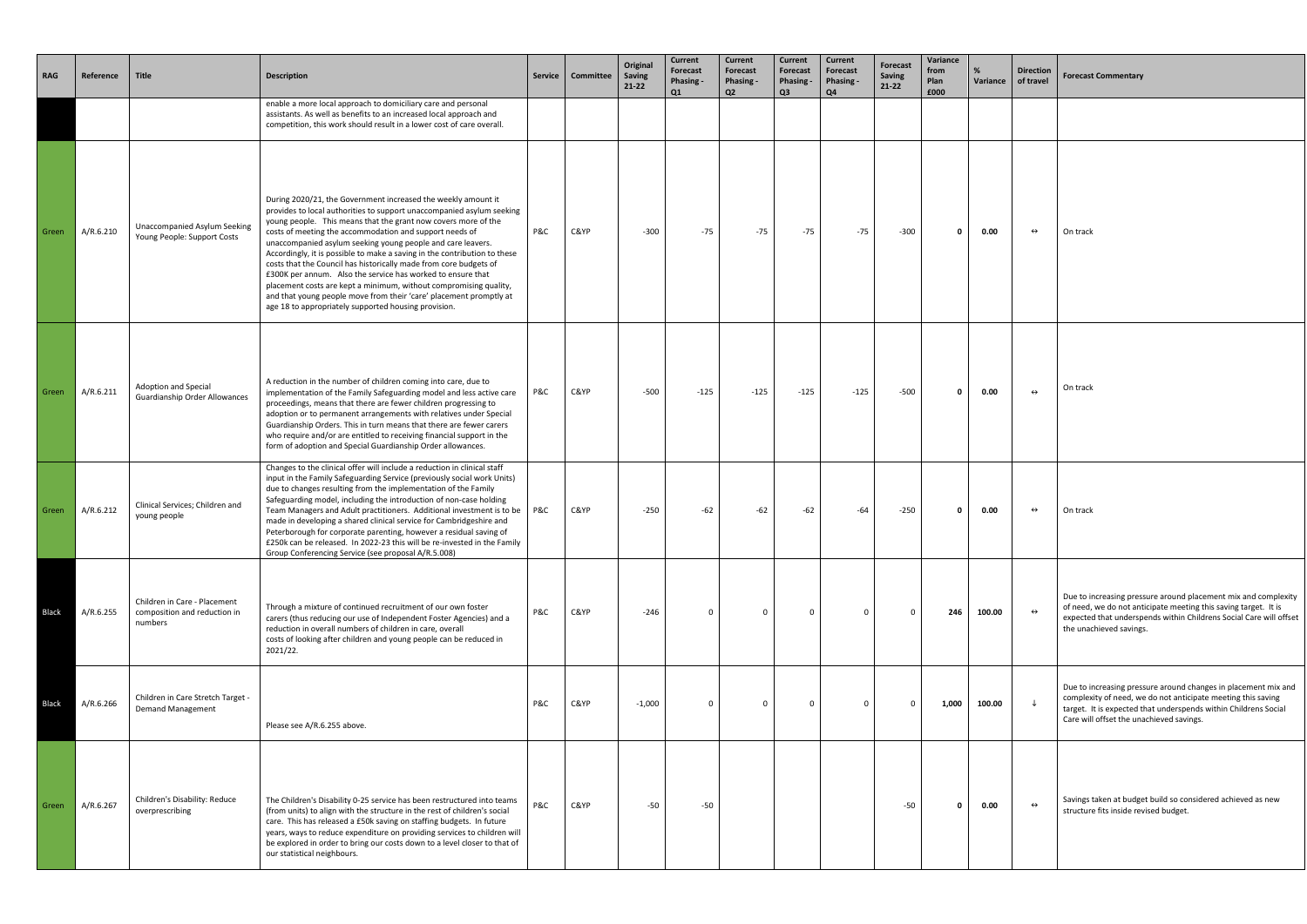| <b>RAG</b> | Reference | <b>Title</b>                                                                               | <b>Description</b>                                                                                                                                                                                                                                                                                               | Service | Committee          | Original<br>Saving<br>21-22 | Current<br>Forecast<br>Phasing -<br>Q1 | Current<br>Forecast<br>Phasing -<br>Q2 | Current<br>Forecast<br>Phasing -<br>Q <sub>3</sub> | Current<br>Forecast<br>Phasing -<br>Q4 | Forecast<br>Saving<br>$21 - 22$ | Variance<br>from<br>Plan<br>£000 | Variance | <b>Direction</b><br>of travel | <b>Forecast Commentary</b>                                                                                                                                                                                                                        |
|------------|-----------|--------------------------------------------------------------------------------------------|------------------------------------------------------------------------------------------------------------------------------------------------------------------------------------------------------------------------------------------------------------------------------------------------------------------|---------|--------------------|-----------------------------|----------------------------------------|----------------------------------------|----------------------------------------------------|----------------------------------------|---------------------------------|----------------------------------|----------|-------------------------------|---------------------------------------------------------------------------------------------------------------------------------------------------------------------------------------------------------------------------------------------------|
| Green      | A/R.6.268 | Transport - Children in Care                                                               | The impact of ongoing process improvements in the commissioning of<br>transport for children in care.                                                                                                                                                                                                            | P&C     | C&YP               | $-300$                      | $-300$                                 | $\Omega$                               | $\Omega$                                           | $\Omega$                               | $-300$                          | $\Omega$                         | 0.00     | $\leftrightarrow$             | On track.                                                                                                                                                                                                                                         |
| Amber      | A/R.6.269 | Communities and Partnership<br>Review                                                      | A review of services within C&P where efficiencies, or increased<br>income, can be found.                                                                                                                                                                                                                        | P&C     | C,SM&I             | $-200$                      | $-25$                                  | $-25$                                  | $-25$                                              | $-25$                                  | $-100$                          | 100                              | 50.00    |                               | <b>Under Review</b>                                                                                                                                                                                                                               |
| Amber      | A/R.7.105 | Income from utilisation of vacant<br>block care provision by self-<br>funders              | Carry-forward saving - incomplete in 20/21.<br>We currently have some vacancies in block purchased provision in<br>care homes. Income can be generated to offset the vacancy cost by<br>allowing people who pay for their own care to use these beds                                                             | P&C     | Adults &<br>Health | $-150$                      | $-37$                                  | $-13$                                  | $-10$                                              | $\Omega$                               | $-60$                           | 90                               | 60.00    | $\leftrightarrow$             | Annual in-year savings target of £150k not expected to be fully<br>achieved.                                                                                                                                                                      |
| Red        | A/R.7.106 | <b>Client Contributions Policy</b><br>Change                                               | Carry-forward saving - incomplete in 20/21<br>In January 2020, Adults Committee agreed a set of changes to the<br>charging policy for adult social care service-user contributions. We<br>expect this to generate new income of around £1.4m in 2020/21, and<br>are modelling the full-year impact into 2021/22. | P&C     | Adults &<br>Health | $-1,192$                    | $-250$                                 | $-250$                                 | $-75$                                              | $-30$                                  | $-605$                          | 587                              | 49.24    | $\leftrightarrow$             | Ongoing difficulties in recruitment have continued to delay the<br>reassessments project. The shortfall in savings delivery is fully<br>mitigated in the forecast by increases in client contributions not<br>directly linked with reassessments. |
| Green      | B/R.6.201 | <b>Review Winter Operations</b>                                                            | Review winter operations - increase number of weather domains from<br>$3$ to 5                                                                                                                                                                                                                                   | P&E     | H&T                | $-17$                       | $\Omega$                               | $\Omega$                               | $-17$                                              | $\Omega$                               | $-17$                           | 0                                | 0.00     | $\leftrightarrow$             |                                                                                                                                                                                                                                                   |
| Green      | B/R.6.202 | Highways: Removal of Old VAS<br>Signs                                                      | Removal of old VAS signs                                                                                                                                                                                                                                                                                         | P&E     | H&T                | -4                          | -4                                     |                                        |                                                    |                                        | $-4$                            | 0                                | 0.00     | $\leftrightarrow$             |                                                                                                                                                                                                                                                   |
| Green      | B/R.7.119 | Income from Bus Lane<br>Enforcement                                                        | Carry-forward saving - unachieved in 20/21.<br>Due to COVID, existing income target not met in 20/21<br>Utilising additional bus lane enforcement income to fund highways<br>and transport works, as allowed by current legislation.                                                                             | P&E     | H&T                | $-650$                      | $-163$                                 | $-162$                                 | $-163$                                             | $-162$                                 | $-650$                          | $\mathbf{0}$                     | 0.00     | $\leftrightarrow$             |                                                                                                                                                                                                                                                   |
| Green      | B/R.7.120 | Deployment of current surpluses<br>in civil parking enforcement to<br>transport activities | Carry-forward saving - unachieved in 20/21<br>Due to COVID, existing income target not met in 20/21.<br>Deployment of current surpluses in civil parking enforcement to<br>transport activities, including a contribution to Park & Ride, as<br>allowed by current legislation.                                  | P&E     | H&T                | $-340$                      | $-85$                                  | $-85$                                  | $-85$                                              | -85                                    | $-340$                          | $\mathbf{0}$                     | 0.00     | $\leftrightarrow$             |                                                                                                                                                                                                                                                   |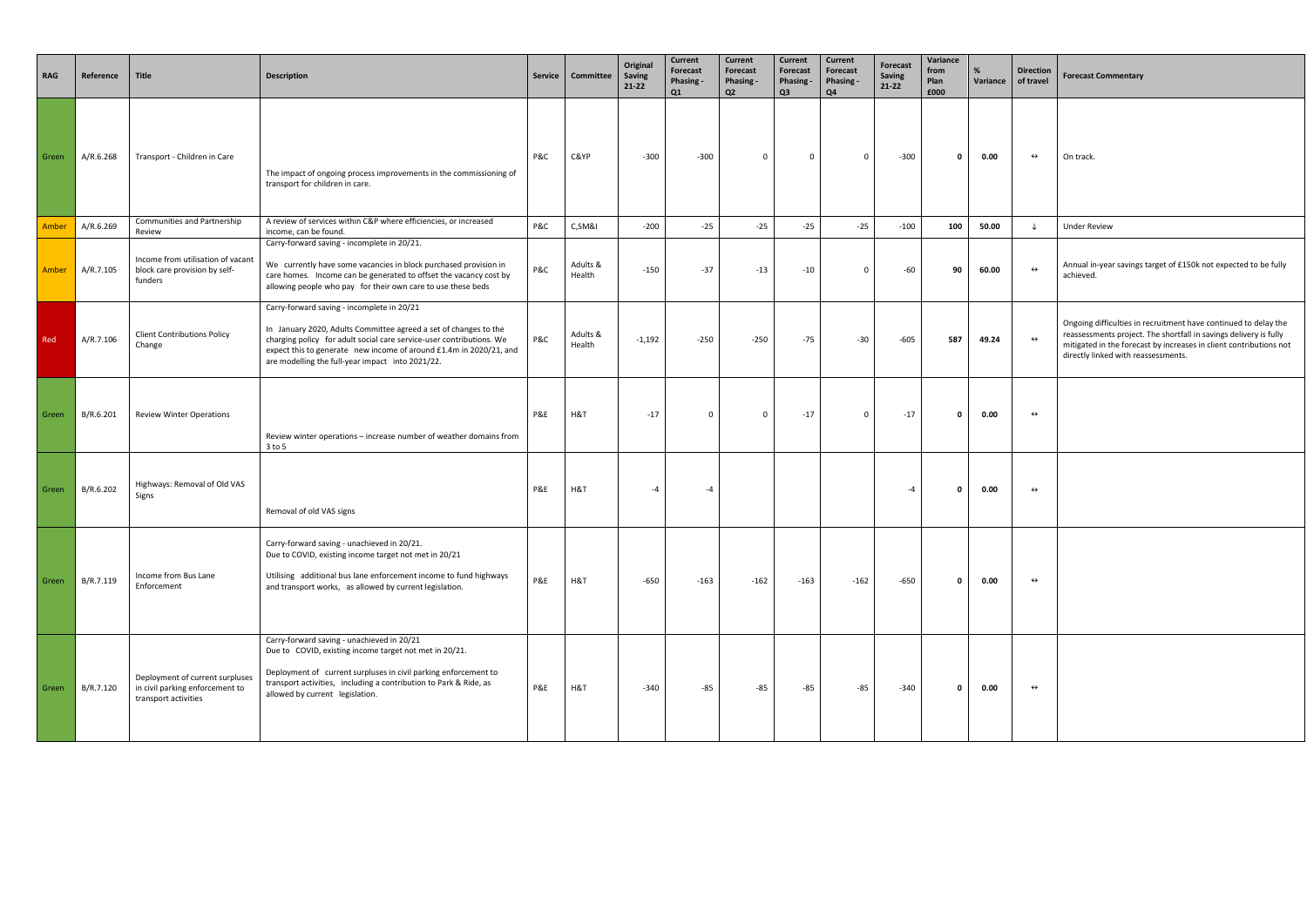| <b>RAG</b>   | Reference | <b>Title</b>                                                                      | <b>Description</b>                                                                                                                                                                                                                                                                                                                                                                                             | <b>Service</b> | Committee          | Original<br>Saving<br>$21 - 22$ | <b>Current</b><br>Forecast<br>Phasing -<br>Q1 | Current<br>Forecast<br>Phasing -<br>Q <sub>2</sub> | Current<br>Forecast<br>Phasing -<br>Q <sub>3</sub> | Current<br><b>Forecast</b><br>Phasing -<br>Q4 | Forecast<br><b>Saving</b><br>$21 - 22$ | Variance<br>from<br>Plan<br>£000 | Variance  | <b>Direction</b><br>of travel | <b>Forecast Commentary</b>                                                                                                                             |
|--------------|-----------|-----------------------------------------------------------------------------------|----------------------------------------------------------------------------------------------------------------------------------------------------------------------------------------------------------------------------------------------------------------------------------------------------------------------------------------------------------------------------------------------------------------|----------------|--------------------|---------------------------------|-----------------------------------------------|----------------------------------------------------|----------------------------------------------------|-----------------------------------------------|----------------------------------------|----------------------------------|-----------|-------------------------------|--------------------------------------------------------------------------------------------------------------------------------------------------------|
|              |           |                                                                                   | Carry-forward saving - not achieved in 20/21                                                                                                                                                                                                                                                                                                                                                                   |                |                    |                                 |                                               |                                                    |                                                    |                                               |                                        |                                  |           |                               |                                                                                                                                                        |
|              |           |                                                                                   | Saving to be achieved from reduction in expenditure on External<br>Audit, as per fees set by Public Sector Audit Appointments                                                                                                                                                                                                                                                                                  |                |                    |                                 |                                               |                                                    |                                                    |                                               |                                        |                                  |           |                               |                                                                                                                                                        |
| Green        | C/R.6.103 | <b>External Auditor fee</b>                                                       |                                                                                                                                                                                                                                                                                                                                                                                                                | <b>CS</b>      | <b>S&amp;R</b>     | $-15$                           | $-3$                                          | $-4$                                               | $-4$                                               | $-4$                                          | $-15$                                  | $\Omega$                         | 0.00      | $\leftrightarrow$             |                                                                                                                                                        |
| <b>Blue</b>  | C/R.6.104 | Reduction in staff mileage                                                        | A reduction in staff travel is expected to continue.                                                                                                                                                                                                                                                                                                                                                           | <b>CS</b>      | S&R                | $-564$                          | $-474$                                        | $-254$                                             | $-249$                                             | $-200$                                        | $-1,177$                               | $-613$                           | $-108.69$ | $\leftrightarrow$             | Q1, Q2 & Q3 saving achieved.                                                                                                                           |
| Green        | C/R.6.105 | <b>Customer Services</b>                                                          | Customer Services have scrutinised their budget, and trends over<br>recent years, and have determined a reduction of £85k is achievable<br>from their base revenue. This is the equivalent to 3 full-time Customer<br>Service Advisors. This reduction will be delivered by removing vacant<br>posts.                                                                                                          | CS.            | S&R                | $-85$                           | $-20$                                         | $-20$                                              | $-20$                                              | $-25$                                         | $-85$                                  | 0                                | 0.00      | $\leftrightarrow$             |                                                                                                                                                        |
| Green        | E/R.6.033 | Drug & Alcohol service - funding<br>reduction built in to new service<br>contract | This saving has been built into the contract for Adult Drug and Alcohol<br>Treatment Services which was awarded to Change Grow Live (CGL) and<br>implemented in October 2018. The savings are being achieved through<br>a new service model with strengthened recovery services using cost<br>effective peer support models to avoid readmission, different staffing<br>models, and a mobile outreach service. | PH             | Adults &<br>Health | $-63$                           | $-16$                                         | $-16$                                              | $-16$                                              | $-16$                                         | $-63$                                  | $\Omega$                         | 0.00      | $\leftrightarrow$             |                                                                                                                                                        |
|              |           |                                                                                   | Carry-forward saving - incomplete in 20/21<br>Delivery of this saving has been delayed due to Covid-19                                                                                                                                                                                                                                                                                                         |                |                    |                                 |                                               |                                                    |                                                    |                                               |                                        |                                  |           |                               |                                                                                                                                                        |
| Green        | E/R.6.043 | Joint re-procurement of<br>Integrated Lifestyle Services                          | Re-commissioning of the integrated lifestyle services as one service<br>across Cambridgeshire and Peterborough. Peterborough City Council<br>will delegate authority to Cambridgeshire County Council to<br>commission, contract and performance manage the new provider.                                                                                                                                      | PH             | Adults &<br>Health | $-17$                           | $-4$                                          |                                                    | $-4$                                               | $-4$                                          | $-17$                                  | $\Omega$                         | 0.00      | $\leftrightarrow$             |                                                                                                                                                        |
| Green        | F/R.6.003 | Babbage House closure                                                             | The lease on Babbage House is due to end in 2020-21, and will not be<br>renewed.                                                                                                                                                                                                                                                                                                                               | CS             | S&R                | $-198$                          | $-198$                                        |                                                    |                                                    |                                               | $-198$                                 | 0                                | 0.00      | $\leftrightarrow$             |                                                                                                                                                        |
| <b>Black</b> | F/R.6.109 | Cambs 2020 Operational Savings                                                    | Savings to the running costs of corporate buildings as a result of the<br>Cambs 2020 programme.                                                                                                                                                                                                                                                                                                                | <b>CS</b>      | <b>S&amp;R</b>     | $-605$                          | $\Omega$                                      | $\Omega$                                           | $\Omega$                                           | $\Omega$                                      | $\overline{0}$                         | 605                              | 100.00    |                               | The savings from Shire Hall will not be achieved until such time as<br>the sale is complete.                                                           |
| <b>Black</b> | F/R.7.106 | Utilisation/commercialisation of<br>physical assets                               | Carry-forward saving - unachieved in 20/21.<br>One Public Estate                                                                                                                                                                                                                                                                                                                                               | CS             | S&R                | $-36$                           | - 0                                           | $\Omega$                                           | $\Omega$                                           | 0                                             | $\overline{0}$                         | 36                               | 100.00    | $\leftrightarrow$             | There has been no development in this area.                                                                                                            |
| Green        | F/R.7.110 | Return on Commercial Property<br>Investments                                      | Carry-forward saving - unachieved in 20/21The Council is developing a<br>portfolio of commercial property investments. This is the rental<br>income generated from the leases of these properties.                                                                                                                                                                                                             | <b>CS</b>      | S&R                | $-105$                          | $-26$                                         | $-26$                                              | $-26$                                              | $-27$                                         | $-105$                                 | $\Omega$                         | 0.00      | $\leftrightarrow$             |                                                                                                                                                        |
| Green        | F/R.7.127 | County Farms - Commercial uses                                                    | Conversion of barns on the County Farms Estate for non-agricultural<br>commercial uses, including storage and distribution.                                                                                                                                                                                                                                                                                    | <b>CS</b>      | <b>S&amp;R</b>     | $-45$                           | $-11$                                         | $-11$                                              | $-11$                                              | $-12$                                         | $-45$                                  | 0                                | 0.00      | $\leftrightarrow$             |                                                                                                                                                        |
| Black        | F/R.7.131 | Commercial Income                                                                 | Commercial return from the Council's Commercial Strategy, to be<br>generated by the newly developed Commercial Team.                                                                                                                                                                                                                                                                                           | <b>CS</b>      | S&R                | $-232$                          | $\Omega$                                      | $\Omega$                                           | $\Omega$                                           | $\Omega$                                      | $\Omega$                               | 232                              | 100.00    | $\leftrightarrow$             | Saving not achieved. However, as part of the budget rebaselining<br>exercise approved by S&R at the July 2021 meeting this pressure<br>is now removed. |
| Green        | F/R.7.140 | Tesco - Income Generation                                                         | Estimated annual rent increase.                                                                                                                                                                                                                                                                                                                                                                                | <b>CS</b>      | <b>S&amp;R</b>     | $-77$                           | $\Omega$                                      | $\Omega$                                           | - 0                                                | $-77$                                         | $-77$                                  |                                  | 0.00      | $\leftrightarrow$             |                                                                                                                                                        |
| Green        | F/R.7.141 | <b>Evolution Business Park - Income</b><br>Generation                             | Estimated annual rent increase.                                                                                                                                                                                                                                                                                                                                                                                | <b>CS</b>      | <b>S&amp;R</b>     | $-12$                           | $-3$                                          | $-3$                                               | $-3$                                               | $-3$                                          | $-12$                                  | 0                                | 0.00      | $\leftrightarrow$             |                                                                                                                                                        |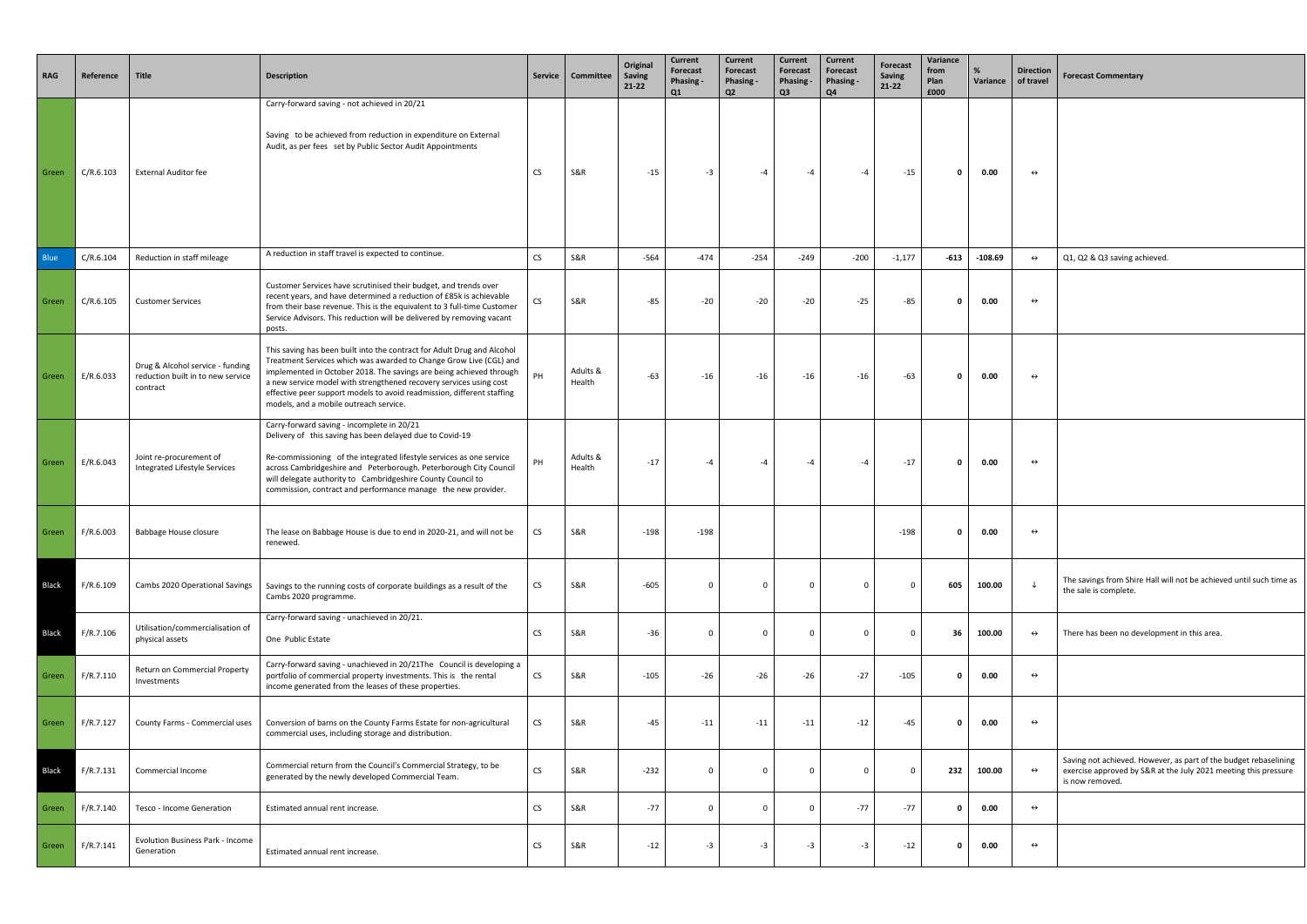| RAG          | Reference | $ $ Title                                          | <b>Description</b>                                                                                                                                                                                                                                                                                                                                                                                                                                                                                                                                                                                                                                                                                              |           | Service   Committee | Original<br>Saving<br>21-22 | Current<br>Forecast<br>Phasing -<br>Q1 | Current<br>Forecast<br>Phasing -<br>Q <sub>2</sub> | Current<br>Forecast<br>Phasing -<br>Q <sub>3</sub> | Current<br>Forecast<br>Phasing -<br>Q <sub>4</sub> | Forecast<br>Saving<br>21-22 | Variance<br>from<br>Plan<br>£000 | Variance | Direction<br>of travel | <b>Forecast Commentary</b>                                                                 |
|--------------|-----------|----------------------------------------------------|-----------------------------------------------------------------------------------------------------------------------------------------------------------------------------------------------------------------------------------------------------------------------------------------------------------------------------------------------------------------------------------------------------------------------------------------------------------------------------------------------------------------------------------------------------------------------------------------------------------------------------------------------------------------------------------------------------------------|-----------|---------------------|-----------------------------|----------------------------------------|----------------------------------------------------|----------------------------------------------------|----------------------------------------------------|-----------------------------|----------------------------------|----------|------------------------|--------------------------------------------------------------------------------------------|
| Green        | F/R.7.142 | Kingsbridge - Income Generation                    | Estimated annual rent increase.                                                                                                                                                                                                                                                                                                                                                                                                                                                                                                                                                                                                                                                                                 | <b>CS</b> | <b>S&amp;R</b>      | $-11$                       | $-3$                                   |                                                    | $-3$                                               |                                                    | $-11$                       |                                  | 0.00     | $\leftrightarrow$      |                                                                                            |
| <b>Black</b> | F/R.7.143 | Brunswick House - Income<br>Generation             | Estimated annual rent increase.                                                                                                                                                                                                                                                                                                                                                                                                                                                                                                                                                                                                                                                                                 | <b>CS</b> | <b>S&amp;R</b>      | $-66$                       |                                        |                                                    |                                                    |                                                    |                             | 66                               | 100.00   |                        | The percentage increase for 21-22 was not in line with the<br>estimated investment figure. |
| Green        | F/R.7.144 | <b>County Farms</b>                                | Increase in rental income for the county farms estate.                                                                                                                                                                                                                                                                                                                                                                                                                                                                                                                                                                                                                                                          | <b>CS</b> | <b>S&amp;R</b>      | $-40$                       |                                        |                                                    | $-20$                                              | $-20$                                              | $-40$                       |                                  | 0.00     |                        |                                                                                            |
| Green        | G/R.6.003 | MRP: Accountable Body (effect<br>of capital swaps) | As Accountable Body the Council incurs certain administrative costs in<br>undertaking this role. However it also holds the cash on an interim<br>basis pending utilisation by those parties. The Council maximises the<br>use of these resources whilst not detrimentally affecting those<br>resources. This is only possible where the body or partnership does not<br>use the funds that have been awarded in the financial year in which<br>they are provided. This is an adverse effect, it is the reversal of savings<br>made in previous years as the cash received in prior years is utilised<br>by the parties for whom we hold the funds and can no longer be used<br>to offset borrowing requirements | <b>CS</b> | <b>S&amp;R</b>      | $-355$                      | $-88$                                  | -89                                                | $-89$                                              | $-89$                                              | $-355$                      |                                  | 0.00     | $\leftrightarrow$      |                                                                                            |

# Key to RAG ratings

| <b>Total saving</b> | Over £500k                             | £100-500k                            | <b>Below £100k</b>                   |
|---------------------|----------------------------------------|--------------------------------------|--------------------------------------|
| <b>Black</b>        | 100% non-achieving                     | 100% non-achieving                   | 100% non-achieving                   |
| Red                 | Percentage variance more<br>than $19%$ |                                      |                                      |
| Amber               | Under-achieving by 14% to<br>19%       | Percentage variance<br>more than 19% | Percentage variance<br>more than 19% |
| Green               | Percentage variance less<br>than $14%$ | Percentage variance<br>less than 19% | Percentage variance<br>less than 19% |
| <b>Blue</b>         | Over-achieving                         | Over-achieving                       | Over-achieving                       |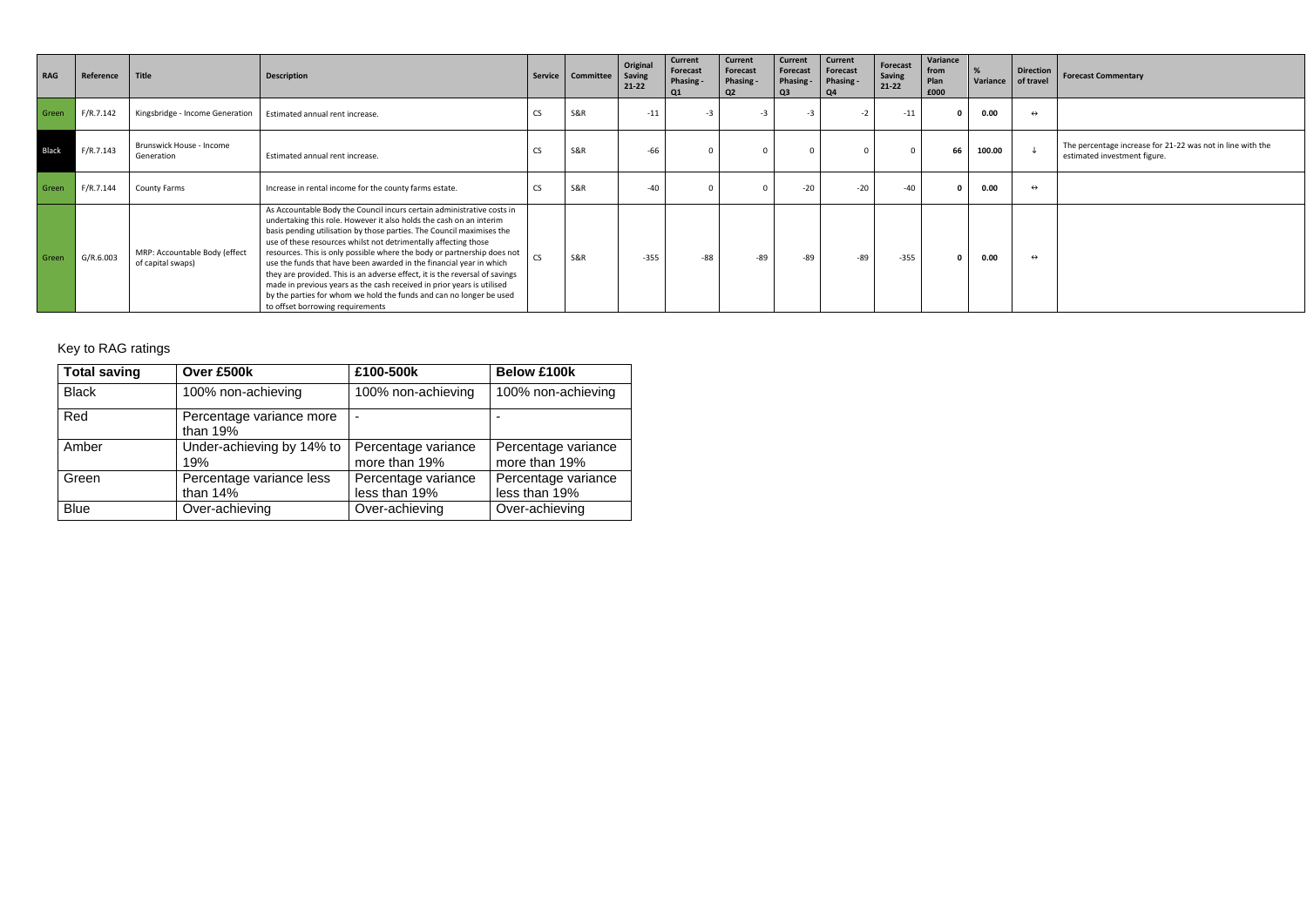# Appendix 4

# Service: Corporate Services Subject: Finance Monitoring Report – January 2022

# Key Indicators

| <b>Previous</b><br><b>Status</b> | Category               | <b>Target</b>                      | <b>Current</b><br><b>Status</b> | <b>Section</b><br>Ref. |
|----------------------------------|------------------------|------------------------------------|---------------------------------|------------------------|
| <b>Green</b>                     | Income and Expenditure | Balanced year end<br>position      | <b>Green</b>                    | $1.1 - 1.3$            |
| <b>Green</b>                     | Capital Programme      | Remain within overall<br>resources | <b>Green</b>                    | 2                      |

# **Contents**

| <b>Section</b> | <b>Item</b>                                   | <b>Description</b>                                                                                         | Page      |
|----------------|-----------------------------------------------|------------------------------------------------------------------------------------------------------------|-----------|
|                | <b>Revenue Executive</b><br>Summary           | High level summary of information; By Directorate<br>Narrative on key issues in revenue financial position | $2 - 7$   |
|                | <b>Capital Executive</b><br>Summary           | Summary of the position of the Capital programme                                                           | 8         |
| 3              | <b>Savings Tracker</b><br>Summary             | Summary of the latest position on delivery of savings                                                      | 9         |
|                | <b>Technical Note</b>                         | Explanation of technical items that are included in<br>some reports                                        | 9         |
| Appx 1         | <b>Service Level Financial</b><br>Information | Detailed financial tables for Corporate Services                                                           | $10 - 11$ |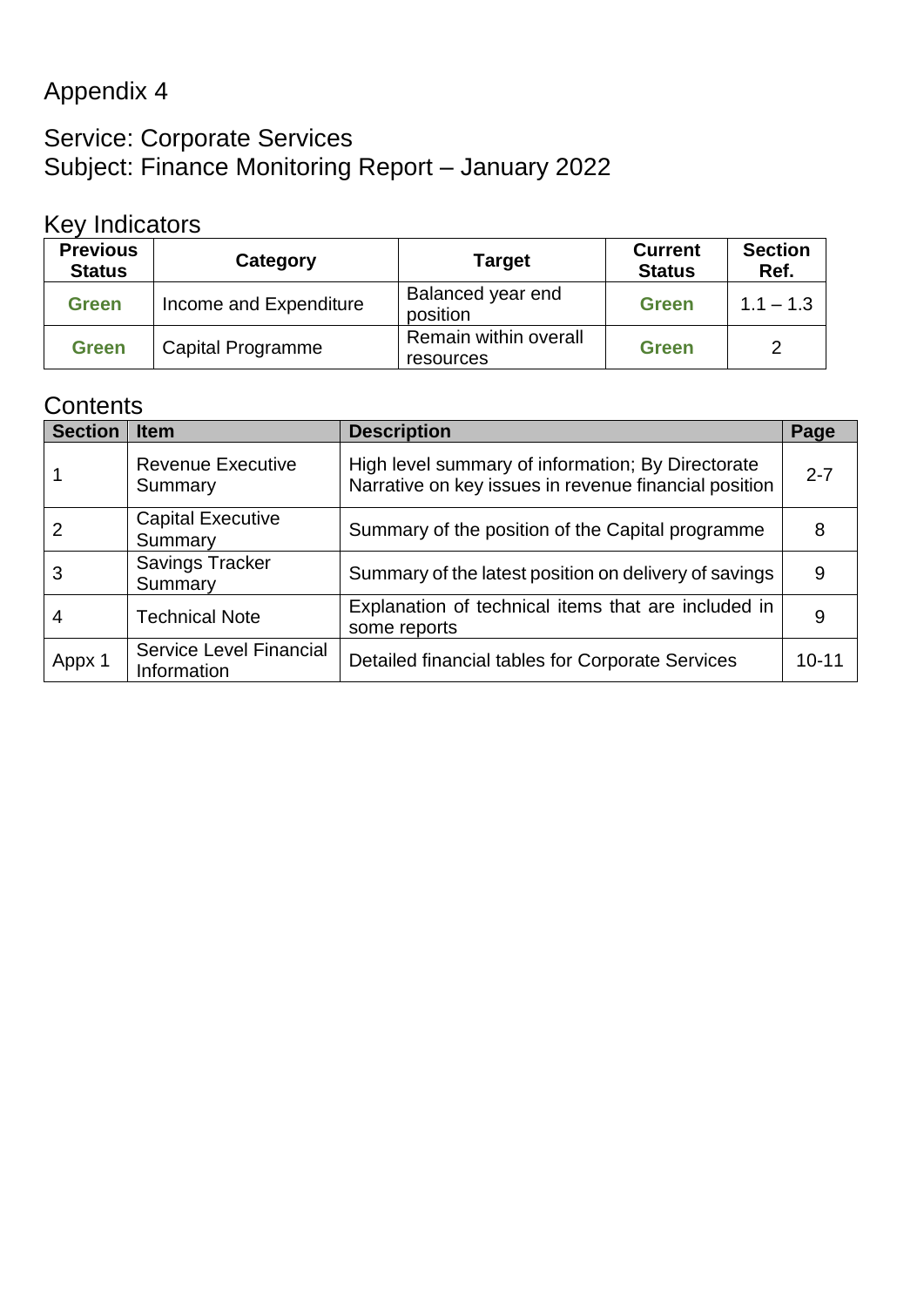# 1. Revenue Executive Summary

# 1.1 Overall Position

Corporate Services & Financing has a budget of £58,116k in 2021/22 and is currently forecasting an underspend of £2,507k.

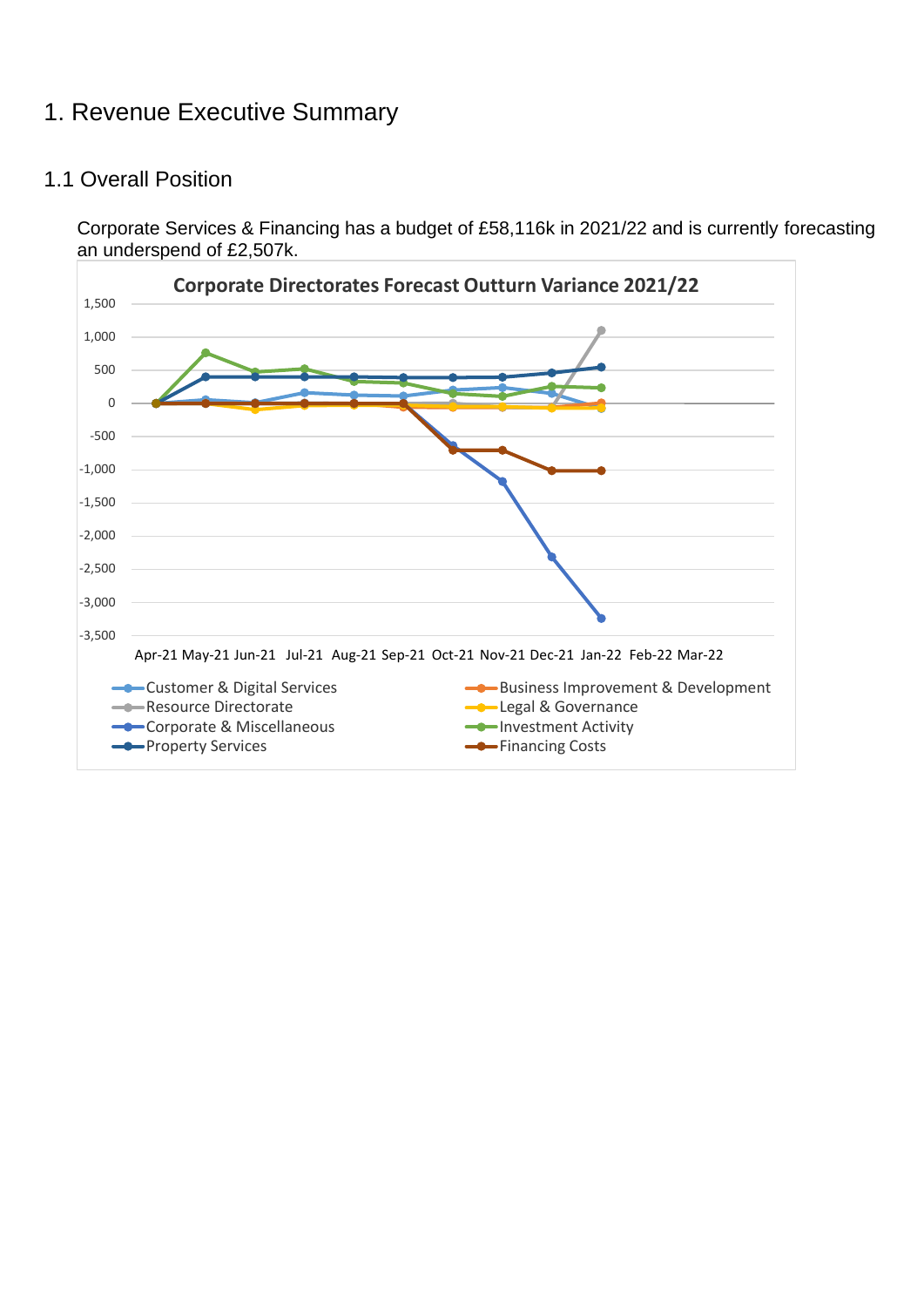# 1.2 Summary of Revenue position by Directorate

The service level budgetary control report for Corporate Services & Financing Costs for the year 2021/22 can be found in [appendix 1](#page-47-0)

| <b>Outturn</b><br><b>Variance</b><br>(previous)<br>£'000 | <b>Directorate</b>                     | <b>Budget</b><br>£'000 | <b>Actual</b><br>£'000 | <b>Outturn</b><br><b>Variance</b><br>£'000 | <b>Outturn</b><br><b>Variance</b><br>% | <b>Status</b> |
|----------------------------------------------------------|----------------------------------------|------------------------|------------------------|--------------------------------------------|----------------------------------------|---------------|
| 151                                                      | <b>Customer &amp; Digital Services</b> | 17,003                 | 16,950                 | $-77$                                      | $-0.5\%$                               | <b>Green</b>  |
| -58                                                      | Business Improvement & Development     | 1,914                  | 1,984                  | 7                                          | 0.4%                                   | <b>Amber</b>  |
| $-65$                                                    | <b>Resources Directorate</b>           | 7,046                  | 4,006                  | 1,102                                      | 0.4%                                   | <b>Amber</b>  |
| -69                                                      | Legal & Governance                     | 2,326                  | 1,814                  | $-67$                                      | $-2.9\%$                               | <b>Green</b>  |
| $-2,315$                                                 | Corporate & Miscellaneous              | 7,199                  | 422                    | $-3,240$                                   | -45%                                   | <b>Green</b>  |
| 258                                                      | <b>Investment Activity</b>             | $-11,317$              | $-10,908$              | 236                                        | $2.1\%$                                | Amber         |
| 461                                                      | <b>Property Services</b>               | 2,650                  | 3,537                  | 547                                        | 20.6%                                  | <b>Amber</b>  |
| $-1,015$                                                 | <b>Financing Costs</b>                 | 31,295                 | 31,116                 | $-1,015$                                   | -3.2%                                  | <b>Green</b>  |
| $-2,653$                                                 | <b>Total</b>                           | 58,116                 | 48,920                 | $-2,507$                                   | -4.3%                                  | <b>Green</b>  |

Further analysis can be found in appendix 2 for Corporate Services

# 1.3 Significant Issues

Corporate Services are currently forecasting an underspend of £2,507k, a decrease of £146k since last month.

Significant issues are detailed below:

#### Customer and Digital Services

Customer and Digital Services budgets are currently forecasting an underspend of £77k, a decrease of £228k from the previous forecast.

The IT budgets have been updated to include a forecast underspend for the usage of mobile data/phones £60k and £40k underspend due to vacancies and the capitalisation of staff costs focused on the IT Strategy and Data Centre projects.

#### Business Improvement & Development

Business and Digital Services budgets are currently forecasting an overspend of £7k, an increase of £141k from the previous forecast.

There are no exceptions to report this month.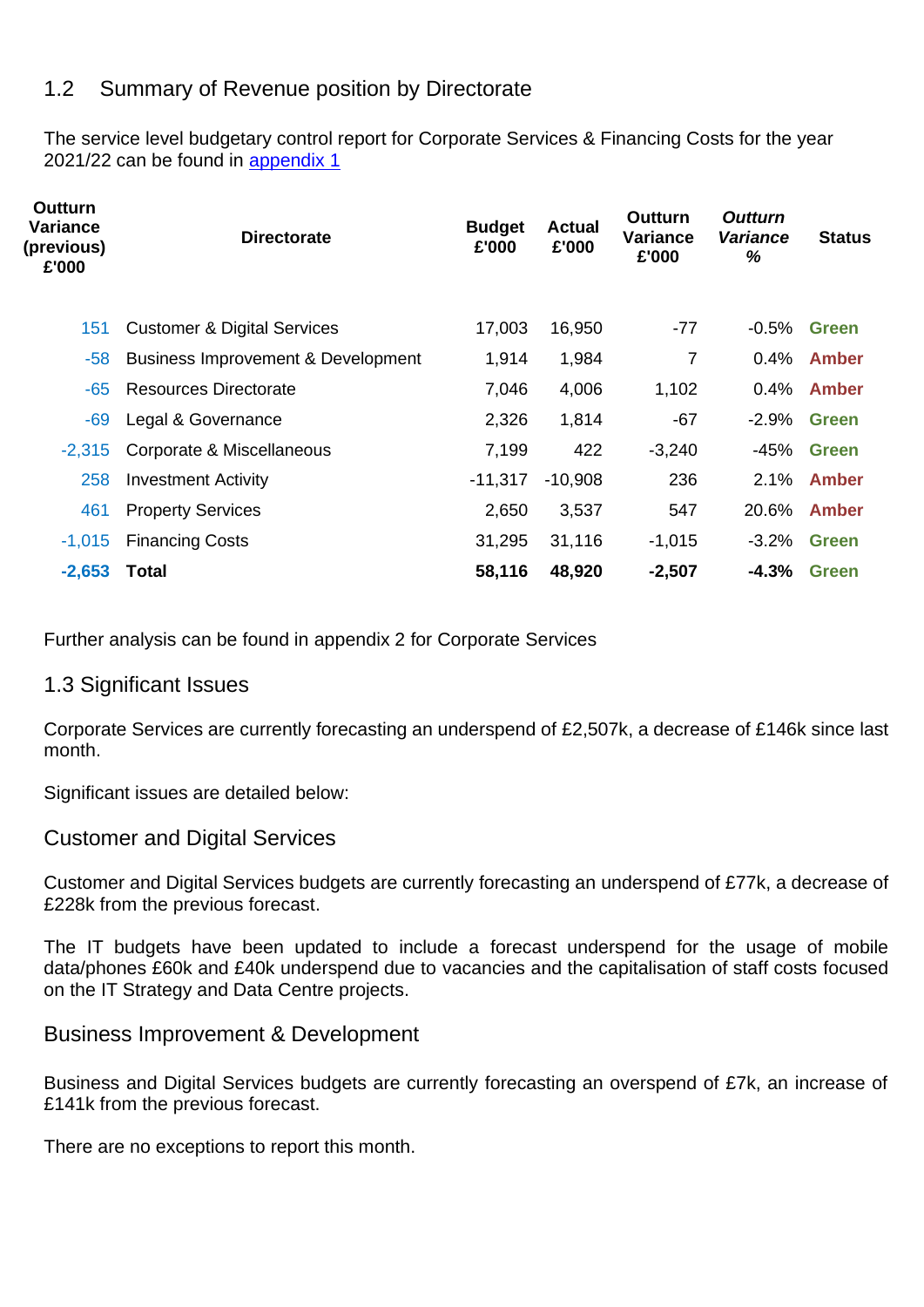# Resources Directorate

Resources Directorate is forecasting an overspend of £1,102k, an increase of £1,167k from the previous forecast.

#### **Insurance**

The Insurance budget is forecasting an overspend of £1,073k, which is due to the need to increase the insurance fund to the recommended level as per the latest actuary report.

### Legal and Governance

Legal and Governance budgets are currently forecasting an underspend of £67k, a decrease of £2k from the previous forecast.

There are no exceptions to report this month.

#### Corporate & Miscellaneous

Corporate & Miscellaneous budgets are currently forecasting an underspend of £3,240k, an increase of £925k from the previous forecast. The forecast has been updated to reflect the total underspend for the Investment in Social Care contingency budget.

#### Investment Activity

Investment Activity is currently forecasting an overspend of £236k, a decrease of £99k from the previous forecast.

The Contract Efficiencies and External Income budget is forecasting an overspend of £201k. Planned new income generation from increasing advertising and sponsorship, a target held on behalf of the entire organisation, has not been achieved this year due to some COVID impact in this market, and a longterm underperforming contract has been purposefully managed to expiry to allow for new engagement and procurement in 2022 for better and increased returns.

# Property Services

Property Services is currently forecasting an overspend of £547k, an increase of £86k from the previous forecast.

There are no exceptions to report this month.

# Financing Costs

Financing costs is currently forecasting an underspend of £1,015k, same as the previous forecast.

There are no exceptions to report this month.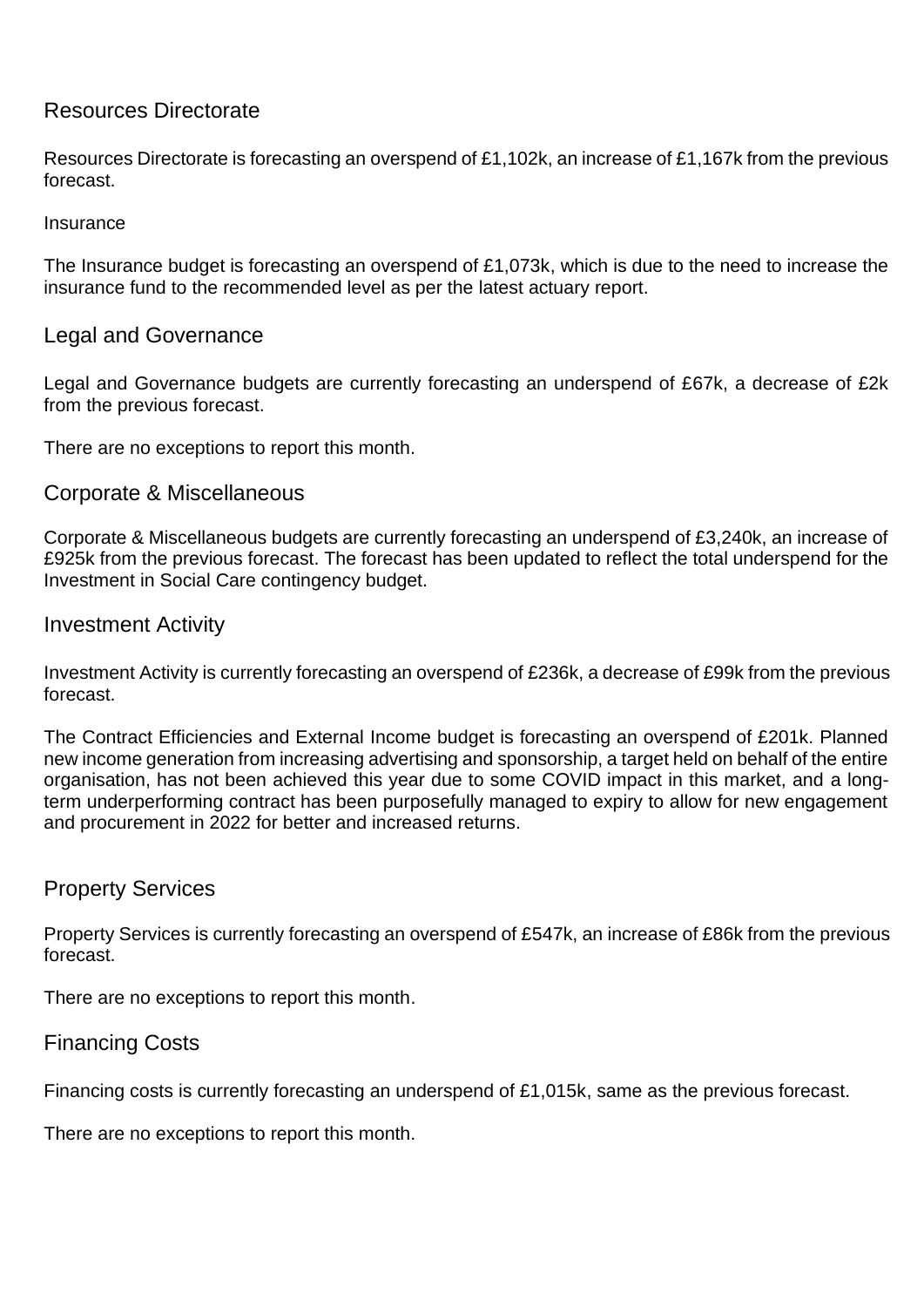# **Covid 19 – Financial Impact**

Financial costs associated with managing the implications of the Coronavirus pandemic, including any loss of income:

| <b>Service Area</b>                             | <b>Details</b>                                                                                                                                                                              | <b>Estimated</b><br>cost<br>2021/22<br>£000 | Jan<br>2022<br>impact<br>£000 |
|-------------------------------------------------|---------------------------------------------------------------------------------------------------------------------------------------------------------------------------------------------|---------------------------------------------|-------------------------------|
| IT-continued<br>remote working                  | Remote working continues as per government<br>guidance.                                                                                                                                     | 318                                         | 298                           |
| <b>Postage</b>                                  | Postage directly related to Covid-19                                                                                                                                                        | 20                                          | 20                            |
| <b>Temporary</b><br>mortuary                    | Site cost for provision of body storage                                                                                                                                                     | 30                                          | 29                            |
| <b>Communications-</b><br><b>Test and Trace</b> | Staff and advertising costs towards the Test and<br><b>Trace Service</b>                                                                                                                    | 276                                         | 138                           |
| <b>Information</b><br><b>Management</b>         | Cambs 2020 programme removal costs - delays<br>due to Covid-19 pandemic                                                                                                                     |                                             | 43                            |
| Democratic &<br><b>Member Services</b>          | Hire of external venues for Council AGM                                                                                                                                                     | 21                                          | 14                            |
| <b>Elections</b>                                | 25% uplift in costs expected for the election                                                                                                                                               | 161                                         | $\overline{0}$                |
| <b>Council Tax</b>                              | Income saving rephased due to pressures on<br>the District Council's Revenue & Benefits teams<br>impacting timeline for project mobilisation                                                | 650                                         | 488                           |
| <b>Cromwell Leisure</b>                         | We anticipate that in the current climate, two of<br>the restaurant units will generate minimal<br>income during 2021-22 and the cinema is facing<br>further challenges                     | 433                                         | 339                           |
| <b>County Farms</b>                             | Reduction in income from new investments & a<br>small decline on existing income                                                                                                            | 205                                         | 205                           |
| <b>Pools Property</b><br><b>Fund Investment</b> | Expecting the risk of further challenges ahead, a<br>forecast of 5% income reduction is likely.                                                                                             | 21                                          | 19                            |
| <b>Property Services</b>                        | Health and Safety supplies, cleaning, water<br>testing, additional resource.                                                                                                                | 107                                         | 87                            |
| <b>Brunswick House</b>                          | A reduction in the occupancy levels since it is<br>expected that some students will stay at home<br>and opt for online learning and a drop in<br>international student numbers is expected. | 668                                         | 645                           |
| <b>Compliance</b>                               | To carry out ventilation surveys to 109 buildings<br>to ensure the safe capacities of our buildings for<br>Covid-19 management                                                              | 93                                          | 93                            |
| <b>Compliance</b>                               | C02 monitors to be installed to ensure safe<br>working in our buildings for Covid-19<br>management                                                                                          | 350                                         | 80                            |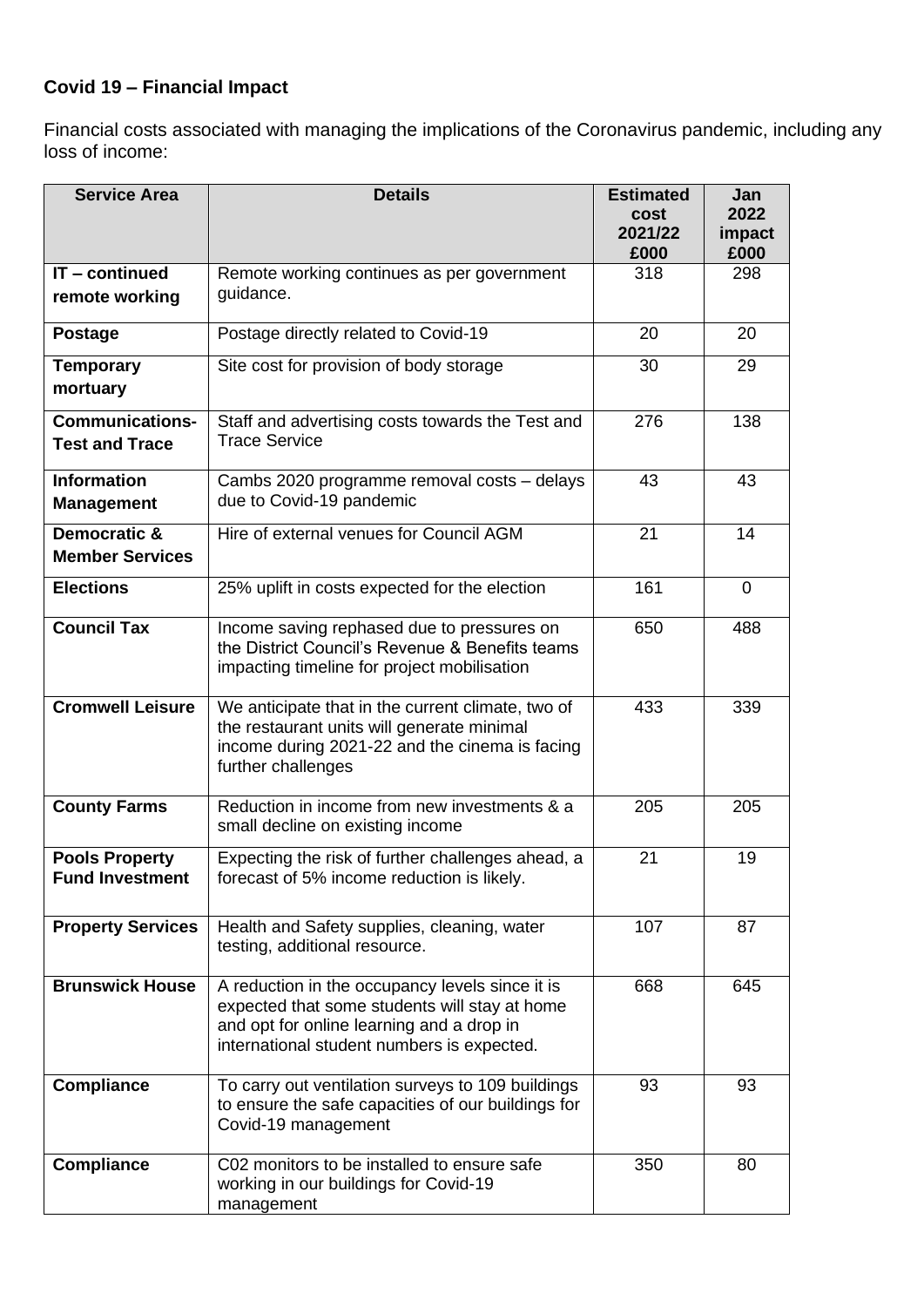# 2. Capital Executive Summary

# 2.1 Expenditure

Corporate Services has a capital budget of £23,816k and expenditure to date of £13,548k in 2021/22.



Please note the variations budget has been updated to reflect the recent changes to the hierarchy, resulting in a lower figure and therefore increasing the overall budget from £15m to £24m.

There are no exceptions to report this month.

Details of the capital variances and funding can be found in appendix 3

# 2.2 Funding

Corporate Services has a capital budget of £24m in 2021/22. This includes £5m of funding carried forward from 2020/21.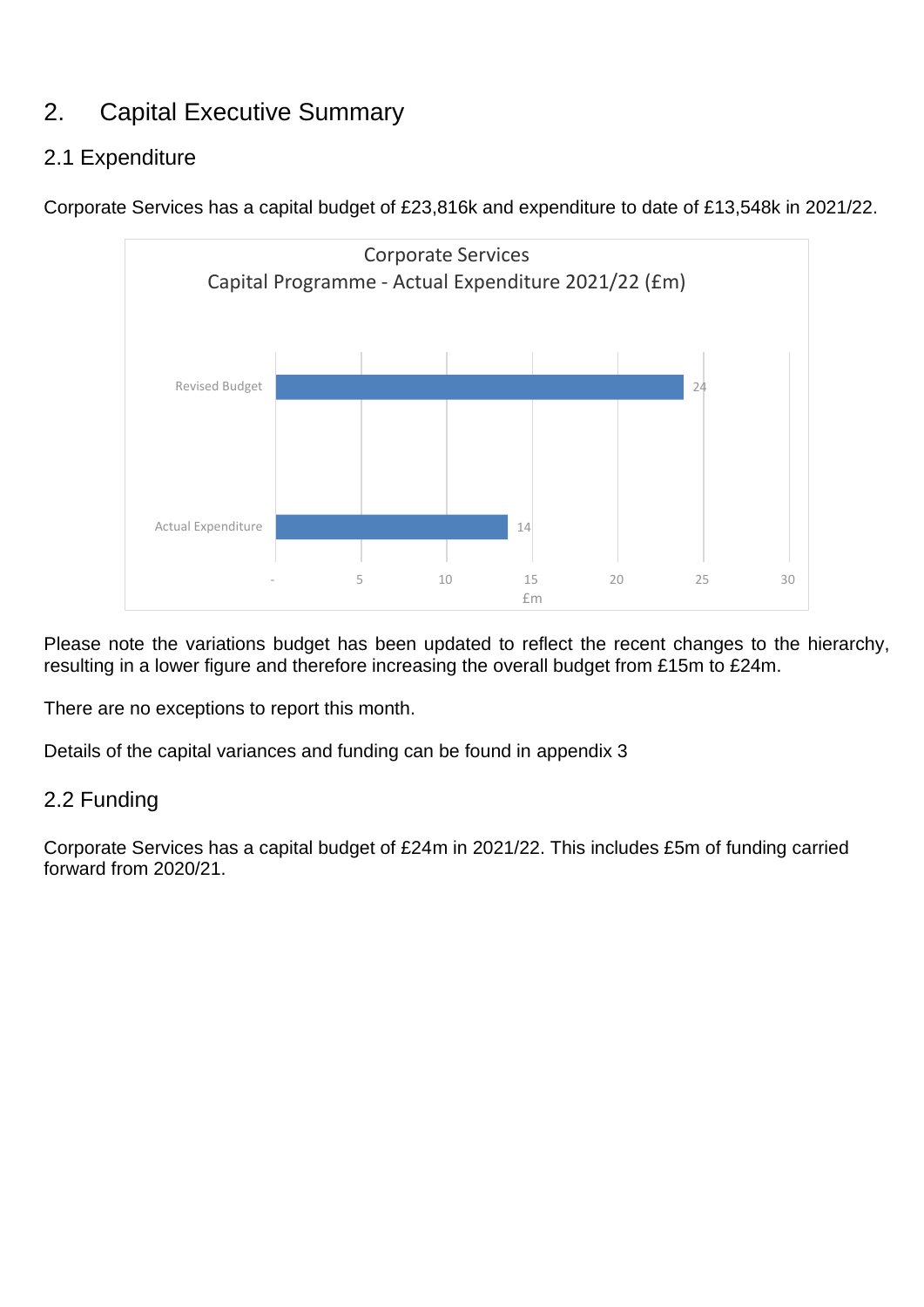# 3. Savings Tracker Summary

The savings tracker is produced quarterly. The Q3 table can be found in appendix 4

# 4. Technical Notes

A technical financial appendix has been included as appendix 5 for Corporate Services.

This appendix covers:

- Grants that have been received by the service, and where these have been more or less than expected
- Budget movements (virements) into or out of corporate services from other services (but not within corporate services), to show why the budget might be different from that agreed by Full **Council**
- Service reserves funds held for specific purposes that may be drawn down in-year or carriedforward – including use of funds and forecast draw-down.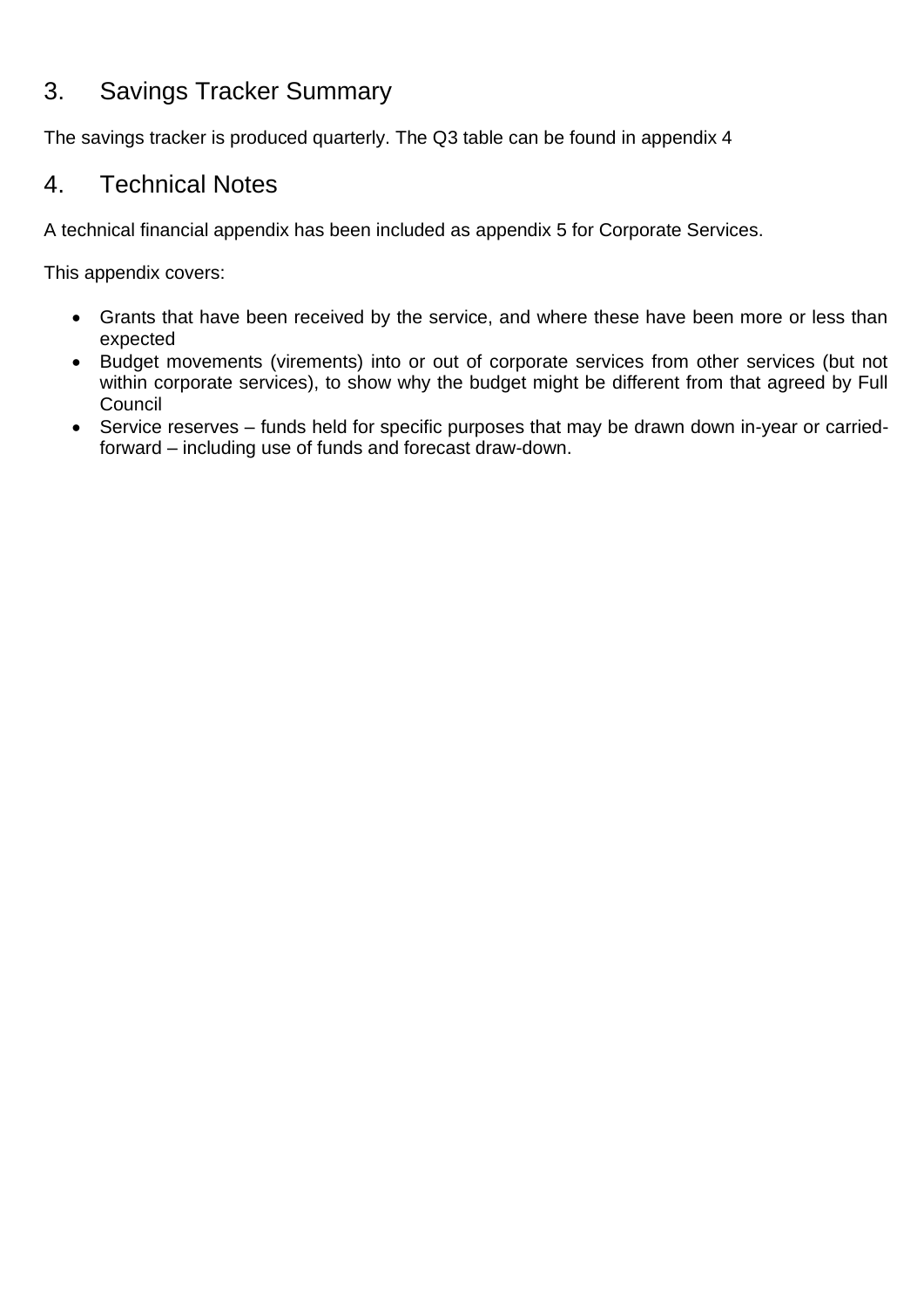# <span id="page-47-0"></span>Appendix 1 – Corporate Services Level Financial Information

| <b>Previous</b>            |                                                                          | <b>Budget</b> | <b>Actual</b>   | <b>Forecast</b>     | <b>Forecast</b>     |
|----------------------------|--------------------------------------------------------------------------|---------------|-----------------|---------------------|---------------------|
| <b>Forecast</b><br>Outturn | <b>Service</b>                                                           | 2021/22       | January<br>2022 | Outturn<br>Variance | Outturn<br>Variance |
| Variance                   |                                                                          | £000's        | £000's          | £000's              | $\%$                |
| £000's                     |                                                                          |               |                 |                     |                     |
| ä,                         | <b>Customer &amp; Digital Services</b>                                   |               |                 |                     |                     |
| 38<br>6                    | Director, Customer & Digital Services<br><b>Chief Executive</b>          | 414<br>130    | 390<br>106      | 3<br>7              | $1\%$<br>6%         |
| 0                          | Communication and Information                                            | 734           | 715             | $\overline{2}$      | 0%                  |
| $-220$                     | <b>Customer Services</b>                                                 | 2,033         | 1,786           | $-266$              | $-13%$              |
| 347                        | IT & Digital Service                                                     | 2,558         | 2,973           | 395                 | 15%                 |
| 68                         | <b>IT Managed</b>                                                        | 7,274         | 8,048           | $-80$               | $-1%$               |
| $\mathbf 0$                | Elections                                                                | 170           | 70              | 0                   | 0%                  |
| $-32$                      | <b>Human Resources</b>                                                   | 1,612         | 1,322           | $-42$               | $-3%$               |
| $-10$                      | Health, Safety & Wellbeing                                               | 180           | 66              | -9                  | $-5%$               |
| $-47$                      | Learning & Development                                                   | 1,899         | 1,473           | $-86$               | $-5%$               |
| 151                        | <b>Customer &amp; Digital Services Total</b>                             | 17,003        | 16,950          | $-77$               | $0\%$               |
|                            | <b>Business Improvement &amp; Development</b>                            |               |                 |                     |                     |
| $\overline{2}$<br>$-77$    | Policy, Design and Delivery<br><b>Commercial Team</b>                    | 611<br>261    | 1,140<br>$-88$  | 219<br>$-91$        | 36%<br>$-35%$       |
| -60                        | <b>Business Intelligence</b>                                             | 1,042         | 931             | $-121$              | $-12%$              |
| $-135$                     | <b>Business Improvement &amp; Development Total</b>                      | 1,914         | 1,984           | $\overline{7}$      | $0\%$               |
|                            | <b>Resources Directorate</b>                                             |               |                 |                     |                     |
| $-10$                      | <b>Resources Directorate</b>                                             | 373           | 258             | 0                   | 0%                  |
| $-59$                      | <b>Professional Finance</b>                                              | 1,826         | 1,399           | 4                   | 0%                  |
| 0                          | Procurement                                                              | 613           | 543             | 5                   | 1%                  |
| 3                          | <b>CCC Finance Operations</b>                                            | 415           | 324             | 19                  | 5%                  |
| 0                          | <b>Shared Finance Operations</b>                                         | 432           | 671             | 0                   | 0%                  |
| 0                          | Insurance                                                                | 2,229         | 550             | 1,073               | 48%                 |
| 0                          | <b>External Audit</b>                                                    | 75            | $-72$           | 0                   | 0%                  |
| 0                          | <b>Shared Services</b>                                                   | 1,082         | 332             | 0                   | 0%                  |
| $-65$                      | <b>Resources Directorate Total</b>                                       | 7,046         | 4,006           | 1,102               | 16%                 |
| 0                          | <b>Legal &amp; Governance</b><br>Legal & Governance Services             | 103           | 111             | 1                   | 1%                  |
| -20                        | <b>Information Management</b>                                            | 875           | 669             | $-20$               | $-2%$               |
| 2                          | <b>Democratic &amp; Member Services</b>                                  | 325           | 246             | 3                   | 1%                  |
| $-51$                      | Members' Allowances                                                      | 1,023         | 789             | $-51$               | $-5%$               |
| -69                        | <b>Legal &amp; Governance Total</b>                                      | 2,326         | 1,814           | $-67$               | $-3%$               |
|                            | <b>Corporate &amp; Miscellaneous</b>                                     |               |                 |                     |                     |
| $-542$                     | Central Services and Organisation-Wide Risks                             | 2,693         | 6               | $-757$              | $-28%$              |
| $-1,100$                   | Pandemic Risk                                                            | 1,573         | 166             | $-1,171$            | $-74%$              |
| $-650$                     | <b>Investment in Social Care Capacity</b>                                | 1,300         | 0               | $-1,300$            | $-100%$             |
| 16                         | Subscriptions                                                            | 110           | 128             | 16                  | 15%                 |
| -39                        | Authority-wide Miscellaneous                                             | 94            | $-1,307$        | $-28$               | $-30%$              |
| 0                          | <b>Transformation Fund</b>                                               | 1,429         | 1,429           | 0                   | 0%<br>$-54%$        |
| $-2,315$                   | <b>Corporate &amp; Miscellaneous Total</b><br><b>Investment Activity</b> | 7,199         | 422             | $-3,240$            |                     |
| 578                        | <b>Property Investments</b>                                              | $-3,544$      | $-5,061$        | 591                 | 17%                 |
| 0                          | Shareholder Company Dividends & Fees                                     | $-491$        | $-544$          | 0                   | 0%                  |
| $-24$                      | Housing Investment (This Land Company)                                   | $-6,063$      | $-3,814$        | $-61$               | $-1%$               |
| 101                        | <b>Contract Efficiencies &amp; Other Income</b>                          | $-201$        | -0              | 201                 | 100%                |
| $-244$                     | <b>Collective Investment Funds</b>                                       | $-779$        | $-642$          | $-359$              | $-46%$              |
| $-180$                     | Investments                                                              | 0             | 0               | 0                   | 0%                  |
| $-77$                      | Renewable Energy Investments                                             | $-239$        | $-847$          | $-137$              | $-57%$              |
| 335                        | <b>Commercial Activity Total</b>                                         | $-11,317$     | $-10,908$       | 236                 | 2%                  |
|                            | <b>Property Services</b>                                                 |               |                 |                     |                     |
| 400                        | <b>Facilities Management</b>                                             | 5,274         | 4,691           | 400                 | 8%                  |
| 0                          | <b>Property Services</b>                                                 | 799<br>204    | 679             | 41                  | 5%                  |
| 5<br>35                    | <b>Property Compliance</b><br><b>County Farms</b>                        | $-4,329$      | 18<br>$-1,982$  | 38<br>35            | 19%<br>$1\%$        |
| 21                         | <b>Strategic Assets</b>                                                  | 703           | 131             | 32                  | 5%                  |
|                            |                                                                          |               |                 |                     |                     |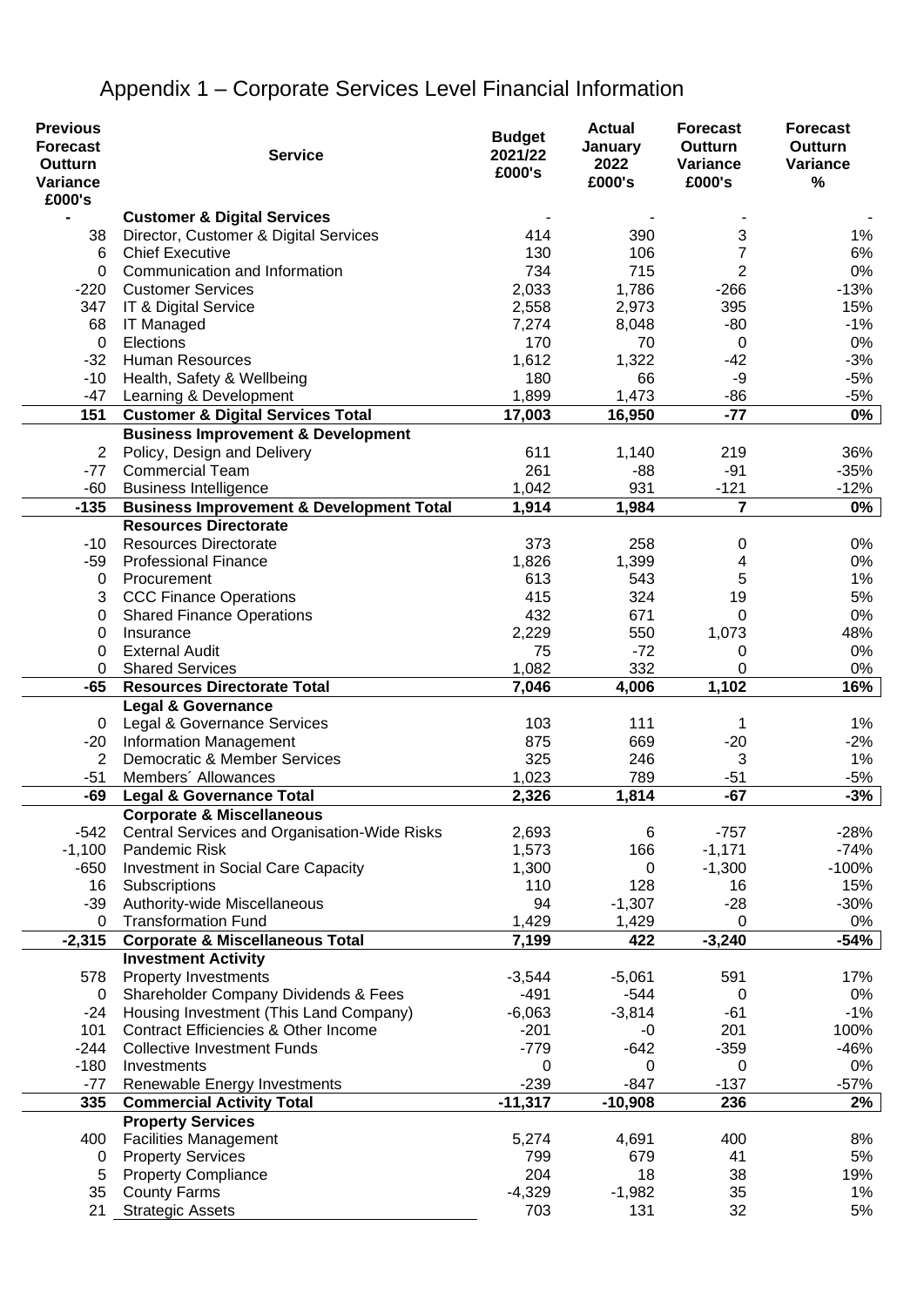| <b>Previous</b><br><b>Forecast</b><br><b>Outturn</b><br>Variance<br>£000's | <b>Service</b>                 | <b>Budget</b><br>2021/22<br>£000's | <b>Actual</b><br>January<br>2022<br>£000's | <b>Forecast</b><br><b>Outturn</b><br>Variance<br>£000's | <b>Forecast</b><br>Outturn<br>Variance<br>% |
|----------------------------------------------------------------------------|--------------------------------|------------------------------------|--------------------------------------------|---------------------------------------------------------|---------------------------------------------|
| 461                                                                        | <b>Property Services Total</b> | 2,650                              | 3,537                                      | 547                                                     | 21%                                         |
|                                                                            | <b>Financing Costs</b>         |                                    |                                            |                                                         |                                             |
|                                                                            | Debt Charges and Interest      | 31.295                             | 31,116                                     | $-1.015$                                                | $-3%$                                       |
| -1.015                                                                     | <b>Financing Costs Total</b>   | 31,295                             | 31,116                                     | $-1.015$                                                | $-3%$                                       |
| $-2,653$                                                                   | Total                          | 58,116                             | 48,920                                     | $-2,507$                                                | $-4%$                                       |

The full appendices to this report can be viewed in the **online** version.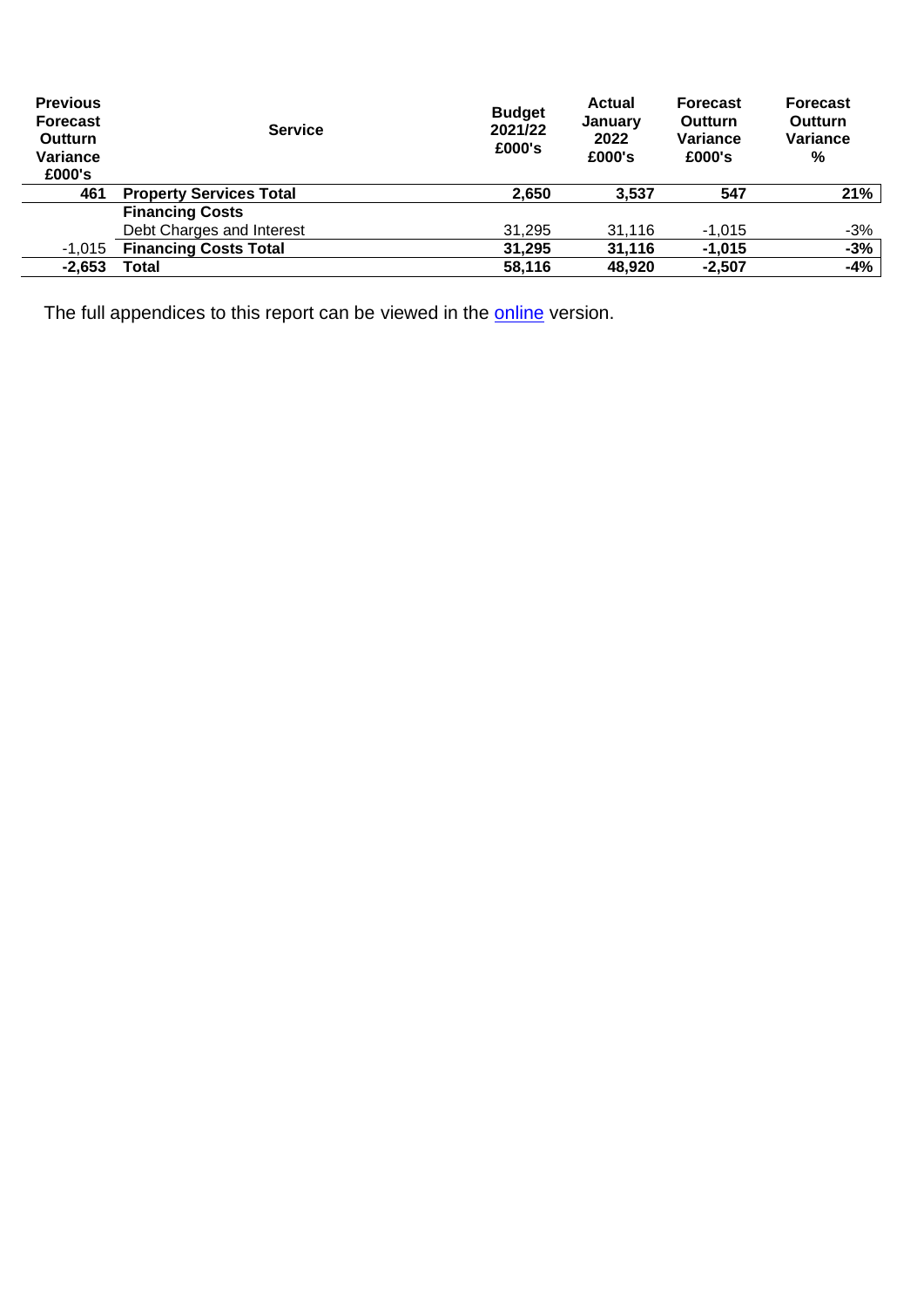#### **Just Transition Fund Criteria**

#### **Purpose of fund:**

 The Council is committed to ensuring that it invests available funding to enable a greener, fairer and more caring Cambridgeshire. In the 2022-23 Business Plan, the Council has allocated one-off revenue funding of £14m in order to support this commitment.

 The new "Just Transition fund" will provide funding to bring communities and partners together from across Cambridgeshire to find the best ways for each community to reach a Just Transition.

 CCC Services, the Communities it represents, and partners are encouraged to initiate ideas which support our Just Transition. Agreed funding will be allocated on a one-off basis only; any reoccurring costs would need to be met by other funding sources.

CCC considers a Just Transition to mean:

**1. Environmental Sustainability:** Transitioning to a net zero carbon county by 2045. A range of activities to support the reduction in carbon emissions across Cambridgeshire, might include:

- Growth of high-quality jobs in the growing green economy

- Supporting organisations, workers and communities in high-carbon

sectors to reduce and benefit from decarbonisation

- Increasing natural capital and biodiversity

- Ensuring that people and communities are protected from the physical impacts of climate change.

- **2. Addressing poverty and inequalities**: Closing the health and wellbeing gap and ensuring fair opportunities in a range of areas. For example, education, jobs and community wealth building- focusing on the most vulnerable to achieve a Just Transition. This should be undertaken in ways that do not add to emissions. Disadvantaged communities tend to have low carbon emissions and there is considerable inequality between wards.
- **3. Sustainable Economy and Public Sector Spending:** Ensuring a green, financially sustainable Cambridgeshire.
- **4. Flooding:** Ensuring that we can better protect the communities of Cambridgeshire from the effects of flooding, and work towards preventing flooding from taking place.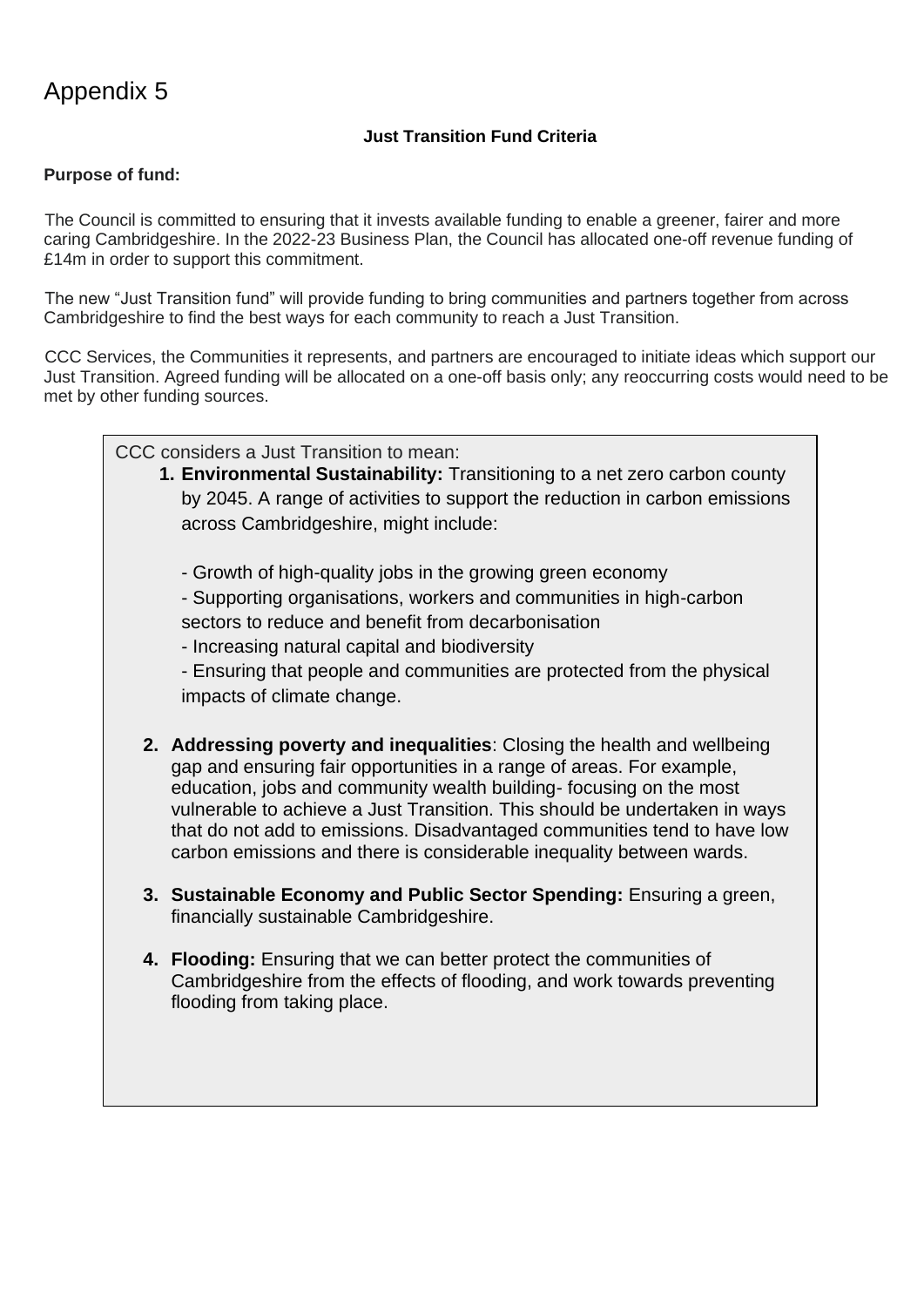#### **Criteria**

Just Transition funding will be considered for projects which are able to demonstrate, with measurable benefits, a significant impact for Cambridgeshire on one or more of the following:

#### **Environmental Sustainability:**

- Net Zero or a carbon reduction
- Significantly improving the natural environment

#### **Addressing Poverty and Inequalities:**

Reduce the proportion of residents living in poverty through social mobility, improving health and wellbeing, job and employment prospects, education or ensuring fair access to resources.

#### **Sustainable Economy and Public Sector Spending**

- Producing tangible savings, further income generation or reducing demand for services, to ensure sustainability for the Council's finances
- Promoting the circular economy
- Contributing to economic development which is in keeping with the Just Transition ethos **Flooding**
	- Flood mitigation and prevention
	- Creation of infrastructure to support places

Any negative impacts must be clearly identified in the Business Case and will be considered as part of the decision process. Projects which hinder our Just Transition will be rejected. Requests for funding will be prioritised against the benefits delivered.

#### **High Level Project Approvals Process**

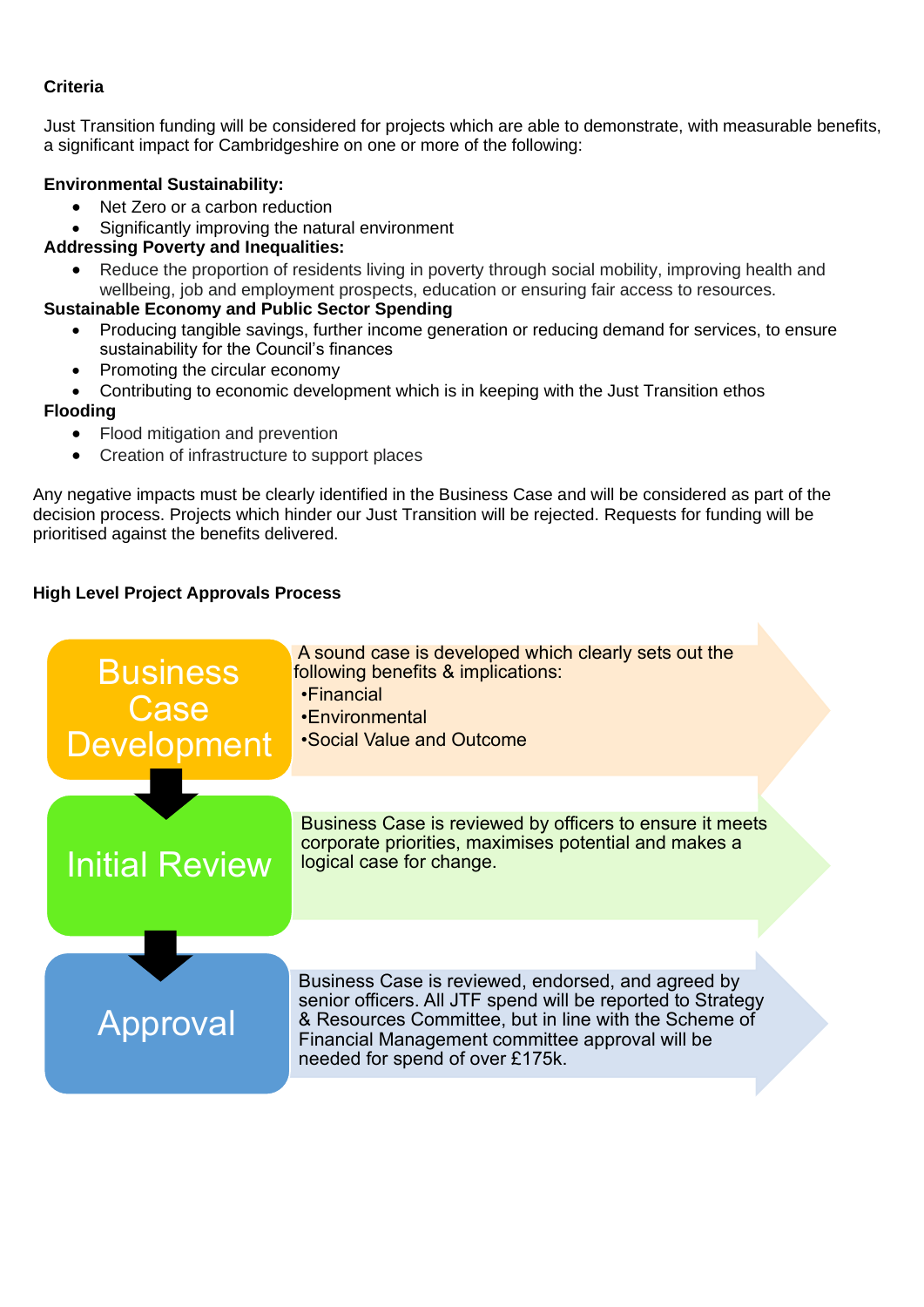# Outline Case for additional funding in Highways Maintenance Service for 22/23

The transformation of the Highways and Transportation Service is underway. The three sections of the service are at different stages in their transformation.

Project Delivery has moved to its new form and is making the differences and achieving the outcomes of improved project governance and control in delivery.

Strategic Transport is implementing the final steps in its transformation and now concentrating on shaping the future of transport in collaboration with our partners

Highway Maintenance is at the early stage of transformation that given the breadth and scale of the maintenance service delivered is a big change. It could take time to produce results on the roads and outside people's front doors. Investment in two aspects of the Highways Maintenance Service would achieve faster sustainable change with immediate visible benefits to our road users, businesses and residents.

The two aspects are;

- **1. Getting it right for our Customers today.**  On the ground action where our residents want it.
- **Removing the potholes** a programme of planned patching carried out this spring and summer to properly fix pothole hotspots in and around village and town centres. This would remove the patchwork quilt of multiple repeat visits having an immediate noticeable impact within our community centres. **£400k**
- **Listening to our customers** Clean out our Report It tool and get back to our Report It customers. This would show we listen and feedback by providing a resource to monitor and respond to the enquiries ahead of implementation of a new up-to-date system (the current is around 15 years old). **£50k**
- **Safe and dry** record, quantify, investigate flooding cause and implement an increased programme of highways flood hotspots to remove more of the risks of surface water on our roads. The programme would target those locations that also cause issues within the communities affecting businesses and properties. **£400k**
- **Clear and Safe** improve the lines and road markings across the rural network. This would make driving our roads at night and in bad weather safer by providing the markings to support our road users. A targeted programme to deal with routes between towns and villages. **£250k**

Total investment **£1,100,000.**

The proposed levels of investment are scalable. The suggested investment would provide visible impactful improvement on the ground across the whole county. Scaling up would increase visibility of impact and down would reduce it.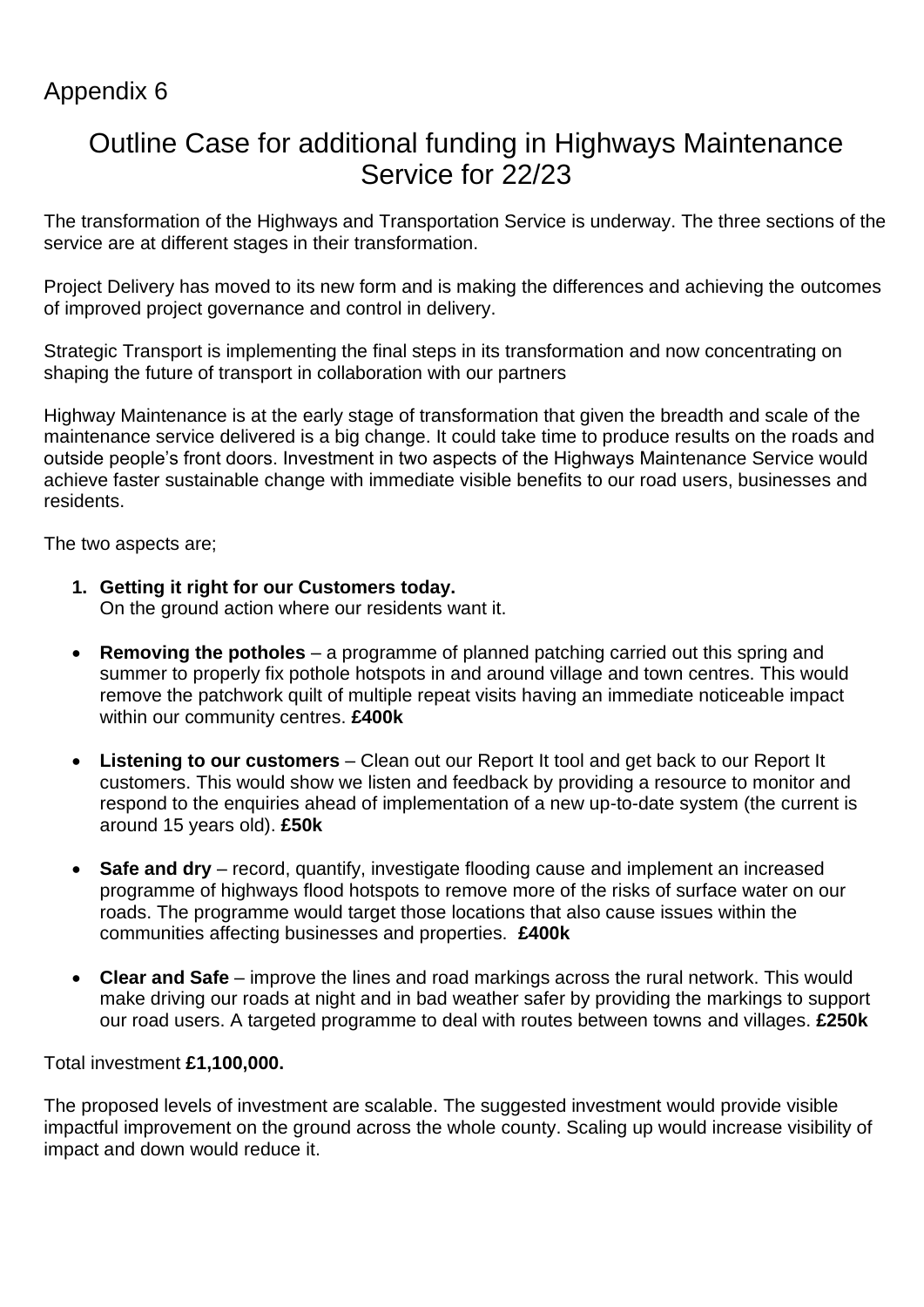Deliverability – We can engage with a range of supply chain partners to confidently deliver by Autumn. Key is keeping it simple and focused. We have supply chain partners other than Milestone accessible via Local Council Roads Innovation Group framework of which we are a member.

Communications – To maximise the impact delivery would include communications through our normal channels to draw residents' attention to this extra investment.

#### **2. Keeping it right for our customers tomorrow**

Transforming at pace to achieve the sustainable change we need for the future

- Upskilling our Highway Safety Inspectors a programme of training and education to ensure this area of service is achieving the most it can. Benefit to the public are safer roads and better value for money. Council benefit is less risk from third party claims. **£30k.**
- Local Highways Officer Review Revamping the role to focus on community and customer needs ahead of the wider Highways Maintenance Restructure. **£40k**
- Highways workforce and succession contribution to support the implementation and development of an accelerated apprenticeship/graduate/intern programme to bring forward a new cohort of staff into the Highways workforce during 2022 and 2023. **£50k**
- New Asset Management System support to accelerate the commissioning and implementation of the system. Could reduce the implementation time from 18 months to 12 year by providing the one-off set up resources. **£100k.**
- Intelligent data implement the latest survey data collection technology and use it to make better decisions on where to do what and achieve better outcomes for the public and for value for money we invest into our highways assets. **£60k.**
- Baselining our Highways Service a project to baseline the carbon in the ownership and management of our highways assets to raise Climate awareness and understanding across the service and provide the base from which to start our service journey to net zero. **£50k**
- Capacity to change at pace one-off resource to support the transformation of the service. Capacity to get move the change tasks forward at speed. **£60k.**

#### Total Investment = **£390,000**

These are all one-off investments to accelerate the transformation of the highways maintenance service. They all bring forward key parts of the overall service system that will support better delivery into the future and help ensure the highways service is contributing to our climate change objectives.

Strategy & Resources Committee is asked to agree to earmark £1,490k of the underspend on Funding items to invest in the Highways Maintenance Service as above.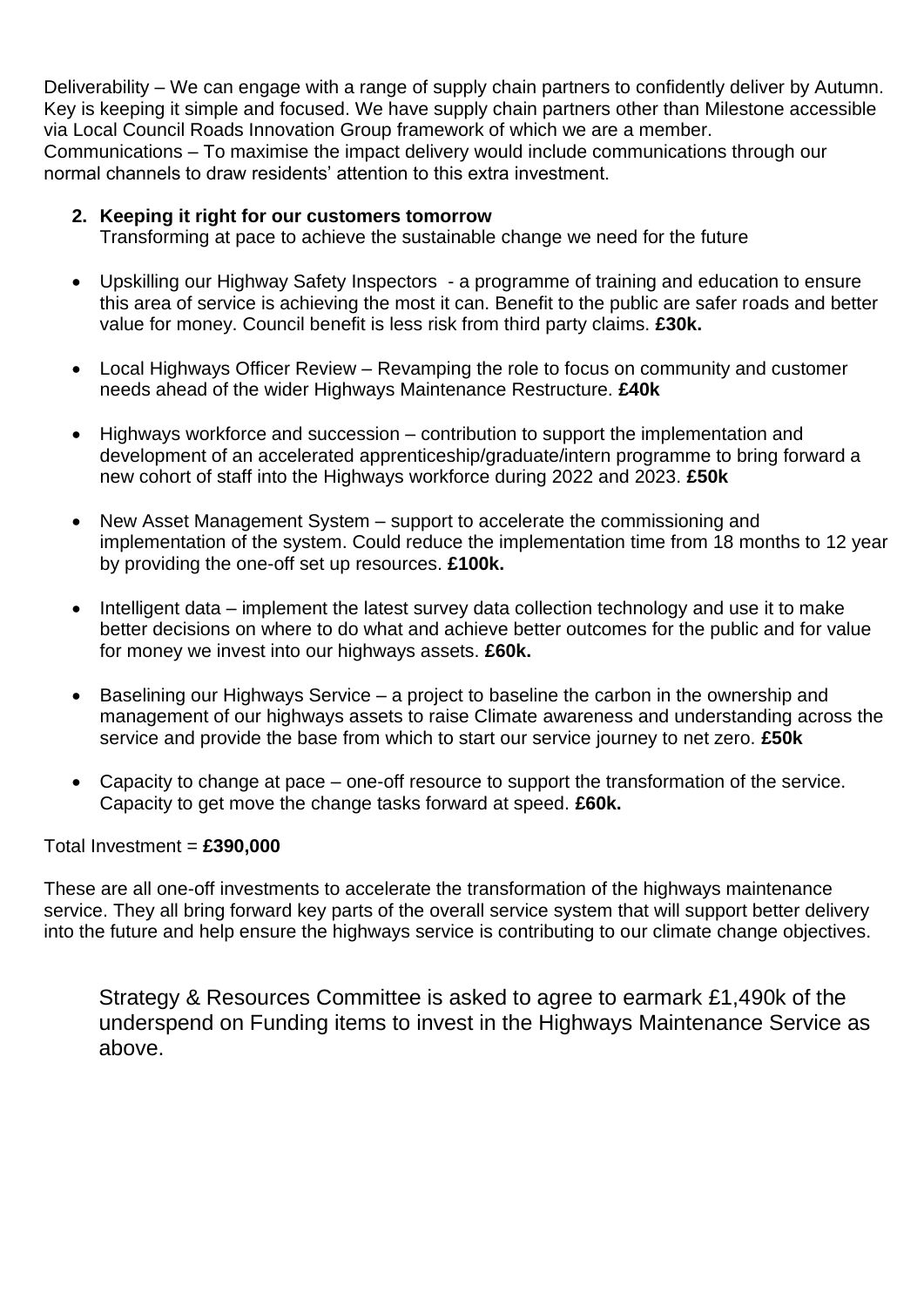# Appendix 7 Cambs 2020 programme

The following table is provided in response to an action raised at the January S&R Committee requesting an account of the various one-off and recurrent costs and income changes relating to the Cambs 2020 programme:

| <b>Item</b>                                      | <b>Amount</b> | <b>Notes</b>            |
|--------------------------------------------------|---------------|-------------------------|
| Spokes – expenditure on 14 projects              |               | £5,529k   One off cost  |
| Costs of transition                              | £ 628k        | One off cost            |
| Cambs 2020 internal transformation               | £ 483k        | One off cost            |
| <b>Construction of New Shire Hall</b>            |               | £18,181k   One off cost |
| SUBTOTAL ONE-OFF COSTS                           | £24,821k      |                         |
|                                                  |               |                         |
| Operational costs of Civic Hub                   | £723k         | Recurrent               |
| SUBTOTAL RECURRENT COSTS                         | £723k         | Recurrent               |
|                                                  |               |                         |
| Anticipated capital receipt from Shire Hall      | -£13,658k     | One off                 |
|                                                  |               |                         |
| SUBTOTAL ONE OFF INCOME                          | $-E13,658k$   | One Off                 |
|                                                  |               |                         |
|                                                  |               |                         |
| Shire Hall and Babbage House operational savings | $-E1,387k$    | Recurrent               |
|                                                  |               |                         |
| Shire Hall campus rental (assuming 100%          | $-E2,897k$    | Recurrent               |
| occupation)                                      |               |                         |
| SUBTOTAL RECURRENT SAVINGS/INCOME                | $-E4,284k$    | <b>Recurrent</b>        |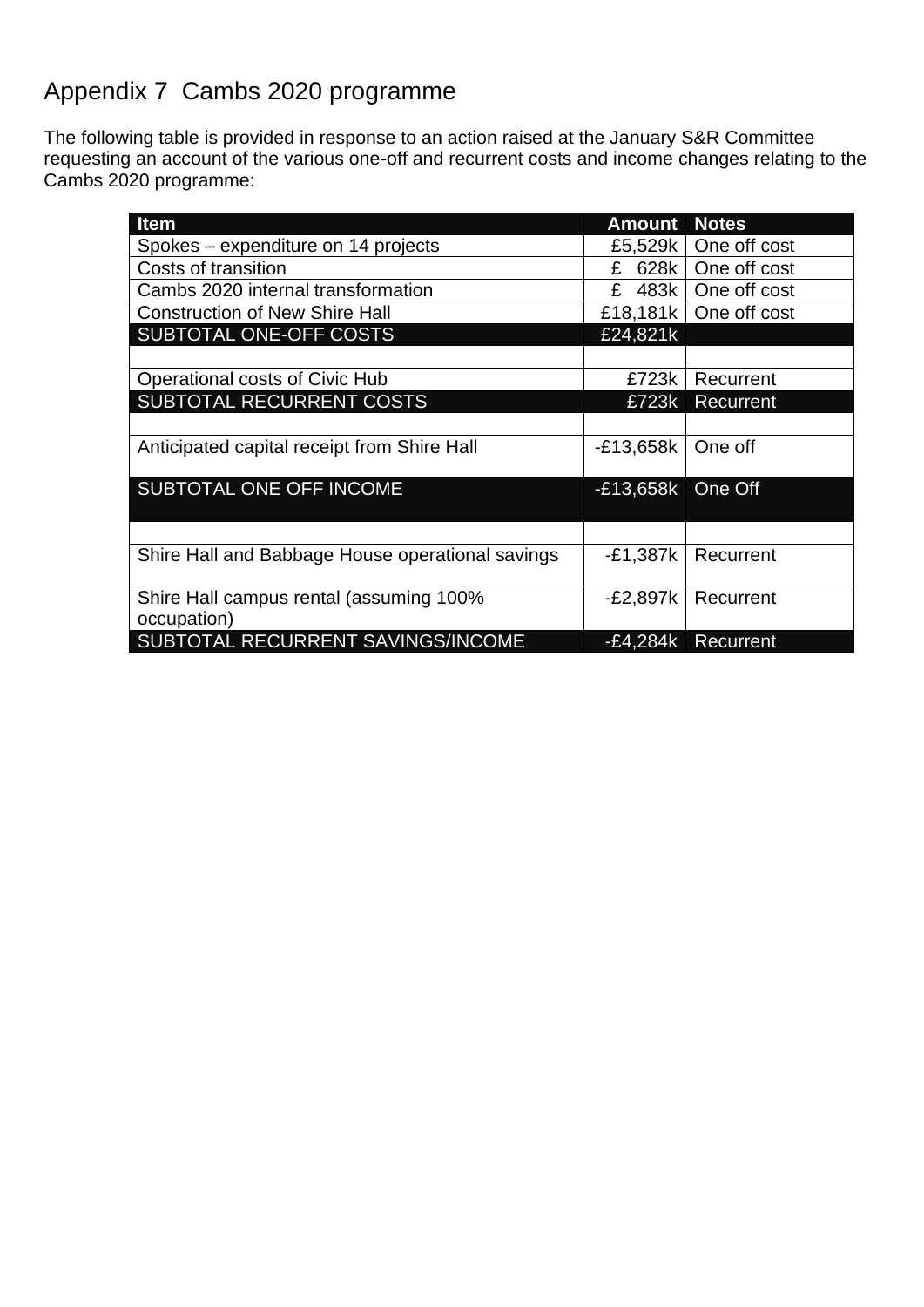# Addendum Babraham Road Park & Ride Smart Energy Grid

#### **Member briefing note on Babraham Road Park & Ride Smart Energy Grid project covering updated business case and the approvals process required to enter into a works contract**

#### Officer contacts: Claire Julian-Smith & Matthew Rathbone

#### 1. Summary

In December 2021, the Environment and Green Investment Committee approved entering into contract with Bouygues Energies and Services for the Babraham Road Park & Ride Smart Energy Grid project. Since that meeting the inflationary pressures seen in construction have meant expected costs for the project have risen by £630,000 to £8.1m.

Projected prices for the sale of electricity have also risen during this period. Even taking a conservative view that prices will fall back sharply to levels seen during 2020/21, the overall business case has improved, despite the cost increase, with the expected NPV rising.

2. Committee decision

The Environment and Sustainability Committee originally approved the investment case for the solar canopies to be installed at Babraham Park and Ride site on 11<sup>th</sup> March 2021. An updated business case was presented to the Environment and Green Investment Committee, in December 2021, where £1.2M additional funding for the project was supported and approval was granted to enter into a works contract with Bouygues. At the time of that Committee, the intention was to sign the works contract in mid-January.

- 3. Current situation
	- 2.1 Progress on the works contract has been delayed given the need to investigate, resolve and learn lessons from the project at New Shire Hall. In that time, rather than stabilising, market conditions have continued to push the prices of materials and labour upwards from the pricing presented in December.
	- 2.2 We are outside of the acceptance period for the proposal, such that the supplier are no longer bound by the prices provided in the autumn, which has left us exposed to those increased cost pressures. In addition to the inflationary pressure there are associated difficulties caused by the current market volatility with shortening validity periods for quotes.
	- 2.3 Some significant orders of materials have been secured for the project already, including the steel (£518k) and solar modules (£689k), as well as the majority of the work to install the private wire between the park & ride site and Addenbrooke's hospital, which was completed last year. Committing to this expenditure on the project in advance has mitigated the latest price increases being experienced now. For example, based on today's prices a saving of around £175k has been made on steel by ordering ahead of contract.
- 4. Revised business case
	- 4.1While the commitments already made have helped significantly in reducing cost pressures seen in recent months, those are still evident in the remaining costs. The total increase in capital costs in the revised business case is £630k, with 15-20% increases seen in the cost of building materials, electrical equipment, civils work and welfare costs.
	- 4.2The table below summarizes the expected financial benefit of going ahead with the project: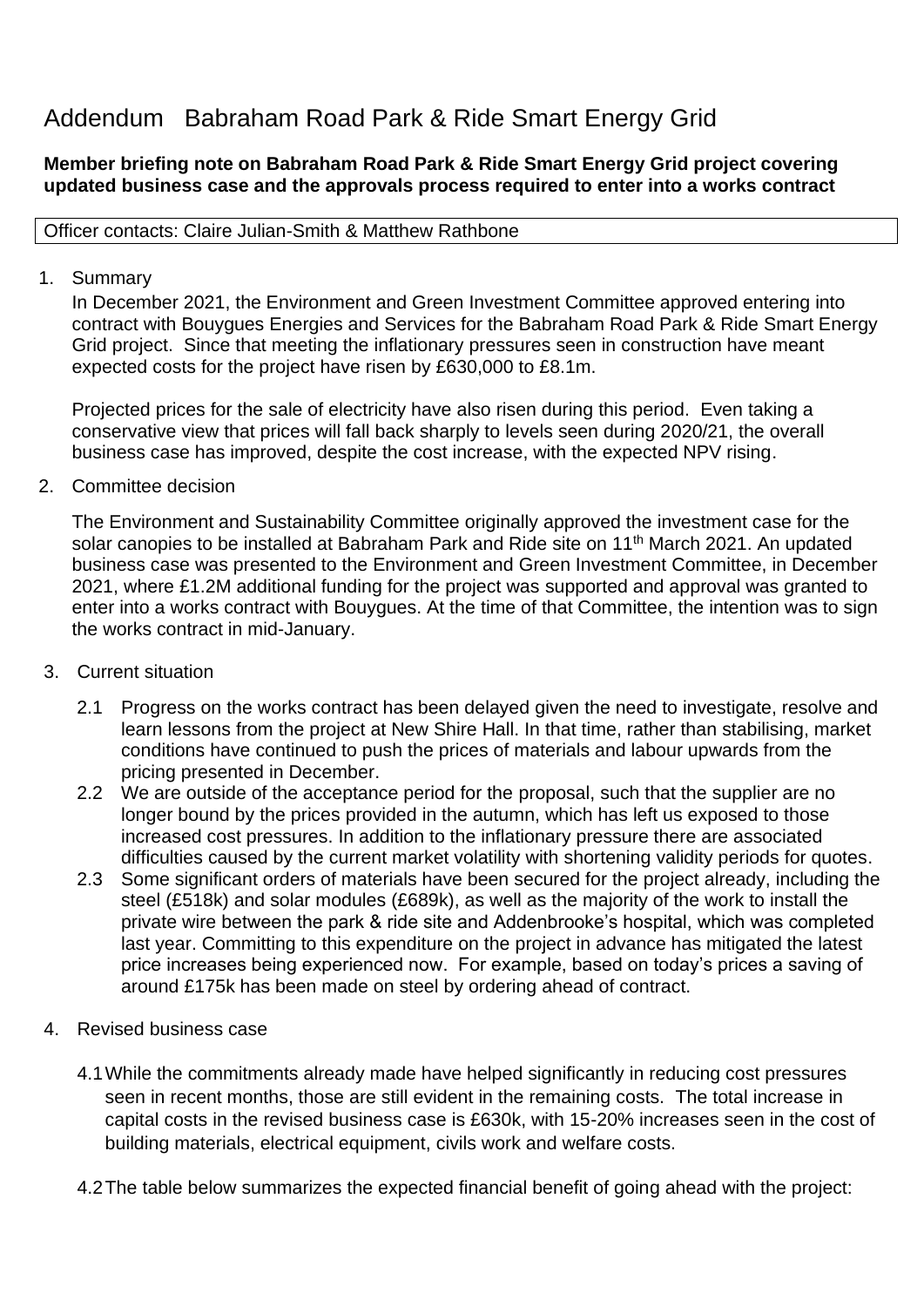#### **Table 1: Comparison of business case approved in December 2021 with current position** *Summary of business case*

| 5.001<br>2022 | prior to contract in March |                                              | Committee<br>Dec 2021 |
|---------------|----------------------------|----------------------------------------------|-----------------------|
| Excl. carbon  | Incl. carbon               |                                              | Excl. carbon          |
| £5,806,433    | £5,806,433                 | Capital Cost to complete project             | £6,234,892            |
| £8,078,197    | £8,078,197                 | <b>Total Capital Cost</b>                    | £7,450,860            |
| £24,768,949   | £26,679,560                | Net Operating Revenue over 30 years          | £22,889,958           |
| £14,606,193   |                            | £16,516,804   Net Cash Flow after loan costs | £13,436,746           |

| $6.01\%$   | 7.08%   30yr Internal Rate of Return       | 5.98%      |
|------------|--------------------------------------------|------------|
| 174        | 15.5   Payback Period (years)              | 17.5       |
| £2,383,105 | £3,768,449   Net Present Value @ 30th Year | £2,068,035 |

| 6,942 |     | 6,942   Tonnes Avoided Over 30 Year Life | 6.942 |
|-------|-----|------------------------------------------|-------|
|       |     |                                          |       |
| 231   | 231 | <b>Average Annual Carbon Saving</b>      | 231   |
| $-29$ |     | ~29   Total Household Carbon Footprint   | $-29$ |

| 72GWh      |             | 72GWh   Generated over 30 years     | 72GWh |
|------------|-------------|-------------------------------------|-------|
| $~1$ - 764 |             | $\sim$ 764   Households equivalent  | ~764  |
| $-961$     | $~1$ –961 – | Electric Vehicle trips around earth | ~961  |

- 4.3While costs have been rising sharply in recent months, energy prices have, if anything, been rising even more quickly. The business case that went to Committee based prices on Crown Commercial Services (who supply electricity to Cambridge University Hospitals Trust) projections for the year from April 2022. By December 2021 they had purchased ahead nearly all the energy needed for that year. However, the small element purchased since then has been enough for them to revise the expected price rise in 2022 from 15%-20% to 25%-30%. The December business case assumed a rise of 15% and the current one assumes a rise of 25%. That increase is sufficient to more than counter the increased costs, with the projected NPV of the project (excluding carbon values) increasing from £2.1m to £2.4m.
- 4.4The core pricing assumption of the business case that went to Committee in December 2021 was that the price spike seen in the autumn would dissipate and prices would fall back in 2023 to the levels seen earlier in 2021. Since then though, prices have remained at high levels and the assumption that prices would fall back quickly looks less realistic. The impact of recent events in Ukraine has exacerbated that issue with current wholesale spot prices of around £500MW/h, while prices for energy purchased in advance for winter 2022/23 have been trending up for around a year now and are currently over £200MW/h. Putting those figures into context, the average paid by ESPO (who supply electricity to Cambridgeshire County Council) to purchase electricity in advance, was £60MW/h for the year from October 2021 to September 2022. ESPO are currently in the process of purchasing energy for the 2022/23 year and had paid £140MW/h on average for that according to their last quarterly report published in February 2022. If it were assumed that the market price would fall back, not to the £60MW/h applying in 2021/22, but to the £140MW/h paid by ESPO to date for 2022/23, the NPV of the project would increase by nearly £9m.